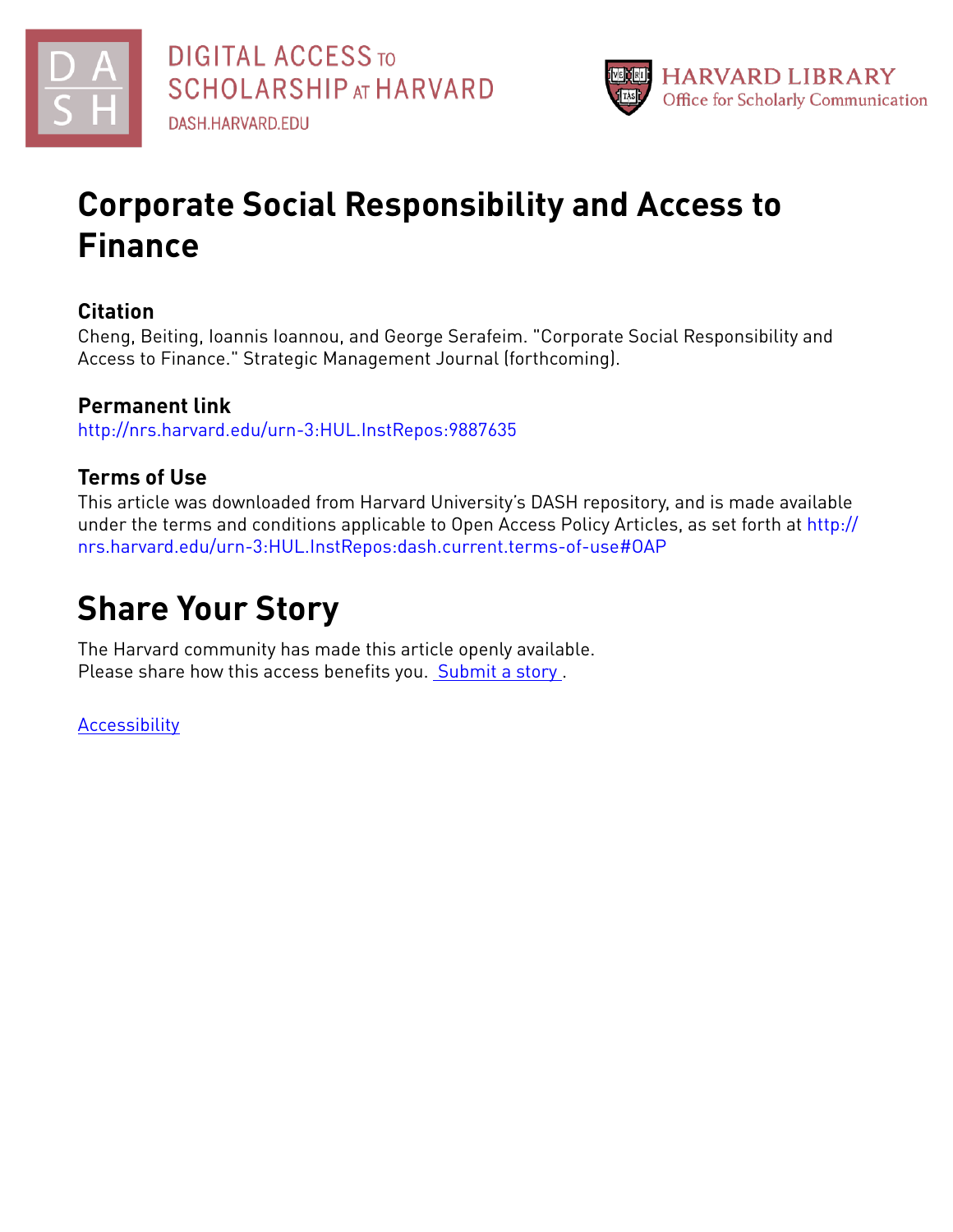#### **CORPORATE SOCIAL RESPONSIBILITY AND ACCESS TO FINANCE**

#### **Beiting Cheng, Ioannis Ioannou and George Serafeim**

#### *Abstract*

In this paper, we investigate whether superior performance on corporate social responsibility (CSR) strategies leads to better access to finance. We hypothesize that better access to finance can be attributed to a) reduced agency costs due to enhanced stakeholder engagement and b) reduced informational asymmetry due to increased transparency. Using a large cross-section of firms, we find that firms with better CSR performance face significantly lower capital constraints. Moreover, we provide evidence that both of the hypothesized mechanisms, better stakeholder engagement and transparency around CSR performance, are important in reducing capital constraints. The results are further confirmed using several alternative measures of capital constraints, a paired analysis based on a ratings shock to CSR performance, an instrumental variables and also a simultaneous equations approach. Finally, we show that the relation is driven by both the social and the environmental dimension of CSR.

*Keywords:* corporate social responsibility, sustainability, capital constraints, ESG (environmental, social, governance) performance, stakeholder engagement, disclosure

l

Beiting Cheng is a doctoral candidate at Harvard Business School, Ioannis Ioannou is an Assistant Professor at London Business School, and George Serafeim is an Assistant Professor at Harvard Business School. George Serafeim acknowledges the support of the Division of Faculty Research and Development of the Harvard Business School. We are grateful to Robert Eccles, Philipp Kruger, Costas Markides, and seminar participants at the annual United Nations Principles for Responsible Investment conference in Sweden, Academy of Management, and Warwick University. Contact emails: [becheng@hbs.edu,](mailto:becheng@hbs.edu) [iioannou@london.edu,](mailto:iioannou@london.edu) [gserafeim@hbs.edu.](mailto:gserafeim@hbs.edu)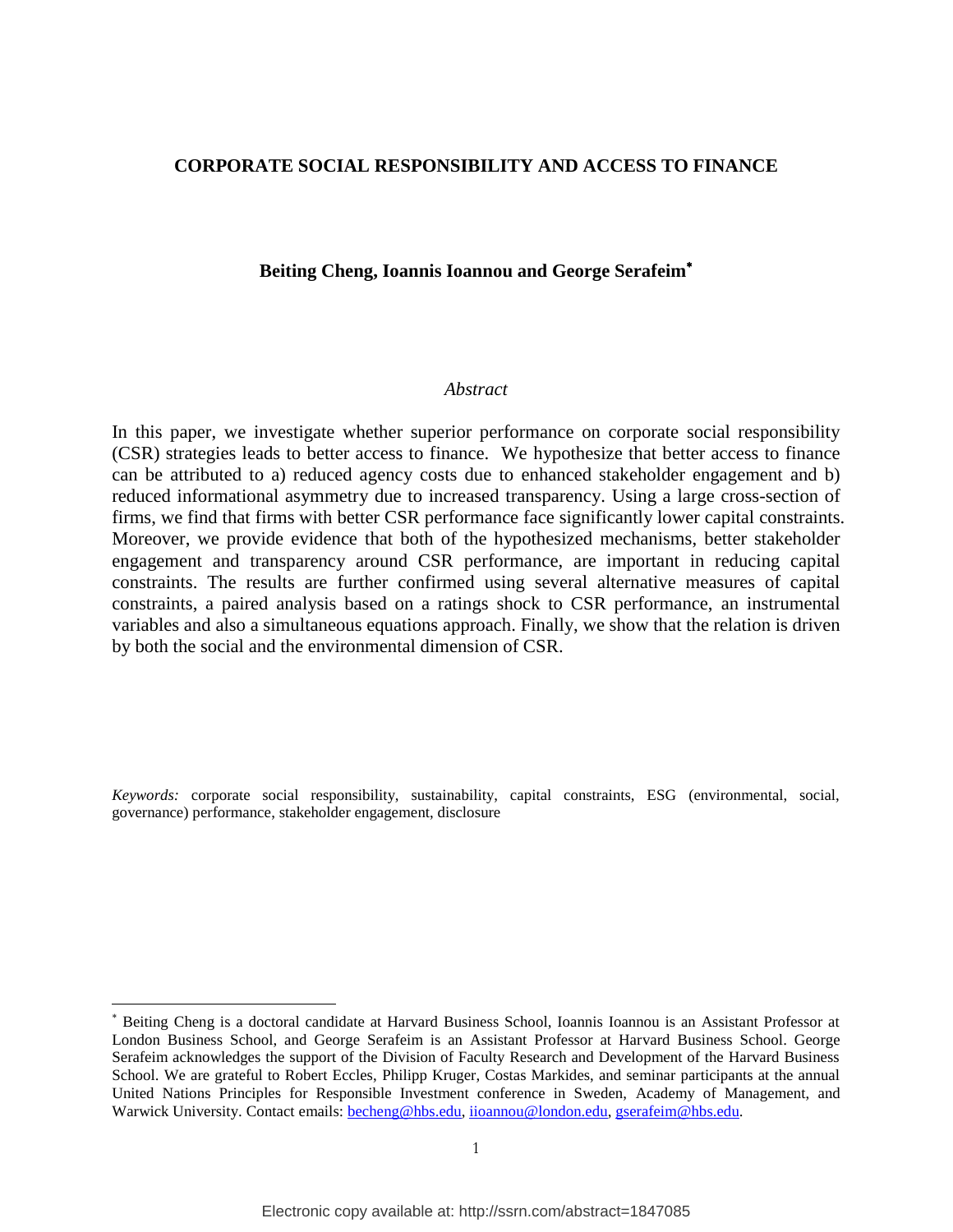#### **INTRODUCTION**

In recent decades, a growing number of academics as well as top executives have been allocating a considerable amount of time and resources to Corporate Social Responsibility (CSR) strategies – i.e. the voluntary integration of social and environmental concerns in their companies' operations and in their interaction with stakeholders (European Commission, 2001). According to the latest UN Global Compact – Accenture CEO study (2010), 93 percent of the 766 participant CEOs from all over the world declared CSR as an "important" or "very important" factor for their organizations' future success.<sup>1</sup> Despite this large amount of attention, a fundamental question still remaining unanswered is whether CSR leads to value creation, and if so, in what ways? The extant research so far has failed to give a definitive answer (Margolis, Elfenbein and Walsh, 2007). In this paper, we argue for and provide empirical evidence for one specific mechanism through which CSR may generate value in the long-run: by lowering the idiosyncratic constraints that a firm faces in financing operations and strategic projects and allowing it to undertake profitable investments that it would otherwise bypass.

In this study, by "capital constraints" we refer to those market frictions that may prevent a firm from funding all desired (i.e. NPV-positive) investments. This inability to obtain finance may be "due to credit constraints or inability to borrow, inability to issue equity, dependence on bank loans, or illiquidity of assets" (Lamont et al., 2001). Prior studies found that capital constraints play an important role in strategic decision-making by directly affecting the firm's ability to undertake major investment decisions (Stein, 2003) and also, by influencing the firm's capital structure choices (e.g., Hennessy and Whited, 2007). Moreover, capital constraints are associated with a firm's subsequent stock market performance (e.g. Lamont et al., 2001).

<sup>&</sup>lt;sup>1</sup> "A New Era of Sustainability. UN Global Compact-Accenture CEO Study 2010" last accessed July 28<sup>th</sup>, 2010 at: [\(https://microsite.accenture.com/sustainability/research\\_and\\_insights/Pages/A-New-Era-of-Sustainability.aspx\)](https://microsite.accenture.com/sustainability/research_and_insights/Pages/A-New-Era-of-Sustainability.aspx)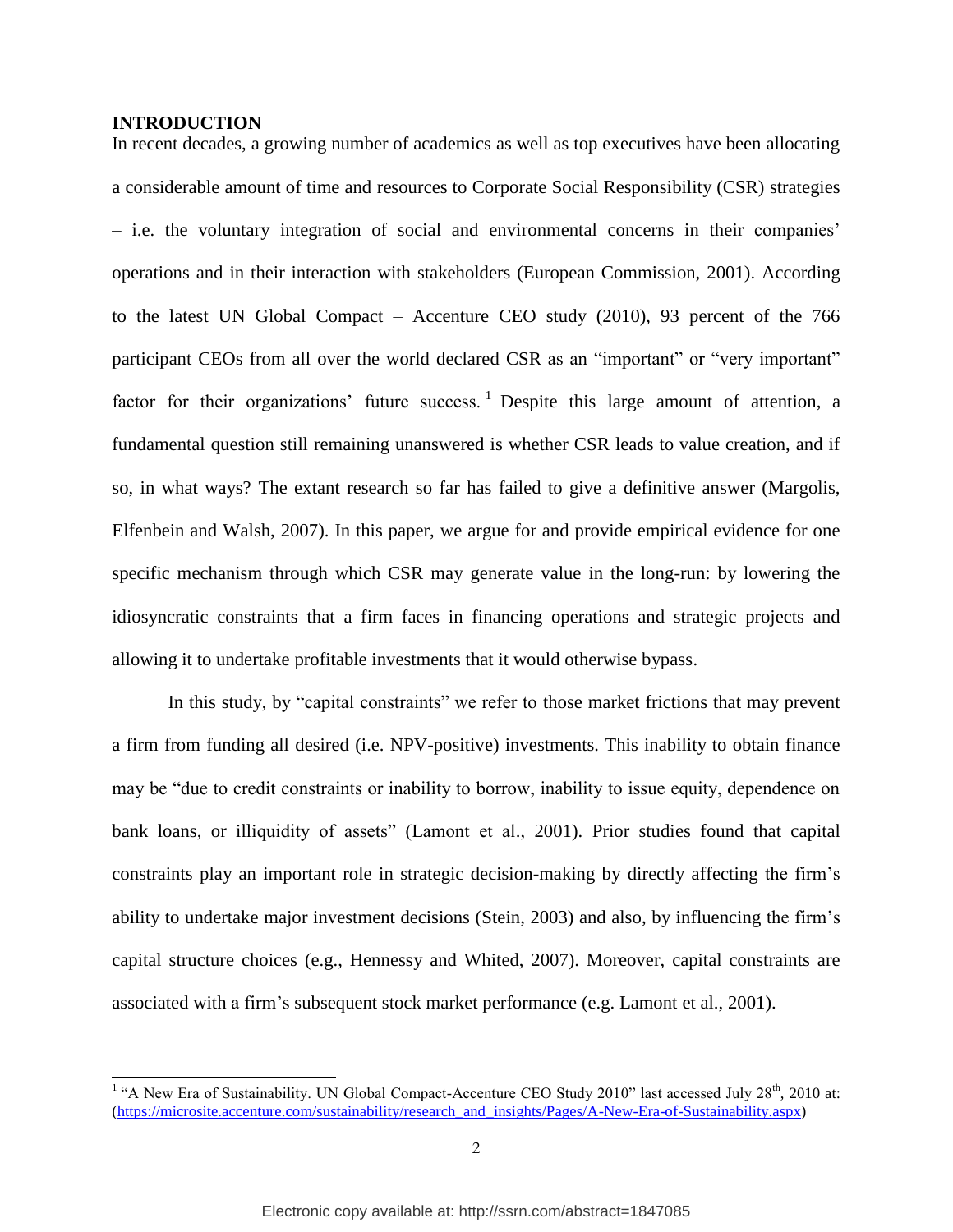The thesis of this paper is that firms with better CSR performance face lower capital constraints. This is due to several reasons. First, superior CSR performance is linked to better stakeholder engagement, limiting the likelihood of short-term opportunistic behavior (Benabou and Tirole, 2010; Eccles et al., 2012) and as a result reducing overall contracting costs (Jones, 2005). Second, firms with better CSR performance are more likely to disclose their CSR activities to the market (Dhaliwal et al., 2011) to signal their long-term focus and differentiate themselves (Spence, 1973; Benabou and Tirole, 2010). CSR reporting creates a positive feedback loop: a) increases transparency around the social and environmental impact of companies, and their governance structure and b) may change the internal control system that further improves the compliance with regulations and the reliability of reporting. Therefore, the increased availability and quality of data about the firm reduces the informational asymmetry between the firm and investors (e.g. Botosan, 1997; Khurana and Raman, 2004; Hail and Leuz, 2006; Chen et al., 2009; El Ghoul et al., 2011), leading to lower capital constraints (Hubbard, 1998). In sum, because of lower agency costs through stakeholder engagement and increased transparency through CSR reporting, we hypothesize that a firm with superior CSR performance will face lower capital constraints.

To investigate the impact of CSR on capital constraints, we use a panel data set from Thompson Reuters ASSET4 for 2,439 publicly listed firms during the period 2002 to 2009. Thompson Reuters ASSET4 rates firms' performance on three dimensions ("pillars") of CSR: social, environmental and corporate governance. The main dependent variable of interest is the "KZ index", first advocated by Kaplan and Zingales (1997) and subsequently used extensively in the corporate finance literature (e.g. Lamont et al., 2001; Baker et al., 2003; Almeida et al., 2004; Bakke and Whited, 2010; Hong et al., 2011) as a measure of capital constraints.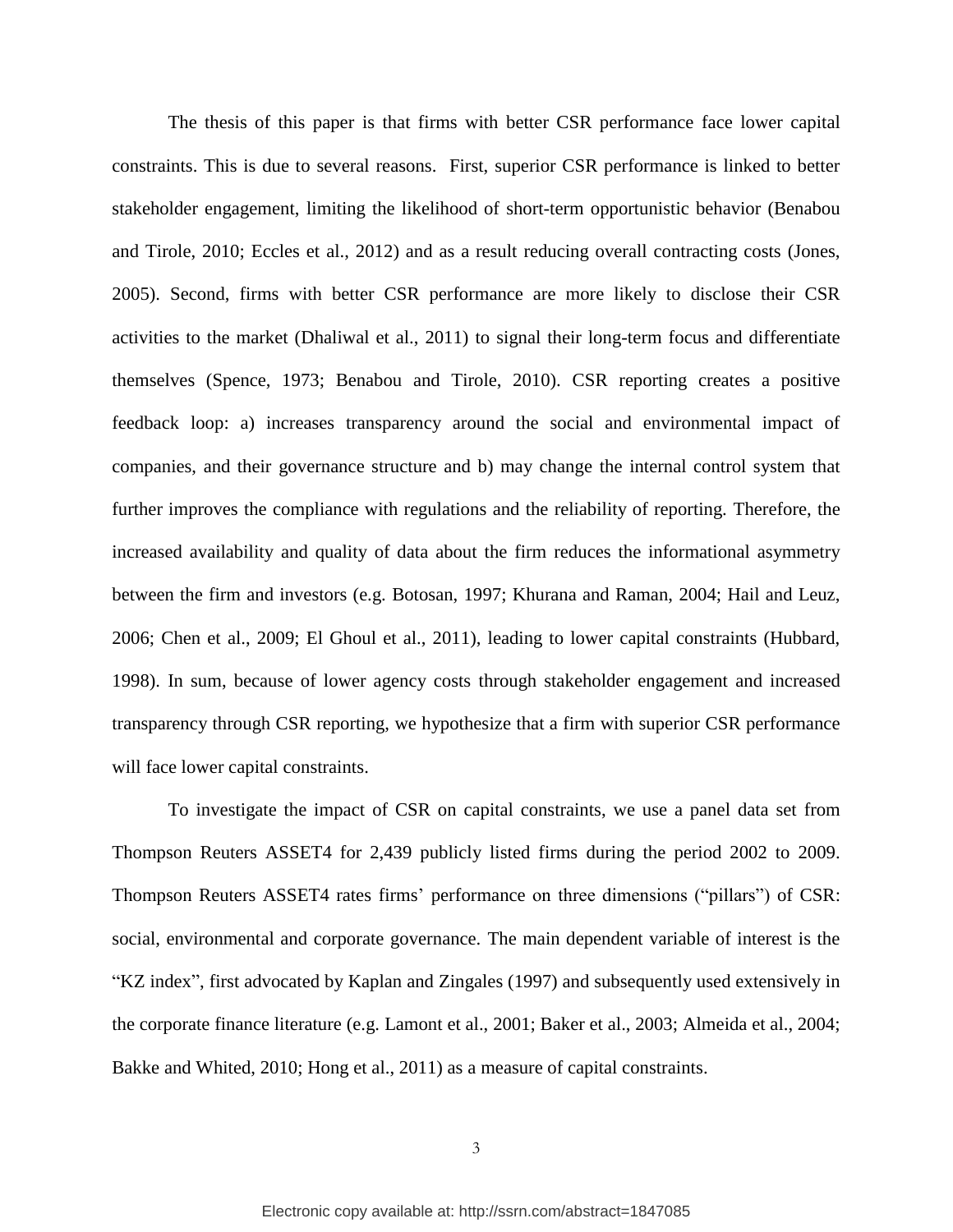The results confirm that firms with superior CSR performance face lower capital constraints. We test and confirm the robustness of the results in several ways. First, we substitute the KZ index with several other measures of capital constraints including an indicator variable for stock repurchase activity, an equal-weighted KZ index, the SA Index (Hadlock and Pierce, 2010), and the WW Index (Whitted and Wu, 2006). Moreover, we construct measures and test empirically for the two hypothesized mechanisms – stakeholder engagement and CSR disclosure - and we find that both variables are significantly related to capital constraints in the predicted direction. Furthermore, in subsample analysis, we find that the link between CSR performance and capital constraints is economically larger and highly significant for the subsample of firms that are most capital constrained contradicting, as we explain, the argument that CSR is a "luxury good". Importantly, the results remain unchanged when we use the introduction of ESG ratings as a shock to CSR performance (Chatterji and Toffel, 2010) and subsequently investigate changes in the CSR Index and capital constraints for a paired sample of firms. We also implement a two-stage feasible efficient Generalized Method of Moments (GMM) estimation and a three-stage least squares simultaneous equations model with validity-tested instruments, mitigating potential endogeneity concerns or correlated omitted variables issues and increasing confidence in the directionality of our results. Finally, we explore the impact of the three components of CSR individually and find that the impact on capital constraints is driven by both social and environmental performance, suggesting that both social and environmental issues are relevant for investors.

#### **Corporate Social Responsibility**

Numerous studies have investigated the link between CSR and financial performance through a theoretical as well as an empirical lens. In particular, research rooted in neoclassical economics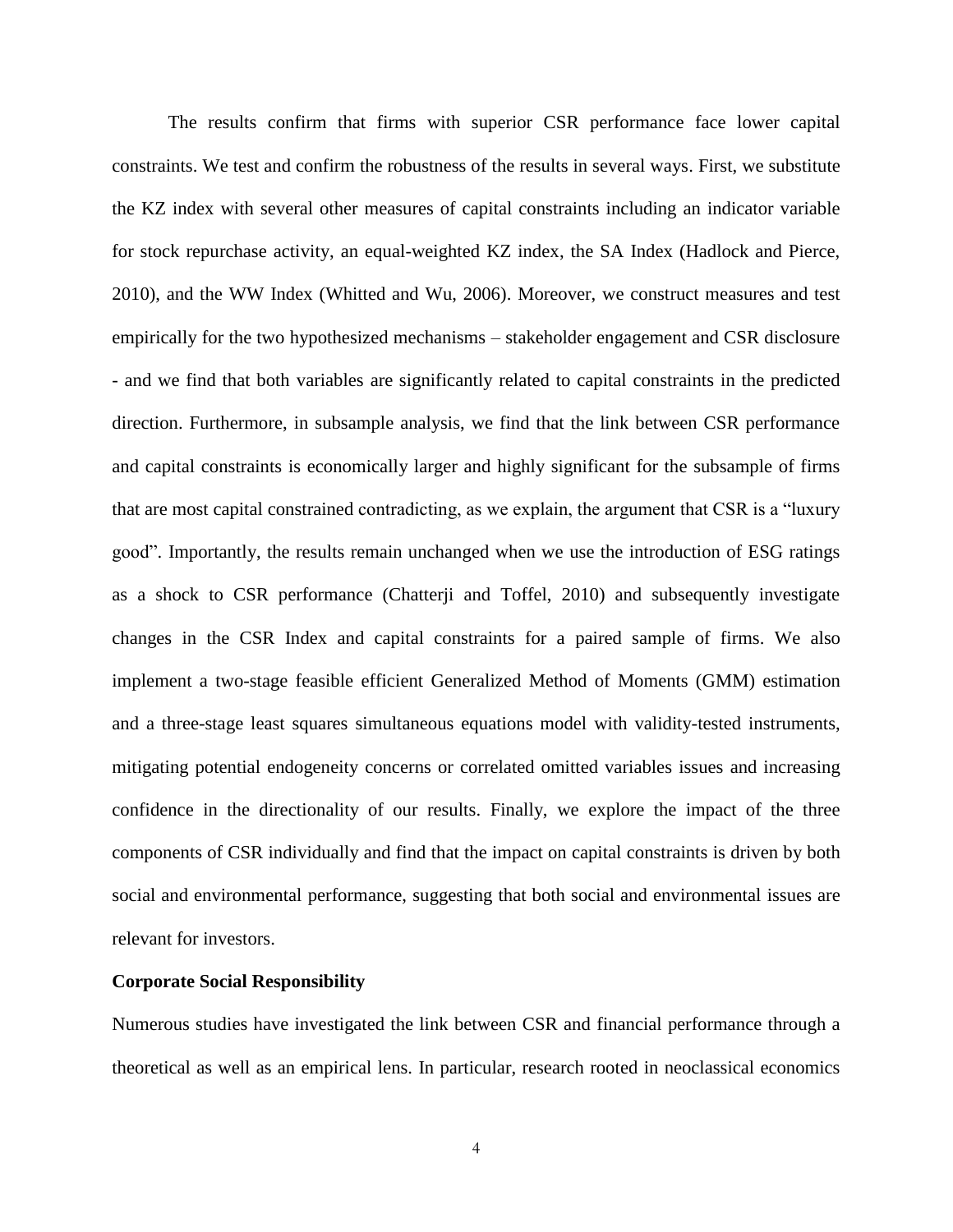argued that CSR unnecessarily raises a firm's costs, putting the firm in a position of competitive disadvantage vis-à-vis its competitors (Friedman, 1970; Aupperle et al., 1985; McWilliams and Siegel, 1997; Jensen, 2002). Predominantly based on agency theory, some studies have argued that employing valuable firm resources to engage in CSR results in significant managerial benefits rather than financial benefits to the firm's shareholders (Brammer and Millington, 2008).

In contrast, other scholars have argued that CSR can have a positive impact by providing better access to valuable resources (Cochran and Wood, 1984; Waddock and Graves, 1997), attracting and retaining higher quality employees (Turban and Greening, 1997; Greening and Turban, 2000), allowing for better marketing of products and services (Moskowitz, 1972; Fombrun, 1996), creating unforeseen opportunities (Fombrun et al., 2000), and contributing towards gaining social legitimacy (Hawn et al., 2011). Furthermore, CSR may function in similar ways as advertising does, increasing demand for products and services and/or reducing consumer price sensitivity (Dorfman and Steiner, 1954; Navarro, 1988; Sen and Bhattacharya, 2001; Milgrom and Roberts, 1986) and even enabling firms to develop intangible assets (Gardberg and Fomburn, 2006; Hull and Rothernberg, 2008; Waddock and Graves, 1997). From a stakeholder theory perspective (Freeman, 1984; Freeman et al., 2007; Freeman et al., 2010), which suggests that CSR includes managing multiple stakeholder ties concurrently, scholars have argued that CSR can mitigate the likelihood of negative regulatory, legislative or fiscal action (Freeman, 1984; Berman et al., 1999; Hillman and Keim, 2001), attract socially conscious consumers (Hillman and Keim, 2001), or attract financial resources from socially responsible investors (Kapstein, 2001).

Empirical work investigating the link between CSR and corporate financial performance, measured by various accounting or stock market measures, has resulted in contradictory findings,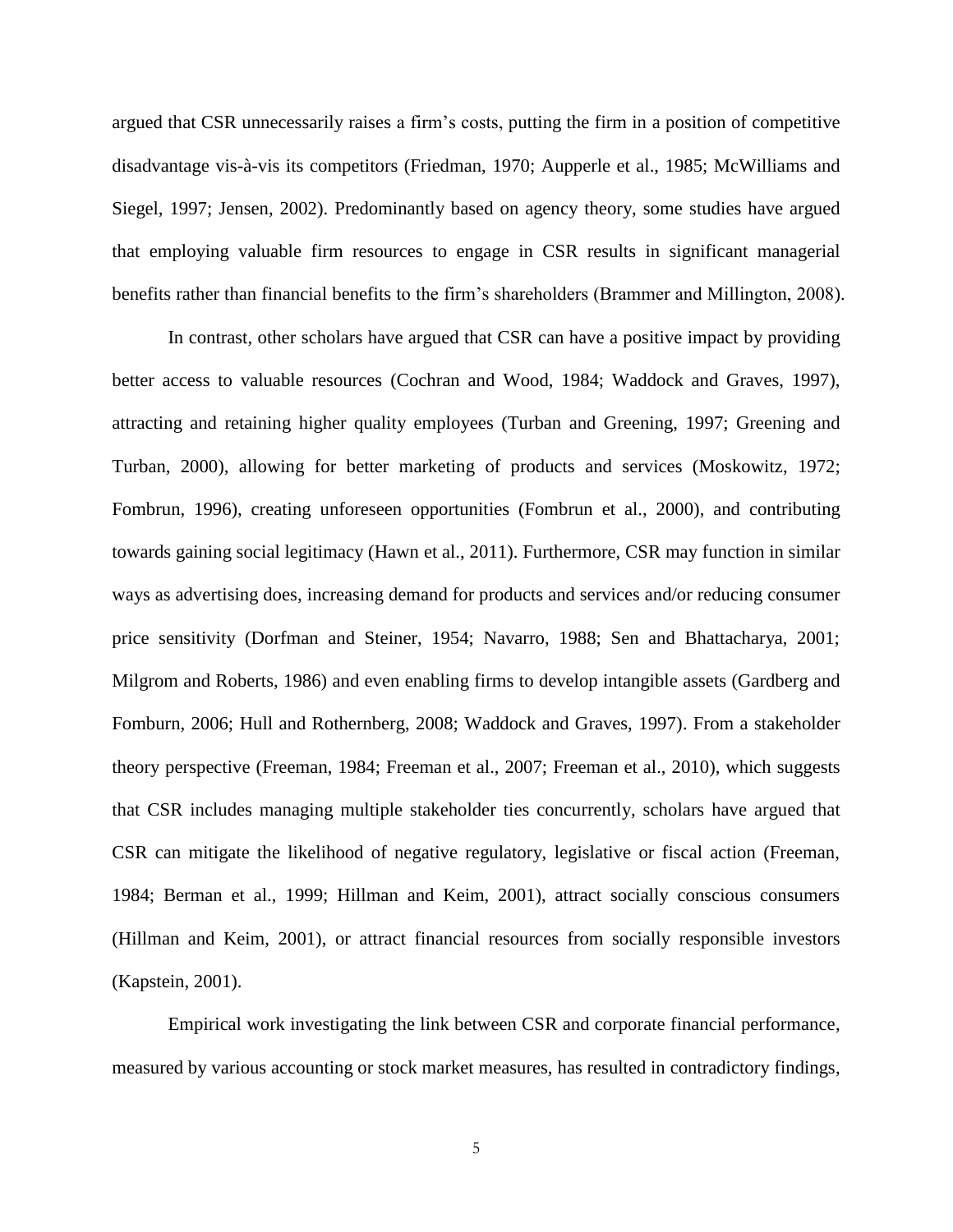ranging from a positive to a negative relation, to a U-shaped or even to an inverse-U shaped relation (Margolis and Walsh, 2003; Margolis, Elfenbein and Walsh, 2007). According to McWilliams and Siegel (2000), such conflicting results were due to "several important theoretical and empirical limitations" (p.603) of prior studies; some have argued that prior work suffered from "stakeholder mismatching" (Wood and Jones, 1995), the neglect of "contingency factors" (e.g. Ullmann, 1985), "measurement errors" (e.g. Waddock and Graves, 1997) and, omitted variable bias (Aupperle et al., 1985; Cochran and Wood, 1984; Ullman, 1985).

More recent work focuses on understanding the role of capital markets as an intermediate mechanism though which CSR can create long-term value. For example, Lee and Faff (2009) show that firms with high CSR scores have lower idiosyncratic risk, while Goss (2009) shows that firms with low CSR scores are more likely to experience financial distress. Moreover, Ioannou and Serafeim (2010a) show a positive impact of CSR on sell-side analysts' recommendations while Goss and Roberts (2011) find that firms with the worst CSR scores pay between 7 and 18 basis points more on their bank debt compared to firms with higher scores. Relatedly, Dhaliwal et al. (2011) find that the voluntary disclosure of CSR activities leads to a reduction in the firm's cost of capital, while attracting dedicated institutional investors and analyst coverage. El Ghoul et al. (2011) focus on a sample of US firms and find that firms with better CSR scores exhibit lower cost of equity capital.

In this paper, we contribute to this emerging literature that investigates the relation between capital markets and socially responsible firms by focusing on the critical impact that CSR has on idiosyncratic firm capital constraints. Unlike prior studies that mainly focused on US firms only, our findings are based on a broad sample of firms originating from 49 countries. Moreover our study adds to prior work by considering other forms of capital constrains beyond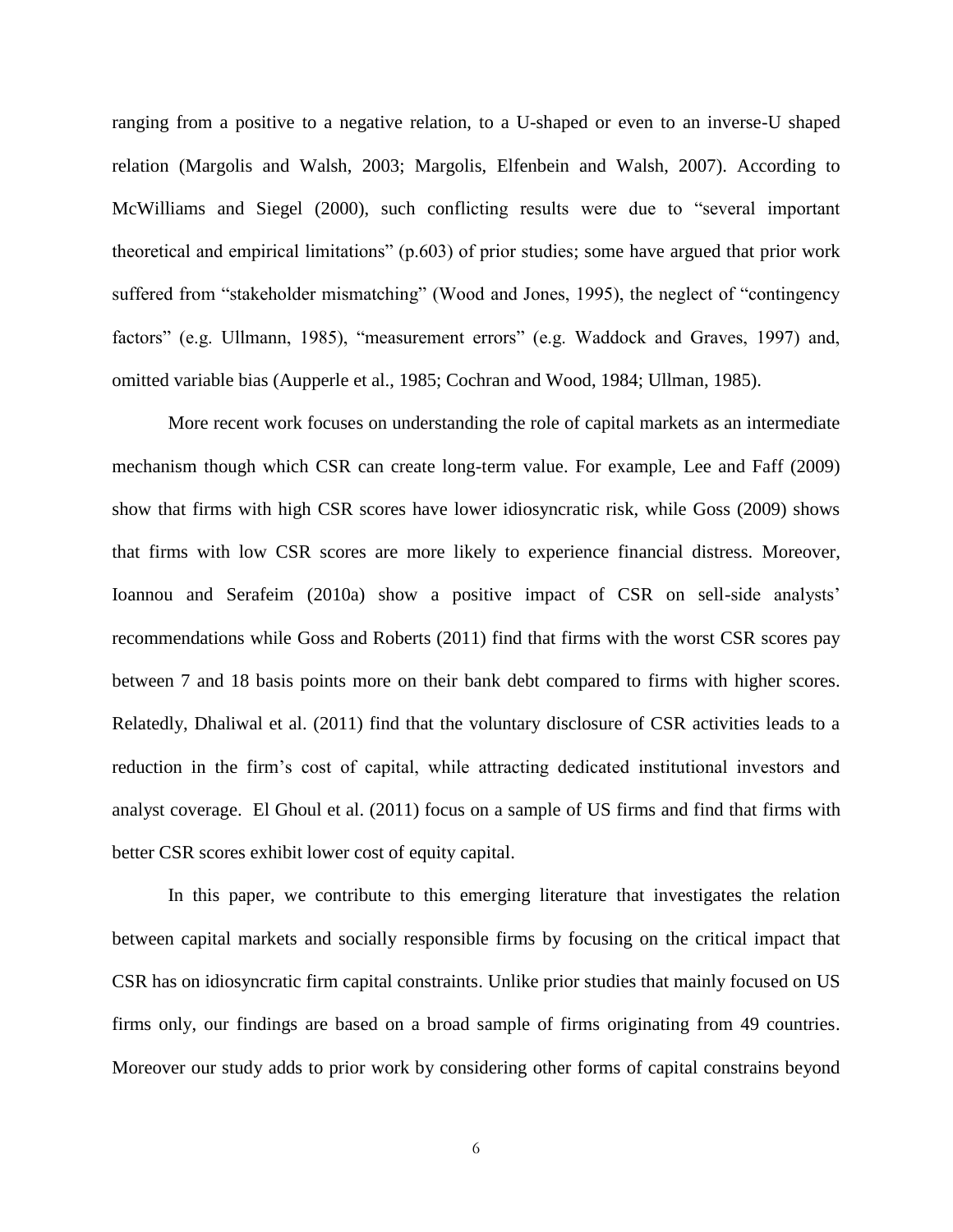the cost of equity or debt, including the inability to borrow, the inability to issue equity, the dependence on bank loans, or the illiquidity of assets (Lamont et al., 2001). More importantly, this paper identifies the mechanisms through which better CSR performance contributes to lower capital constraints. As we explain in the following section, understanding the impact of CSR on capital constraints is important given that prior literature has documented the key role of capital constraints in strategic investment decisions (Stein, 2003).

#### **Capital Constraints**

Companies undertake profitable (i.e. NPV-positive) investments with the goal of achieving superior performance and competitive advantage. The ability to finance such strategic investments though is directly linked to the idiosyncratic capital constraints that each firm faces. The investment function is derived from the firm's profit-maximizing optimization and postulates that investment depends on the marginal productivity of capital, interest rate, and tax rules (Summers et. al., 1981; Mankiw, 2009). As Stein (2003) notes, according to this paradigm "nothing else should matter: not the firm's mix of debt and equity financing, nor its reserves of cash and securities, nor financial market 'conditions', however defined" (p.125). Yet subsequent studies that examine equity and debt markets show that cash flow (i.e. a firm's internal funds) also plays a key role in determining the firm's level of investment (Blundell et. al., 1992; Whited, 1992; Hubbard and Kashyap 1992). Importantly, some studies show that financially constrained firms are more likely to diminish investments in a wide range of strategic activities (Hubbard, 1998; Campello et al., 2010), including investments in inventory (Carpenter et al., 1998) as well as investments in R&D activities (Himmelberg and Petersen, 1994; Hall and Lerner, 2010), in pricing for market share (Chevalier, 1995) and in labor hoarding during recessions (Sharpe, 1994), thus significantly and adversely the capacity of the firm to grow over time.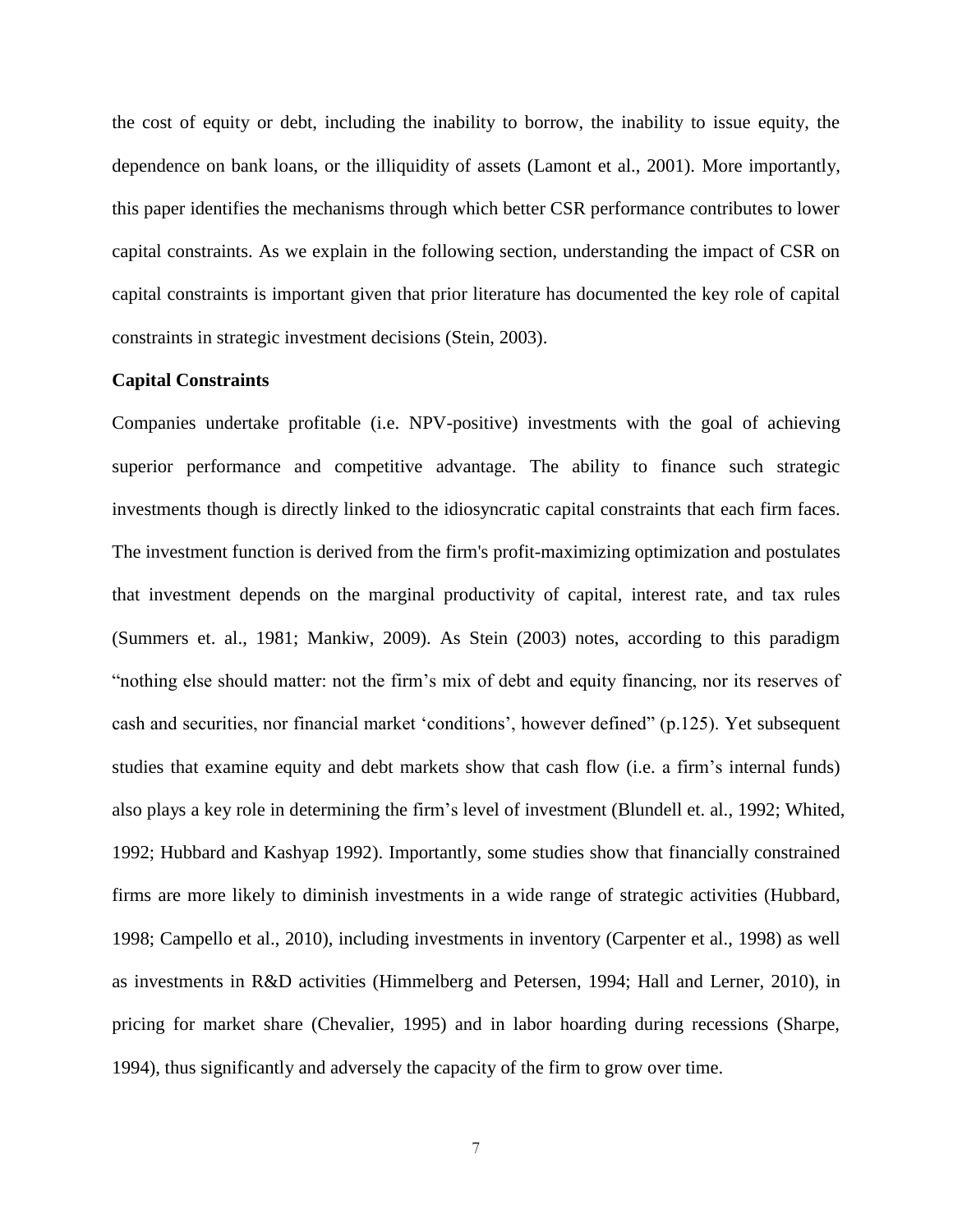In terms of firm survival and performance moreover, it is critical to understand that capital constrained firms are forced to forgo investments that they would otherwise make. In other words, these are investment opportunities that are profitable (i.e. NPV-positive) yet they are not pursued due to financing frictions. It follows then that, all else equal, the relaxation of capital constraints for such firms would enable them to undertake otherwise profitable investments and, in expectation at least, to improve their performance. Recently for example, Faulkender and Petersen (2012) use the American Jobs Creation Act (AJCA) of 2004 as a temporary shock to the cost of internal financing, and find that indeed AJCA resulted in large increases in investment but only among the subset of firms which were capital constrained (p. 2).

A second set of studies has explored how capital constraints affect the firm's entry and exit decisions into markets or industries. More specifically, using personal tax-return data on entrepreneurs, Holtz-Eakin, Joulfaian, and Rosen (1994a) find that the size of an individual's inheritance – regarded as an exogenous shock to one's wealth – had a significant positive effect on the probability of becoming an entrepreneur. A follow-up paper (Holtz-Eakin, Joulfaian, and Rosen 1994b) shows that firms founded by entrepreneurs with a larger inheritance (thus, lower capital constraints) are also more likely to survive. Aghion, Fally and Scarpetta (2007) document a similar mechanism using firm-level data from 16 economies, comparing new firm entry and their subsequent post-entry growth trajectory.

A third stream of literature accounting for both incumbents and new entrants (see Levine (2005) for a comprehensive review) argues that capital constraints affect smaller, newer and riskier firms relatively more, channeling capital to where the marginal return is highest. As a result, countries with better-functioning financial systems that can ease such constraints, experience faster industrial growth. Given the idiosyncratic levels of constraints faced by

8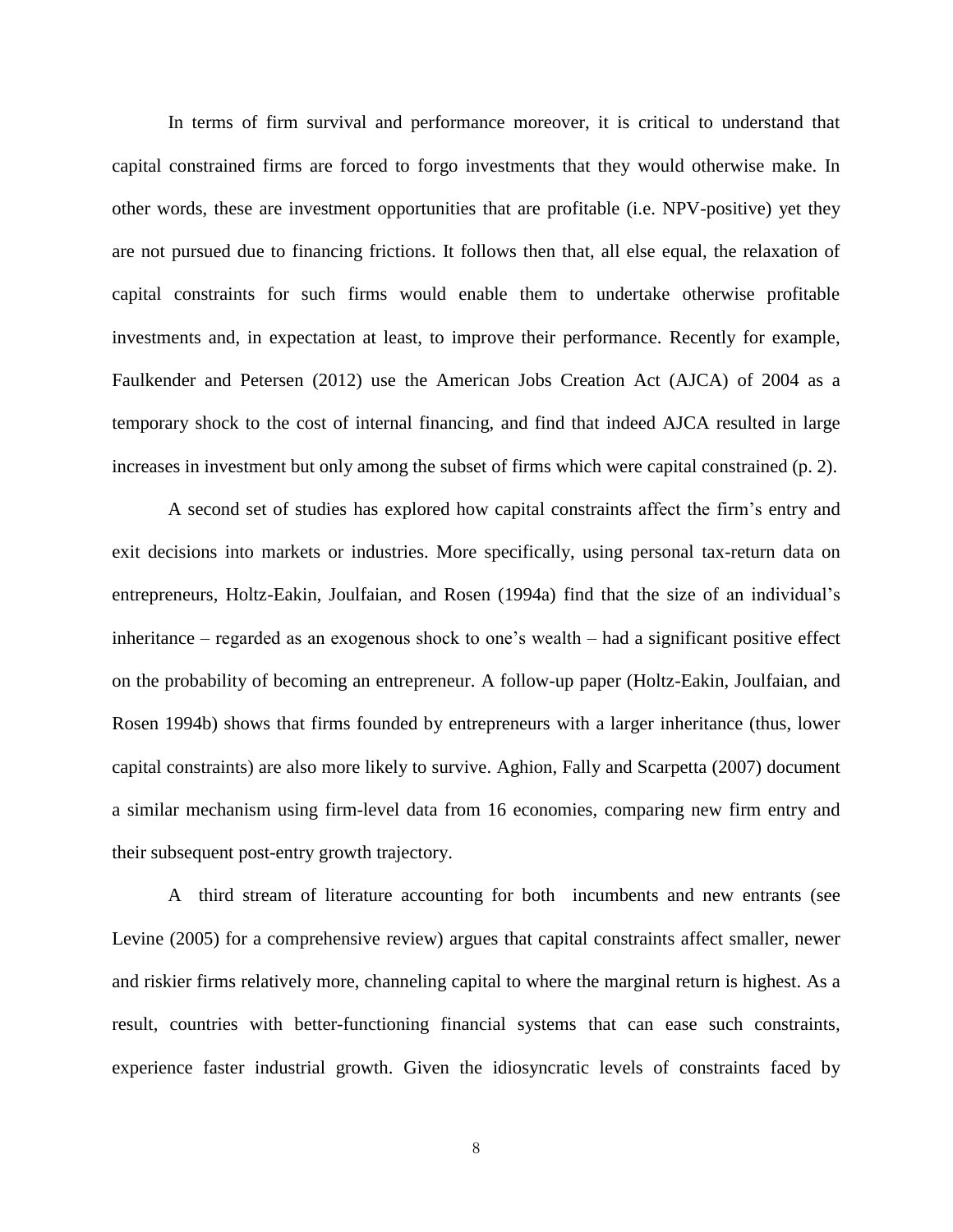companies of various sizes, scholars turned to capital constraints as an explanation for why small companies pay lower dividends, become more highly levered and grow more slowly (Cooley and Quadrini 2001; Cabral and Mata 2003). For example, Carpenter and Petersen (2002) show that the asset growth of small U.S. firms is constrained by their internal capital, and that firms who are able to raise additional external funds enjoy a higher growth rate. Becchetti and Trovato (2002) find qualitatively similar results using a sample of Indian firms, and Desai, Foley and Forbes (2008) confirm the same relation in a currency crisis setting. Finally, Beck et al. (2005), using survey data from global companies, document that firm performance is vulnerable to various financial constraints and that small companies are disproportionately affected due to tighter limitations. In sum, the literature to date has revealed that seeking ways to relax capital constraints is crucial to the firm-level survival and growth, industry-level expansion and even country-level development.

#### **The Link between CSR and Capital Constraints**

Based on neoclassical economic assumptions that postulate a flat supply curve for funds in the capital market at the level of the risk-adjusted real interest rate, Hennessy and Whited (2007) argue that "a CFO can neither create nor destroy value through his financing decisions in a world without frictions". However, in reality, the supply curve for funds is effectively upward sloping rather than horizontal - at levels of capital that exceed the firm's net worth –because of market imperfections such as informational asymmetries (Greenwald, Stiglitz and Weiss 1984; Myers and Majluf 1984) and agency costs (Bernanke and Gertler 1989, 1990). In other words, when the likelihood of agency costs is high and the amount of capital that the firm requires for investments exceeds its net worth (and it is therefore uncollateralized), capital providers are compensated for their information (and/or monitoring) costs through pricing capital a higher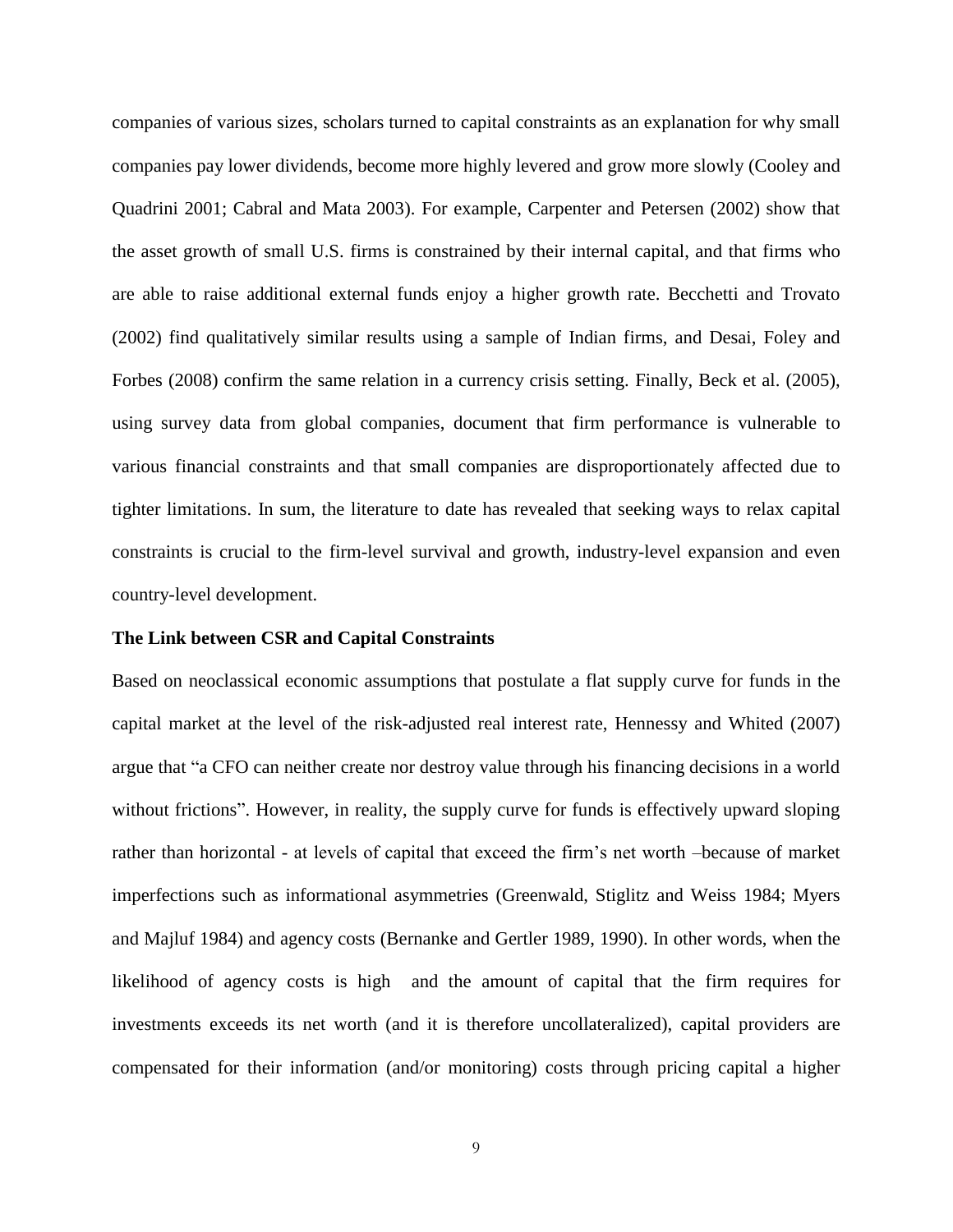interest rate.<sup>2</sup> Consequently, the greater these market frictions are, the steeper the supply curve and the higher the cost of external financing.

It follows then, that the adoption and implementation of firm strategies that reduce informational asymmetries or reduce the likelihood of agency costs make the supply curve for funds effectively less steep. Therefore, better access to funds lowers the idiosyncratic capital constraints the firm is facing, favorably impacting its strategic objectives by allowing it to undertake major investments that would not otherwise have been profitable, and/or by influencing the capital structure choices of the firm (e.g., Hennessy and Whited, 2007).

We argue that the adoption and implementation of CSR strategies that lead to superior CSR performance result in lower idiosyncratic capital constraints for the firm because of two complementary mechanisms. First, superior CSR performance captures the firm's commitment to and engagement with stakeholders on the basis of mutual trust and cooperation (Jones, 1995; Andriof and Waddock, 2002). Consequently, as Jones (1995) argues, "because ethical solutions to commitment problems are more efficient than mechanisms designed to curb opportunism, it follows that firms that contract with their stakeholders on the basis of mutual trust and cooperation […] will experience reduced agency costs, transaction costs and costs associated with team production". Such agency and transaction costs according to Jones (2005) would include "monitoring costs, bonding costs, search costs, warranty costs and residual losses." Moreover, superior engagement with stakeholders can enhance a firm's revenue or profit generation – also contributing towards the persistence of superior profitability (Choi and Wang, 2009) – through higher quality of relationship with customers, business partners and among employees; which in turn improves interaction with customers and new product development.<sup>3</sup> In

 2 For a full exposition of the model, based on neoclassical assumptions, see Hubbard (1998), p. 195-198.

<sup>&</sup>lt;sup>3</sup> We thank an anonymous referee for suggesting this point.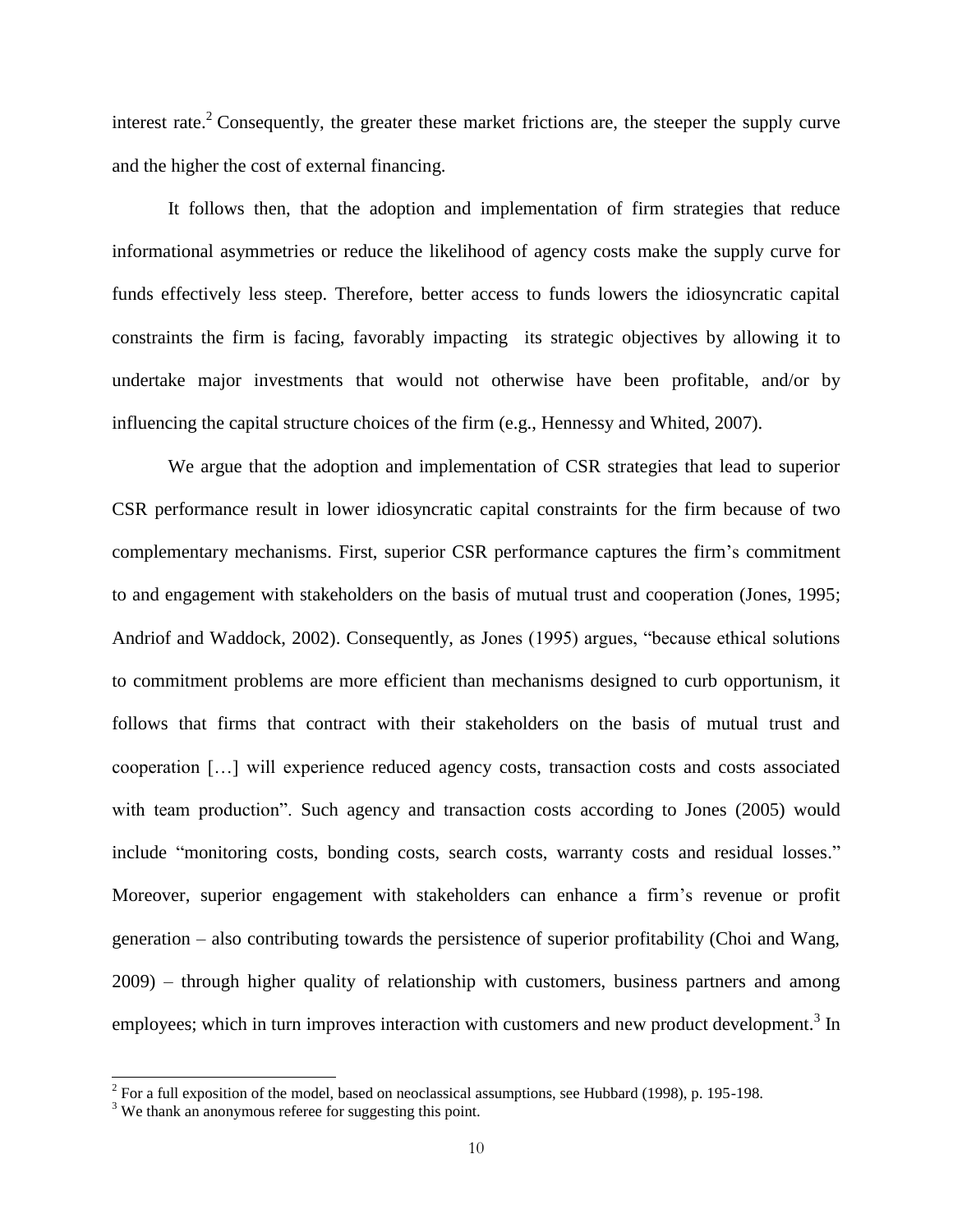other words, superior stakeholder engagement may directly limit the likelihood of short-term opportunistic behavior (Benabou and Tirole, 2010; Eccles et al., 2012), and it also represents a more efficient form of contracting with key stakeholders (Jones, 1995) that could lead to enhanced revenue or profit generation, which in turn is rewarded by the markets.

Secondly, prior studies have shown that firms with superior CSR performance are more likely to publicly disclose their CSR strategies by issuing sustainability reports (Dhaliwal et al., 2011) and are also more likely to provide assurance of such reports by third parties, therefore increasing the credibility of such reports (Simnett et al., 2009). Consequently, CSR reporting: a) increases transparency with regards to the social and environmental impact of companies, and their governance structure and b) may lead to changes in internal control system that further improves the compliance with regulations and the reliability of reporting. As a result, the extended availability of credible data about the firm's CSR strategies, in addition to its financial disclosures, further reduces informational asymmetry and results in lower capital constraints (Hubbard, 1998). Moreover, the resulting changes in internal managerial practices (Ioannou and Serafeim, 2011) may also reduce the likelihood of agency costs in the form of short-termism.

To summarize, we postulate that firms with superior CSR performance will face lower idiosyncratic capital constraints because of two mechanisms: a) reduced agency costs and revenue/profit generating potential resulting from more effective stakeholder engagement and b) reduced informational asymmetry resulting from more extended and more credible CSR disclosure practices and transparency.

#### **DATA AND SAMPLE**

*Dependent Variable: The KZ index of capital constraints*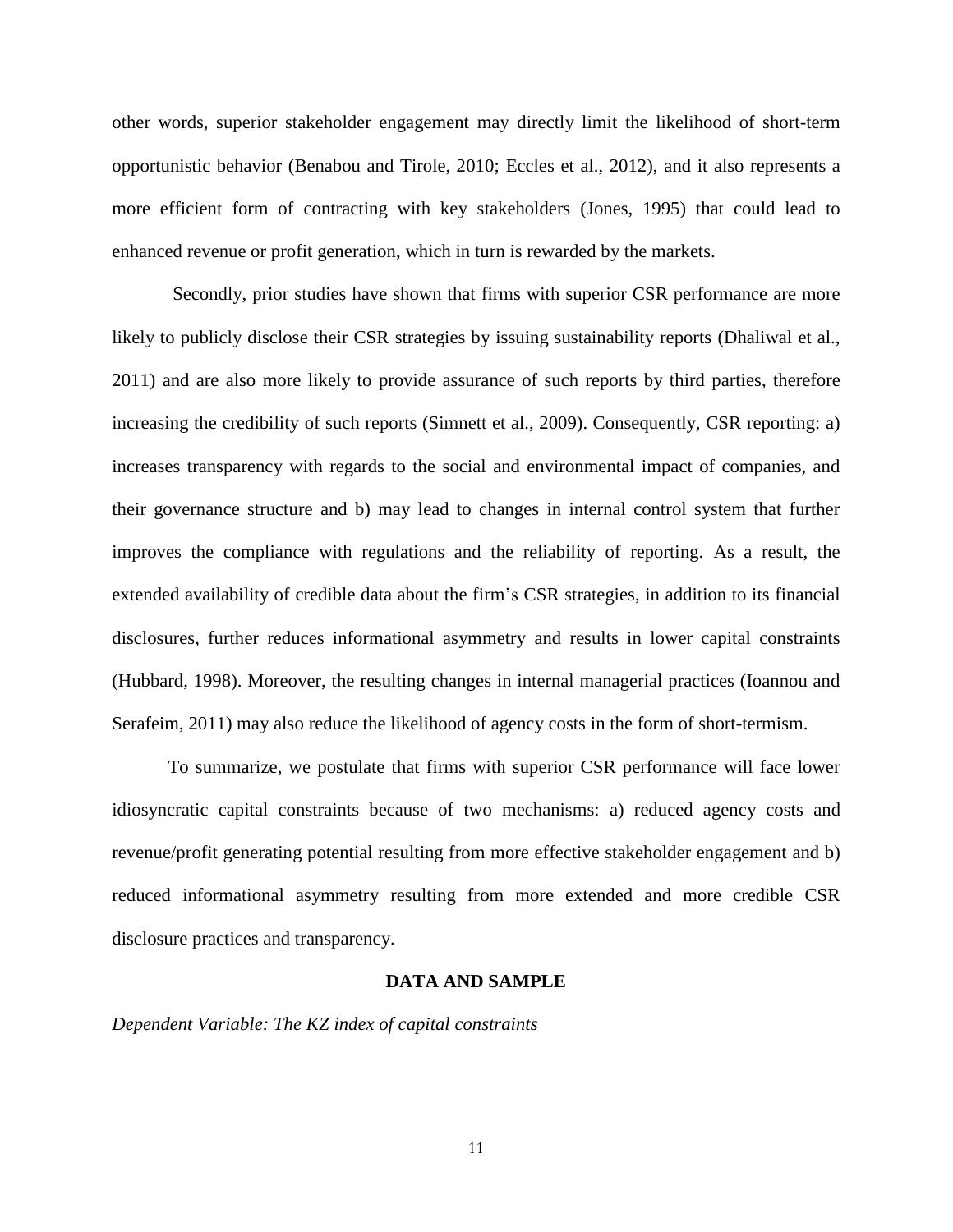We follow the extant literature in corporate finance (e.g. Lamont et al. 2001; Almeida et al., 2004; Bakke and Whited, 2010) in measuring the level of capital constraints by constructing the KZ index for every firm-year pair in our sample utilizing estimates from Kaplan and Zingales (1997). As reported in Lamont et al. (2001), Kaplan and Zingales (1997) classified firms into discrete categories of capital constraints and then employed an ordered logit specification to relate their classifications to accounting variables. Consistent with prior literature, in our empirical approach, we use their regression coefficients to construct the KZ index in every year and for each firm, consisting of a linear combination of five accounting ratios: a) cash flow to total capital, b) the market to book ratio, c) debt to total capital, d) dividends to total capital, and e) cash holdings to capital. Higher values of the KZ index imply that the firm is more capital constrained (see part I of the appendix for a more detailed exposition).

As a robustness check, we also construct an *equally-weighted* KZ index, where the five accounting variables still enter the specification linearly, but they are assigned equal weights (as opposed to being weighted with the Kaplan and Zingales (1997) estimates). Furthermore, and in light of recent criticism of the KZ Index in the corporate finance literature (e.g. Hadlock and Pierce, 2010) we use three alternative measures of capital constraints as follows: a) an indicator variable for the absence of stock repurchase activity (Hong et al. 2011), b) the SA Index suggested by Hadlock and Pierce (2010), and c) the WW Index suggested by Whitted and Wu (2006). All of our firm-level data were collected from Worldscope. We winsorize each of the five elements of the KZ index at the 99 percentile to avoid extreme ratios. We follow the same procedure when we construct the SA and the WW index of capital constraints.

*Independent Variables: Measuring CSR and the Thomson Reuters ASSET4 Dataset<sup>4</sup>*

 $\overline{a}$ 

 $4$  This section draws extensively from various public documents found at the firm's website [\(www.asset4.com\)](http://www.asset4.com/) as well as personal communication with our contacts at the firm.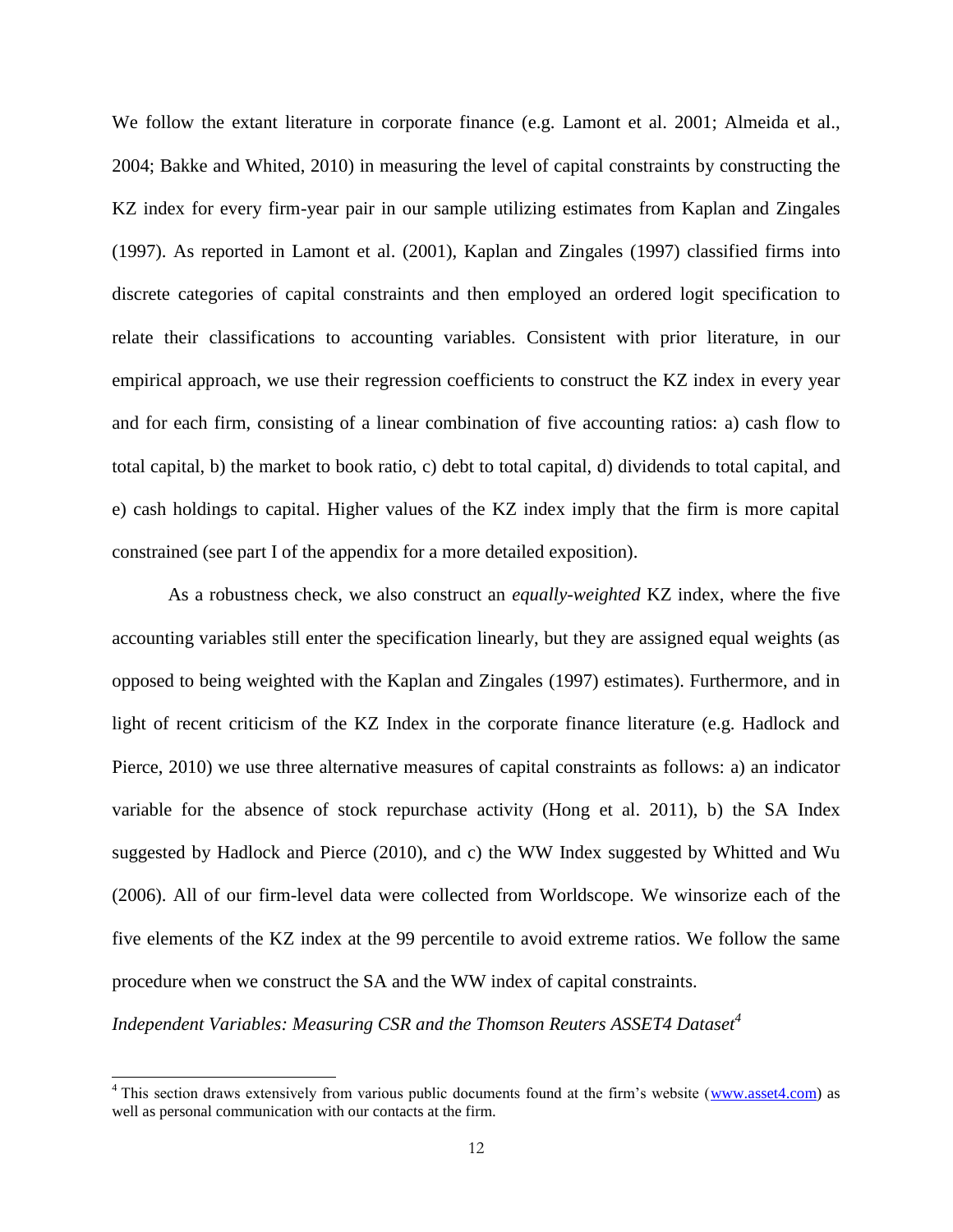Prior studies have suggested a number of measures for CSR performance: forced-choice survey instruments (Aupperle, 1991; Aupperle et al., 1985), the Fortune reputational and social responsibility index or Moskowitz' reputational scales (Bowman and Haire, 1975; McGuire et al., 1988; Preston and O'Bannon, 1997), content analysis of corporate documents (Wolfe, 1991), behavioral and perceptual measures (Wokutch and McKinney, 1991), and case study methodologies (Clarkson, 1991).

For our empirical analysis, and to measure CSR performance, we use a panel dataset with environmental, social and governance (ESG) performance scores obtained from Thomson Reuters ASSET4; a Swiss-based company that specializes in providing objective, relevant, auditable and systematic ESG information and investment analysis tools to professional investors who built their portfolios by integrating ESG (non-financial) data into their traditional investment analysis. It is estimated that investors representing more than €2.5trillion assets under management use the ASSET4 data, including prominent investment houses such as BlackRock. Specially trained research analysts collect 900 evaluation points per firm, where all the primary data used must be objective and publically available. After gathering the ESG data every year – that lacks fully accepted reporting standards worldwide – the analysts transform it into consistent units to enable quantitative analysis of this qualitative data. Indicatively, we note that: a) for environmental factors the data would typically include information on energy used, water recycled, carbon emissions, waste recycled, and spills and pollution controversies and b) for social factors the data would typically include employee turnover, injury rate, accidents, training hours, women employees, donations, and health & safety controversies.

The data points that are collected are categorized as "drivers" or "outcomes". Drivers "track policies that cover issues such as emission reduction, human rights, and shareholder rights"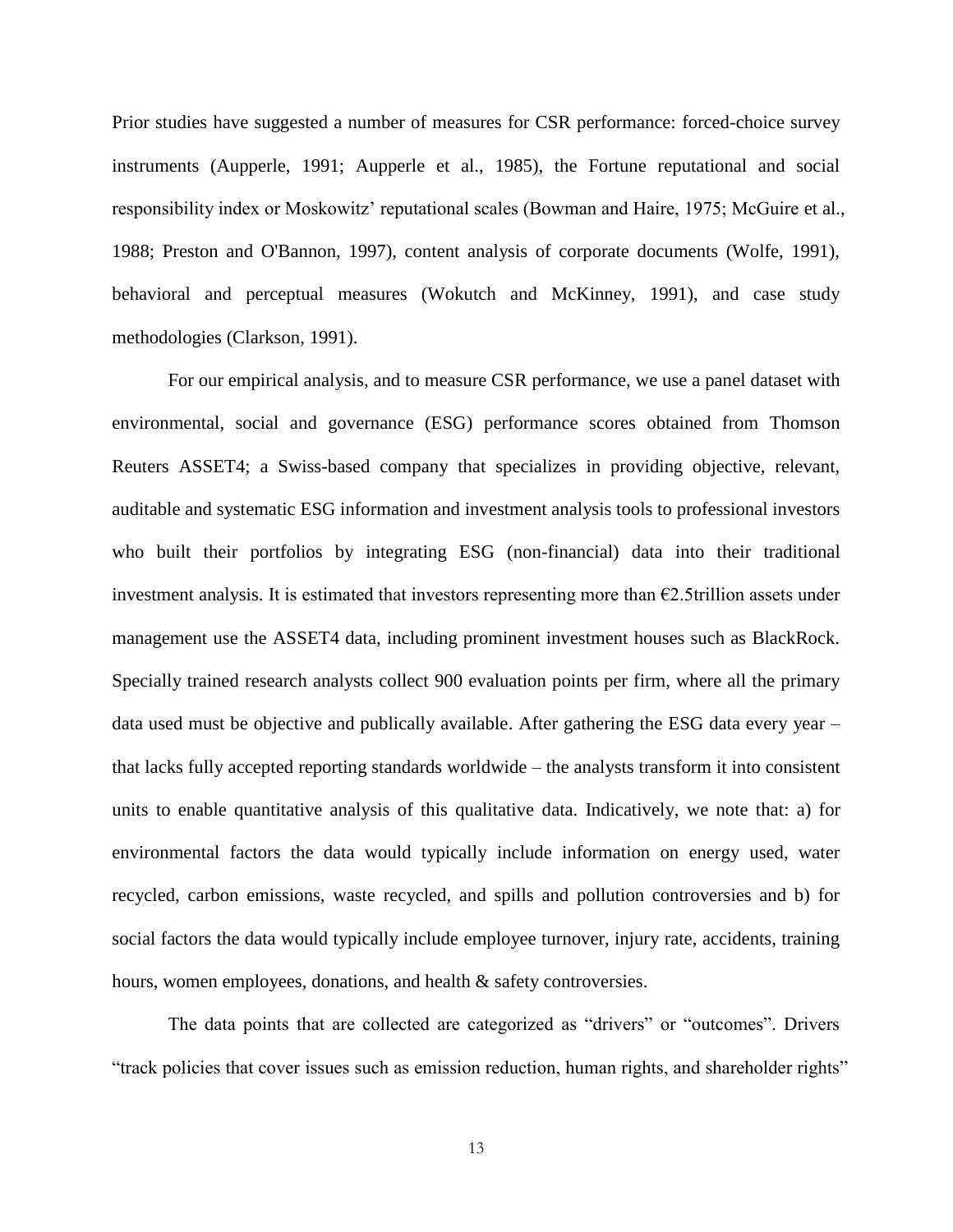whereas outcomes "track quantitative results such as greenhouse gas emissions, personnel turnover and highest remuneration package". Based on these data points, Thomson Reuters (ASSET4) offers a comprehensive platform for establishing customizable benchmarks (e.g. sector, country etc) for the assessment of corporate performance. Annually, these 900 data points are used as inputs to a default equal-weighted framework to calculate 250 key performance indicators (KPIs), to be further organized into 18 categories within four pillars: a) environmental performance score, b) social performance score c) corporate governance score and d) economic performance score<sup>5</sup>. In year *t*, a firm receives a z-score for each of the pillars, benchmarking its performance against the rest of the firms based on all the information available in fiscal *t-1*; therefore, by construction, our independent variable is lagged by one year. So, our final sample is an unbalanced panel dataset where the unit of observation is the firm-year dyad and where every firm receives a score on each of these pillars in every year.

For our analysis, we use the annual environmental, social and corporate governance scores to construct a composite CSR index for every year and each focal firm. In the absence of theoretical guidance about how to weight each measure in constructing an aggregated CSR score, we follow the convention established by Waddock and Graves (1997) and Sharfman (1996), followed by Hillman and Keim (2001) and Waldman, Siegel and Javidan (2006) among others, in constructing a composite CSR index by assigning equal importance (and thus, equal weights) to each of the three pillars. 6 In particular, the variable *CSR Index* is the equally weighted average of the social, the environmental and the governance score for the focal firm for every year in our panel dataset.

 $\overline{a}$ 

 $<sup>5</sup>$  An online appendix with a detailed description of the Thomson Reuters ASSET4 dataset is available online from</sup> the authors at:<http://ioannou.us/wp-content/uploads/2012/08/OnlineApp.docx>

<sup>&</sup>lt;sup>6</sup> We note that the papers cited here used the KLD database instead, but the concept of assigning equal weights to the various aspects of corporate social responsibility, is the same.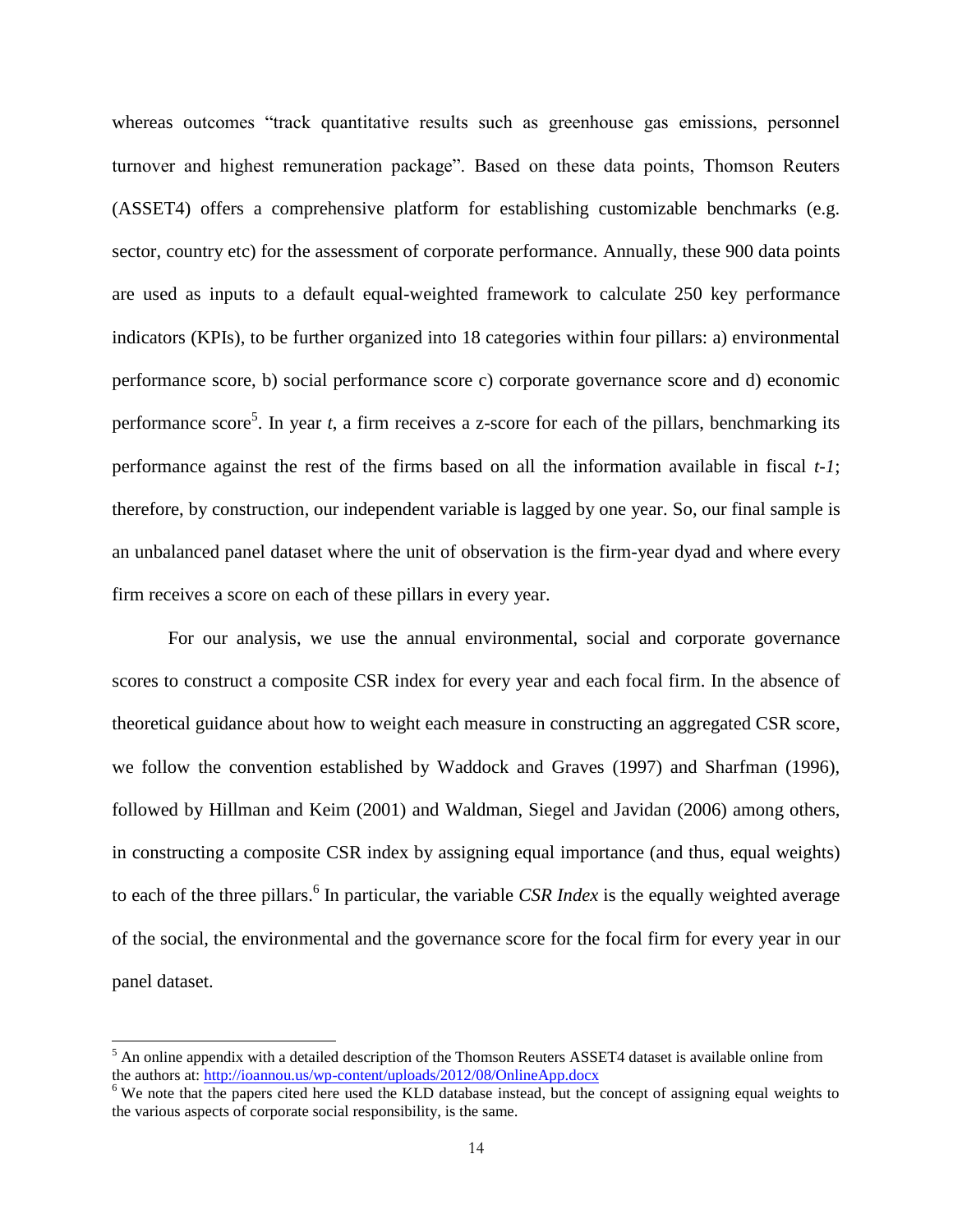We use two additional variables to test for the two theoretical mechanisms of how CSR impacts capital constraints. First, in order to capture *Stakeholder Engagement* we use a score directly from the ASSET4 dataset that measures the degree to which a focal company explains the formal processes in place for engagement with its stakeholders. Second, we measure ESG disclosure by identifying in our dataset all the metrics (i.e. data points) for which the focal company failed to provide information. Therefore, the variable *CSR Disclosure* is equal to the average of indicator variables that measure whether a company has disclosed an information item or not in any given year, and as a result it ranges from zero to one.

#### **RESULTS**

#### *Summary statistics*

Table 1 provides descriptive statistics for the entire sample. Panel A presents descriptive statistics for the multiple measures we use to capture the extent to which a focal firm is capital constrained, starting with the *KZ index*, but also the *SA index*, the *WW index,* the *No Repurchase Indicator* an as well as for the independent variables of interest. The sample includes firm-year pairs from a total of 49 countries across the world and a large number of unique firms: 486 firms in 2002, 495 firms in 2003, 1,049 firms in 2004, 1,376 firms in 2005, 1,400 firms in 2006, 1,537 firms in 2007, 1,544 firms in 2008 and 2,191 firms in 2009. Panel B presents the distribution of observations across sectors. Three sectors – light and heavy manufacturing (2, 3) and transportation, communications, electric, gas and sanitary services (4) – represent a large portion of the total number of observations, although the remaining sectors are also populated. Panel C presents the distribution of observations across years and panel D across countries. Approximately 50 percent of the sample originates from Japan, the USA and the UK. Approximately 500 observations are firms from East and Southeast Asian countries such as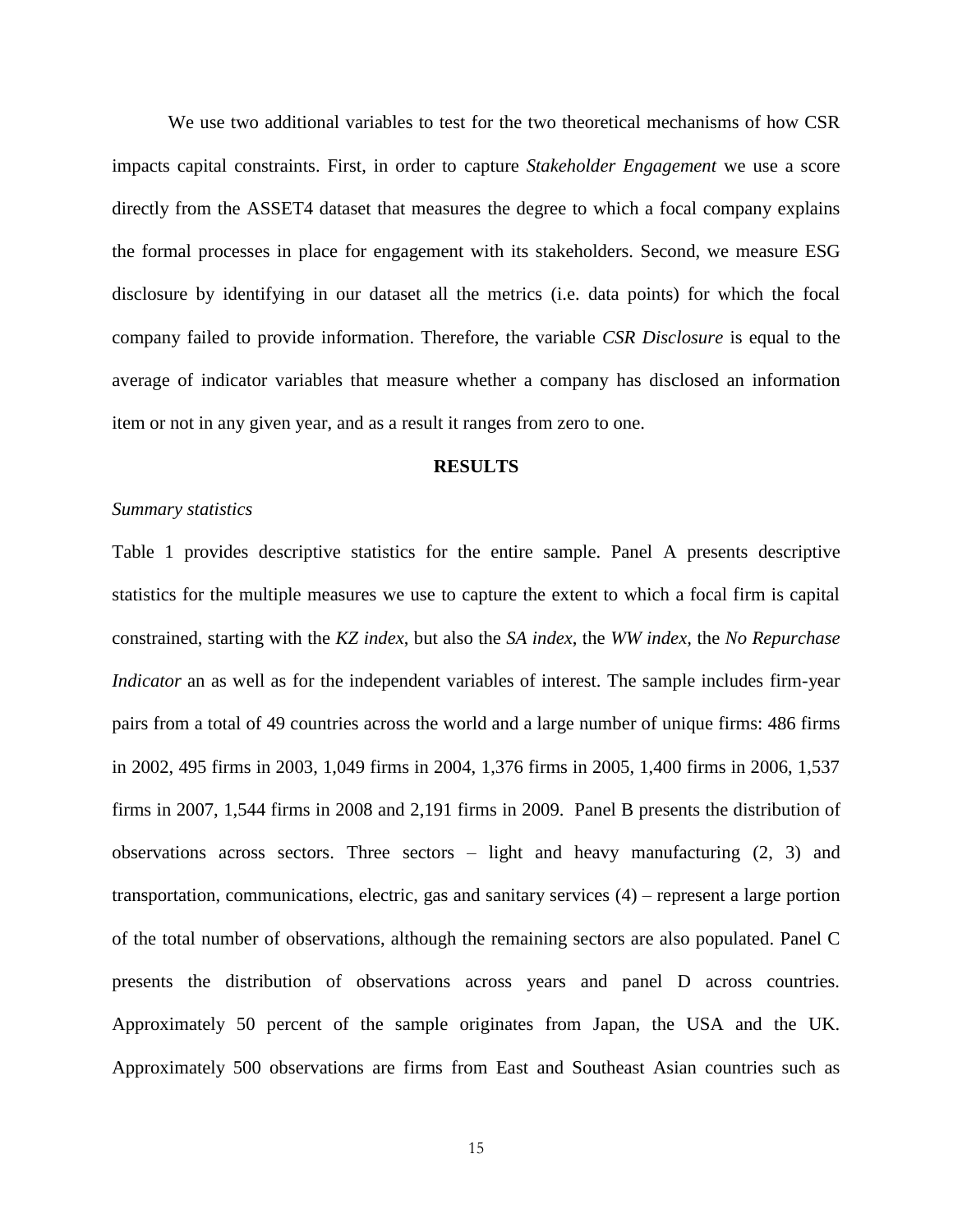China, Indonesia, Thailand, India, Hong Kong and Singapore, and about 100 observations are firms from Latin America. Most of the remaining observations are firms from Continental European countries.

The mean value of the *KZ index* is 0.07 and the standard deviation is 1.46 suggesting that significant variation exists across firms regarding the idiosyncratic capital constraints they face. About half of the firms in our sample have repurchased their own stock (mean of *No Repurchase indicator* is 0.48) during the period of the study. The mean value of the *SA index* is -1.17 and the standard deviation is 0.92 implying significant variation for this index as well. The table also suggests that relatively less variation exists for the *WW index.* The average *CSR Index* in the sample is 0.52 and firms seem to perform slightly better on the *Environmental* and the *Social*, compared to the *Corporate Governance* dimension. The average *Stakeholder Engagement* in our sample varies significantly since the mean score is 46.12 and the standard deviation is 27.35. The mean *CSR Disclosure* score is 0.47. We present univariate correlations for all the variables of interest in part II of the appendix.

#### *Baseline models*

 $\overline{a}$ 

Panel A of Table 2 presents our baseline linear specifications that examine the relation between capital constraints and CSR performance. In column (1), the coefficient on *CSR Index* is negative and highly significant (-1.034, p-value<0.01), suggesting that on average firms with better CSR performance face lower capital constraints. Since larger firms have better CSR performance (Ioannou and Serafeim, 2010b) and lower capital constraints (Hadlock and Pierce, 2010), the model controls for firm size as well country, industry, and year fixed effects. We measure firm size as the natural logarithm of total assets.<sup>7</sup> The estimated relation suggests that firms that score

<sup>&</sup>lt;sup>7</sup> We have alternatively used the natural logarithm of sales or market capitalization with no meaningful impact on our findings.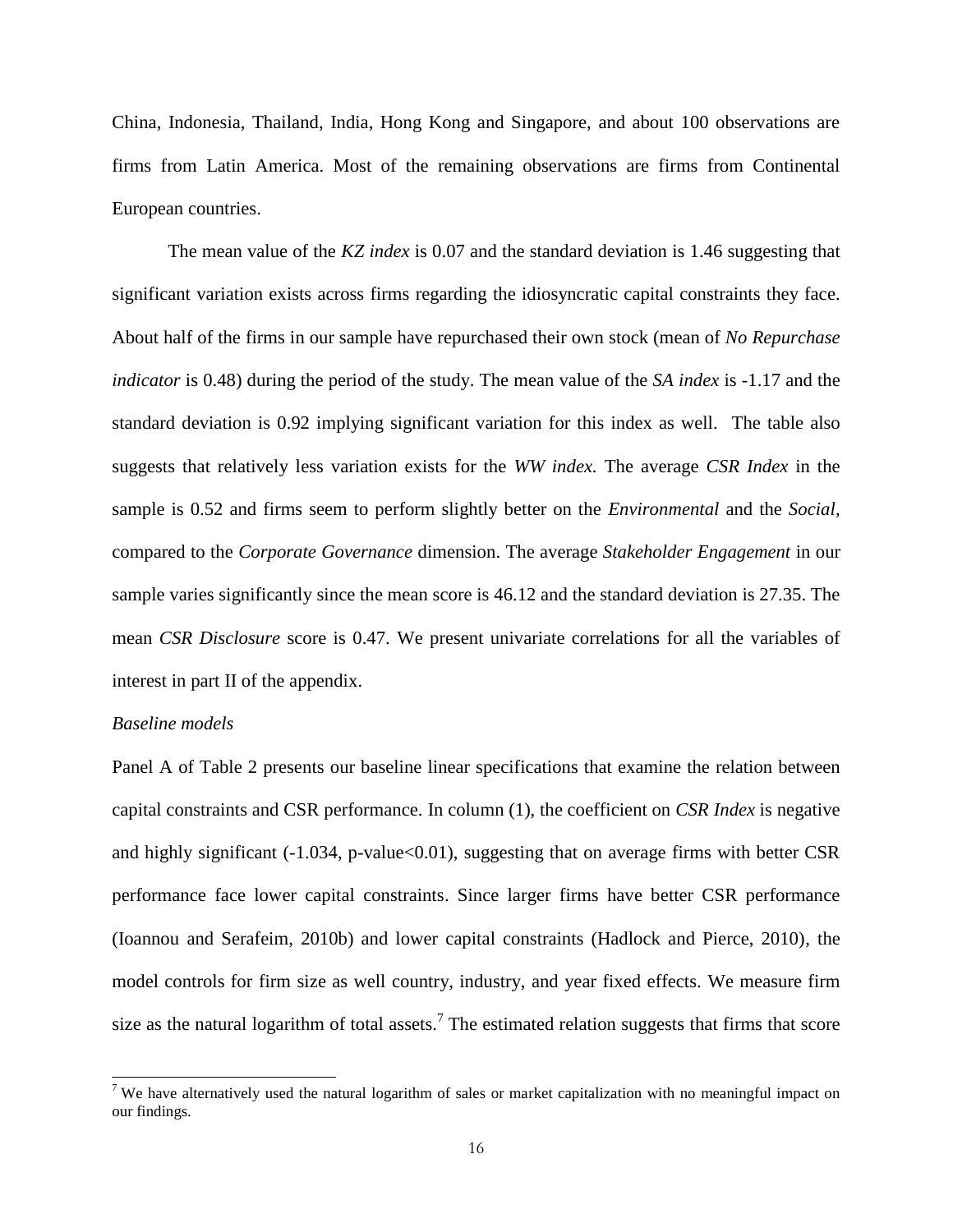on the 75th percentile of the *CSR Index* have a *KZ Index* that is lower by 0.40 compared to firms that score on the 25th percentile of the *CSR Index*. This estimate is economically significant as it is equal to approximately 28% of the standard deviation of the *KZ index*. In column (2), we use a *No Repurchase Indicator* variable for the absence of stock repurchases as an alternative, albeit less coarse proxy for idiosyncratic firm capital constraints. We follow Hong et al., (2011) in calculating this indicator by deducting preferred stock reduction from expenditure on the purchase of common and preferred stocks. Again, the coefficient on *CSR Index* is negative and significant (-0.401, p-value<0.01). In column (3), we use an equal-weighted *KZ Index* to test whether our results are sensitive to the empirically derived weights assigned to each of its five components in past literature. Specifically, in constructing the equal-weighted *KZ Index*, all five ratios are first standardized to have a normal distribution with a mean of zero and a standard deviation of one, therefore eliminate differences in scale across them. The equal-weighted *KZ Index* exhibits a high positive correlation with the weighted *KZ Index* (0.77, p-value<0.01), suggesting that the measure of capital constraints is only moderately affected by changing the weights on each component. The results in column (3) are consistent with the results in columns (1) and (2). and confirm that firms with better CSR performance have lower capital constraints (-  $0.204$ , p-value $< 0.01$ ).

In columns (4) and (5) we use alternative measures of capital constraints to provide further validity to our findings and address recent criticisms of the *KZ Index*. In particular, we follow Hadlock and Pierce (2010) in constructing the *SA Index*, and Whitted and Wu (2006) in constructing the *WW Index* (see part II of the appendix). Columns (4) and (5) do not include *Size* as a control since size is used in the derivation of the dependent variable. The results suggest that the main findings are robust to these alternative measures of capital constraints; the coefficient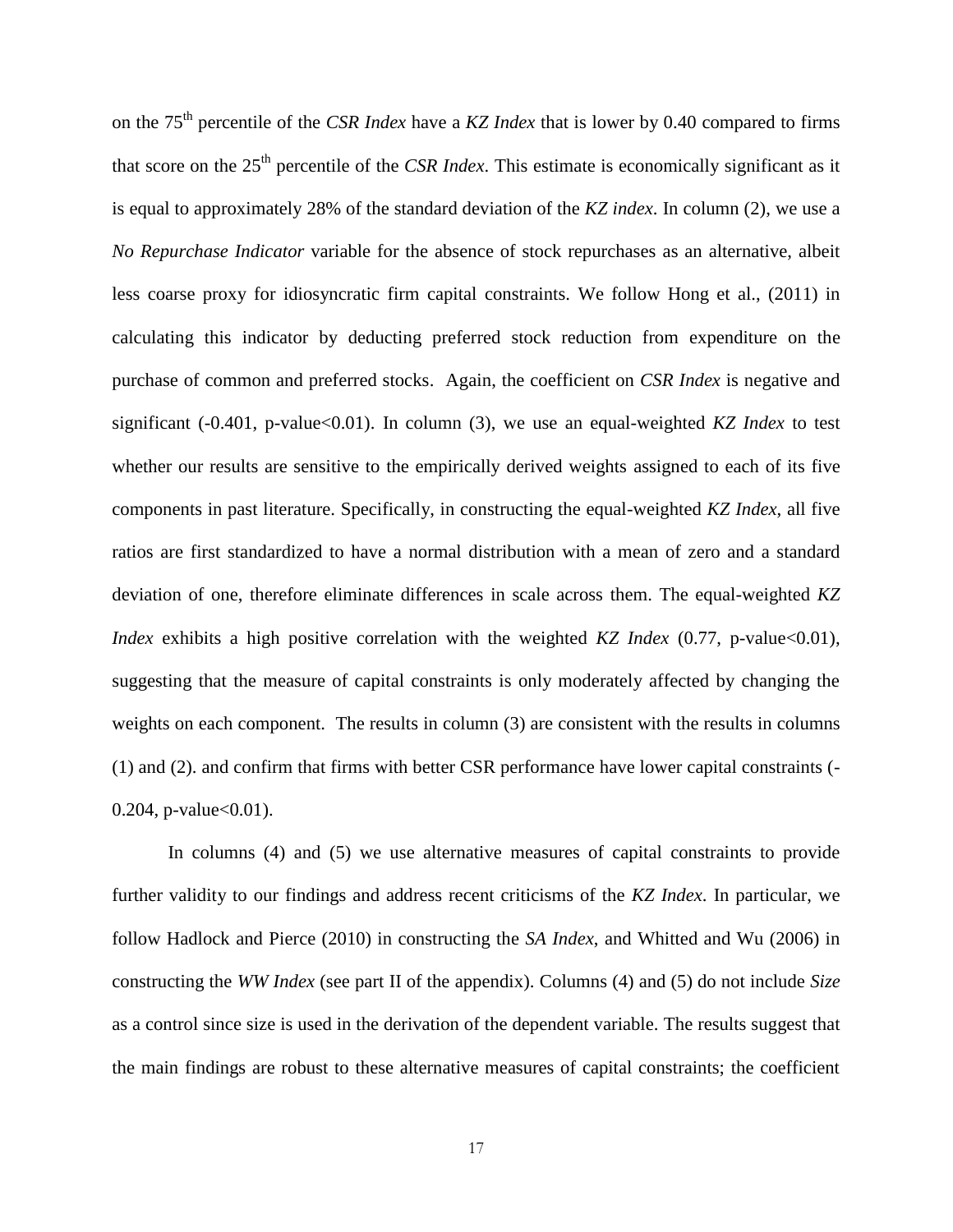on the *CSR Index* obtains a negative sign and it is highly significant (p-value<0.01) across all specifications.

In Panel B of Table 2, we introduce firm fixed effects for all the specifications of Panel A to mitigate concerns that the results are driven by an unidentified time-invariant firm characteristic that is correlated with both the CSR index and proxies for capital constraints. For these specifications the coefficient of interest is estimated through changes over time within a focal firm. Moreover, for a particular firm to be included in this analysis, we require that we have complete data for all eight years (i.e. we generate a balanced panel of observations).<sup>8</sup> We impose this criterion to ensure that there is enough variation in both dependent and independent variables within a firm. Consistent with columns (1) to (5), we find that firms with better CSR performance face lower capital constraints as measured by the *KZ Index* (-0.457, p-value<0.05). 9 The estimated relation suggests that firms that score on the 75<sup>th</sup> percentile of the *CSR Index* have a *KZ index* that is lower by 0.18 compared to firms that score on the 25<sup>th</sup> percentile of the *CSR Index*, with this estimate being approximately 12% of the standard deviation of the *KZ Index*, for this subsample. Moreover, our results are confirmed when using the equal-weighted *KZ Index* and the *WW Index* as alternative measures of performance; the coefficient on *CSR Index* is negative and highly significant at -0.183 (p-value < 0.01) and -0.017 (p-value < 0.01), respectively. The findings are also confirmed when we use the *No Repurchase Indicator*, and the *SA Index* but the estimated coefficient is not significant. We note however, that in the case of the *SA Index*, introducing firm fixed effects substantially reduces the power of our test given the high autocorrelation of the SA index; indicatively, the adjusted R-squared is 96.6%.

l

<sup>&</sup>lt;sup>8</sup> We obtain similar results when we include all firms in our sample.

<sup>&</sup>lt;sup>9</sup> Because the KZ index was developed and tested primarily within the US setting, we also performed our analysis only with US data. The results were very similar when we restricted the sample only to US firms.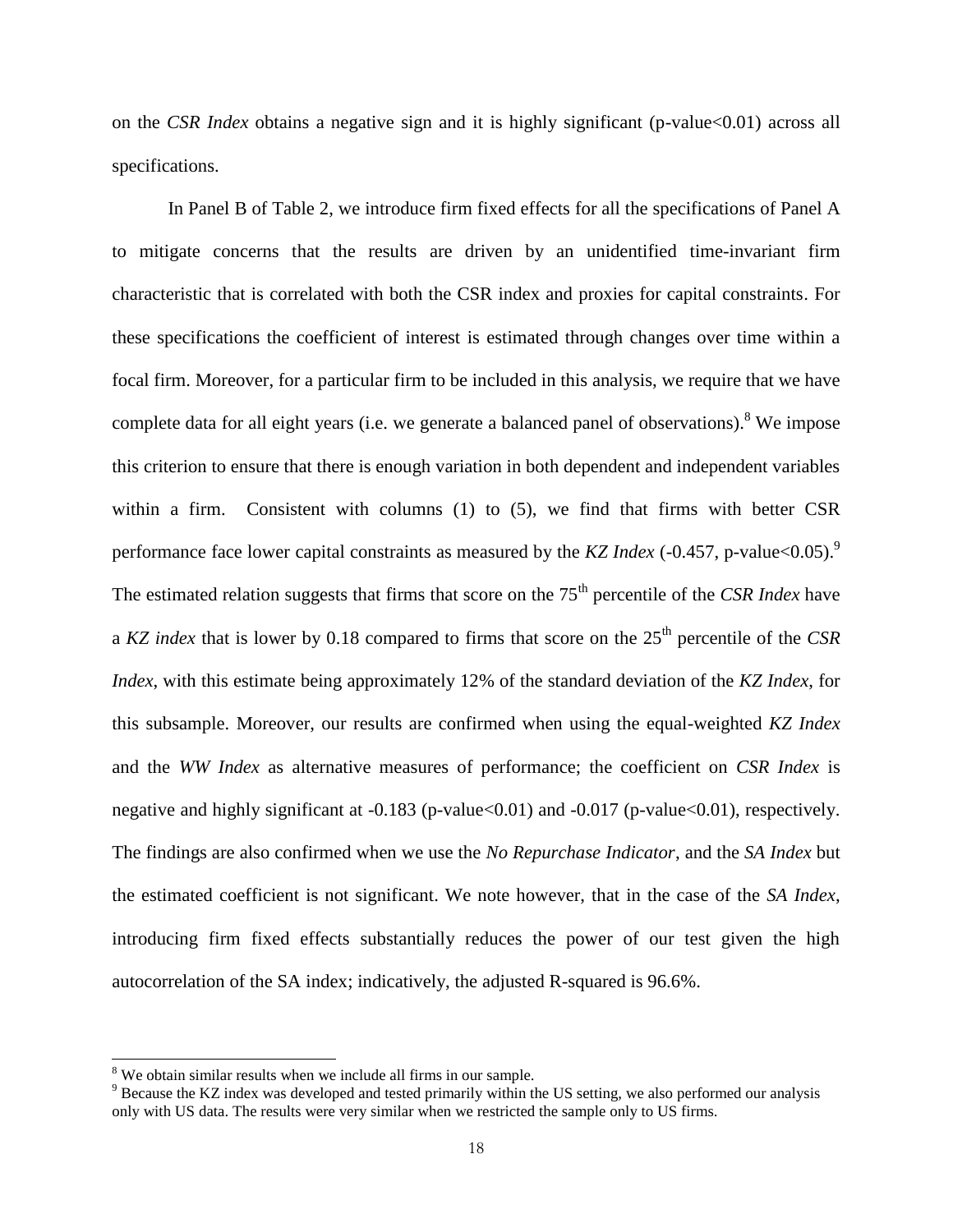In unreported results, we estimated the specifications of Panel A Table 2 by including controls for lagged dependent variables three years prior to the focal year of measurement of the dependent variable. The use of the lagged dependent variable effectively controls for all historical factors that may have influenced the firm's capital constraints in the past. Our findings remain robust to these specifications as well. The coefficient on CSR index was negative and significant in all five specifications.

#### *Relation between CSR and capital constraints for different levels of capital constraints*

One potential concern with the findings presented so far is reverse causality and as a result, possible endogeneity of our CSR variable. Specifically, firms that are less capital constrained might invest in more CSR initiatives and achieve better CSR performance (Hong et al., 2011). This argument would suggest that engagement with CSR initiatives is a form of a "luxury good" that firms can afford only when they face no or very low capital constraints. If this is the case then CSR is correlated with the error term and the coefficient on the *CSR Index* is biased and inconsistent. In table 3 we perform subsample analyses to empirically investigate this issue. If the luxury good argument holds, one would expect the relation between CSR and capital constraints to be stronger for firms facing the *lowest* capital constraints. This is because for such firms a higher proportion of an additional dollar of financing will be deployed to CSR strategies compared to a firm that faces high capital constraints and which is likely to deploy that additional source of financing to other projects that are not luxury goods. We categorize the firms in our sample into three groups based on the level of capital constraints that they face (i.e. the *KZ Index*) compared to their sector peers' located in the same country and year, and run the same baseline model as in Table 2 (column 1) interacting the *CSR Index* with indicator variables for each of the three groups; the *Medium Constrained* group constitutes the baseline category.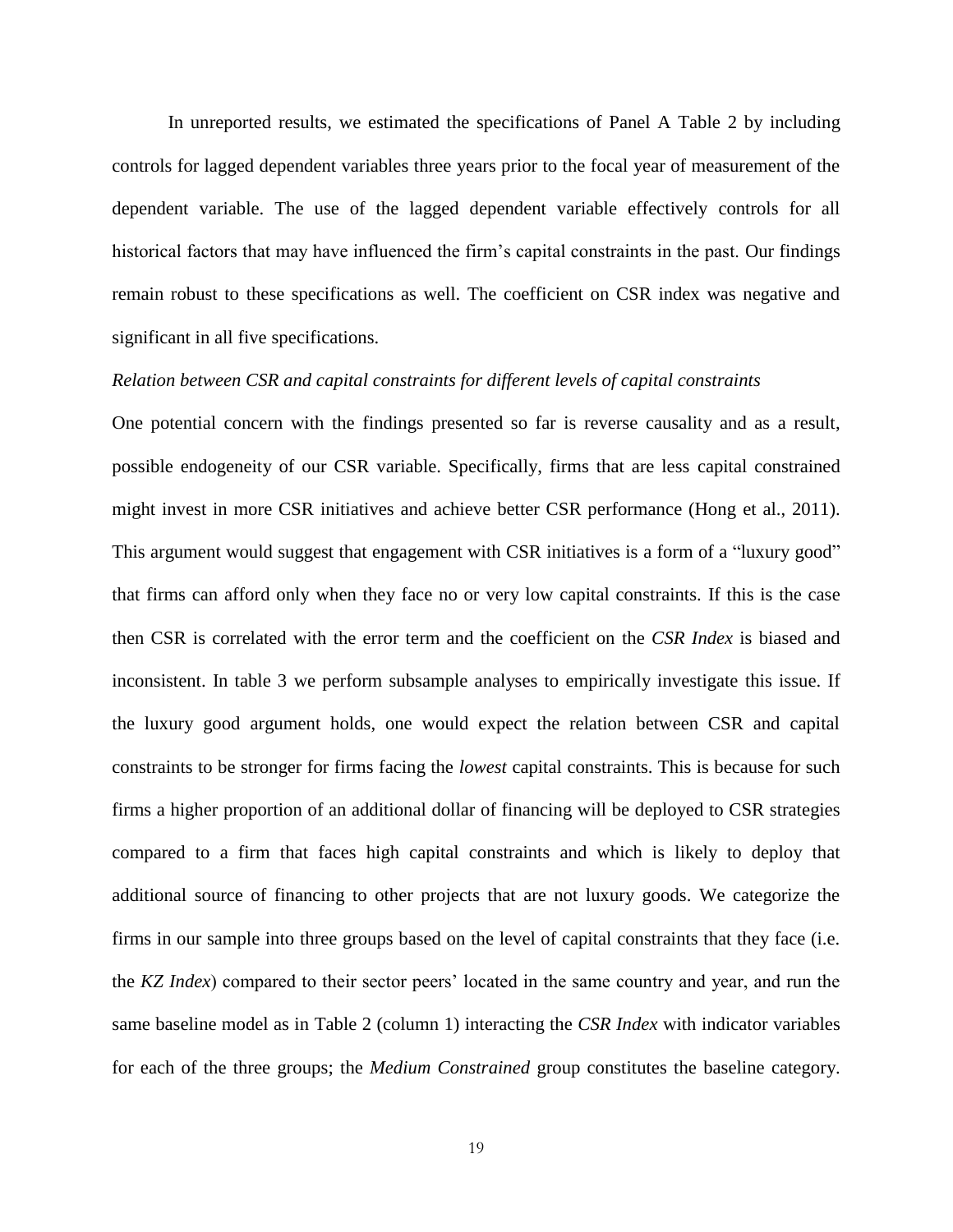The results in Table 3 show that contrary to what one would predict based on the luxury good argument, for the subgroup of firms that are least capital constrained, the coefficient of interest is positive and significant suggesting that for this group of firms the relation between CSR and capital constraints is the weakest. In contrast, for the most constrained firms the relation is the strongest. We conclude from this test that the results presented so far are unlikely to be driven primarily by reverse causality.

#### *ESG ratings as exogenous shock to CSR performance*

To test the robustness of our results to potentially yet unidentified endogeneity problems we follow Chatterji and Toffel (2010) in identifying a shock to the CSR performance of a company. More specifically, Chatterji and Toffel (2010) argue and empirically confirm that when a rating agency starts rating a firm (that it had not previously rated), it will generate a response from the firm. According to their hypothesis 1: *"Firms that will receive a poor environmental rating will subsequently improve their environmental performance more than other firms will."* This improvement in environmental performance, and in our case CSR performance more generally, is driven by the initiation of the rating process and it is a reaction by the company to protect its reputation. Therefore, the subsequent improvement in CSR performance is not caused by a decrease in capital constraints.

We design and implement the follow test: within the pool of companies that ASSET4 initiates coverage and within each industry-country pair, we select the company with the lowest CSR rating and we match it with another company - that ASSET4 initiated coverage on the same year and belongs in the same industry-country pair - that has the closest *KZ Index*. Essentially with this process we are matching firms on the coverage initiation decision, country, industry and initial capital constraints. Then, we track the *KZ Index* and CSR performance of these (paired)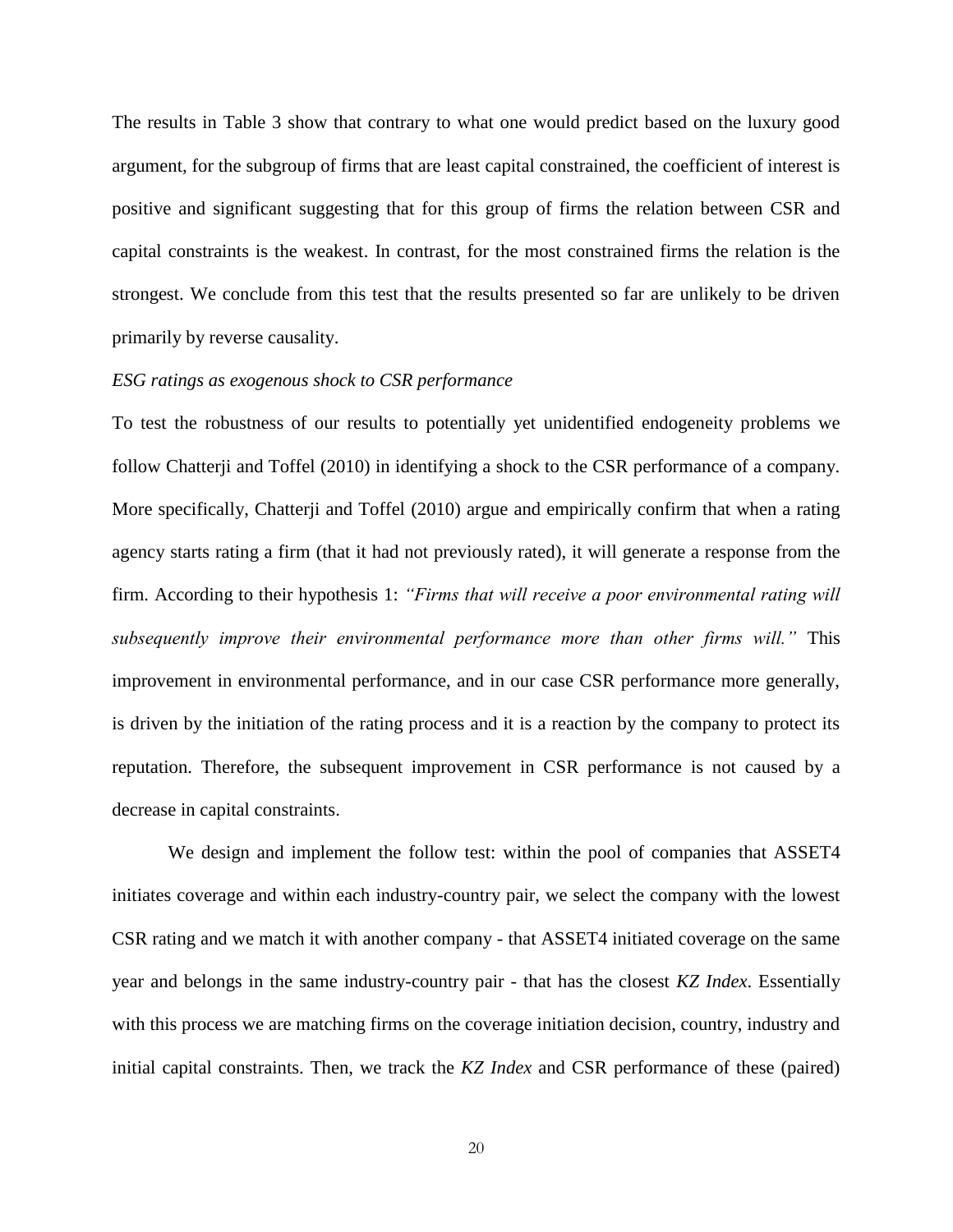firms over the next three years. We construct the next pair of firms by selecting the firm with the second lowest CSR rating and so on until there is no more firms that we can match within the same industry-country pair that ASSET4 initiates coverage. Consistent with Chatterji and Toffel (2010), we find that firms with originally poor CSR ratings do exhibit an improvement in their subsequent ratings more so than their better rated counterparts. Importantly, and in accordance with our argument stating that improvements in CSR ratings drive a decrease in capital constraints, we find that, on average, firms with poor CSR ratings decrease their capital constraints more than their better rated (paired) firms, as they improve their CSR ratings. The results of this analysis are presented in Table 4: both the change in CSR and the KZ Index for the two groups are shown as well as the statistical significance of the differences-in-differences estimates.

#### *Instrumental variables and simultaneous equations models*

We complement the above analysis with two additional approaches: a) an instrumental variables and b) a simultaneous regressions approach. The advantage of the instrumental variables approach is that the estimated coefficients are more likely to be consistent (Wooldridge, 2002). However, the estimates from an instrumental variables approach are less efficient because the standard errors are large (Wooldridge, 2002). The advantage of the simultaneous regressions model is that it is a more efficient estimation procedure because it uses the errors from two or more equations. But the estimates are less likely to be consistent because the instruments used in both equations need to be exogenous, compared to the instrumental variables approach that requires exogenous instruments only for the endogenous variable (Wooldridge, 2002). We note that an additional issue with our data is the presence of heteroskedasticity, which we detected through a test proposed by Pagan and Hall (1983) for panel data. In the presence of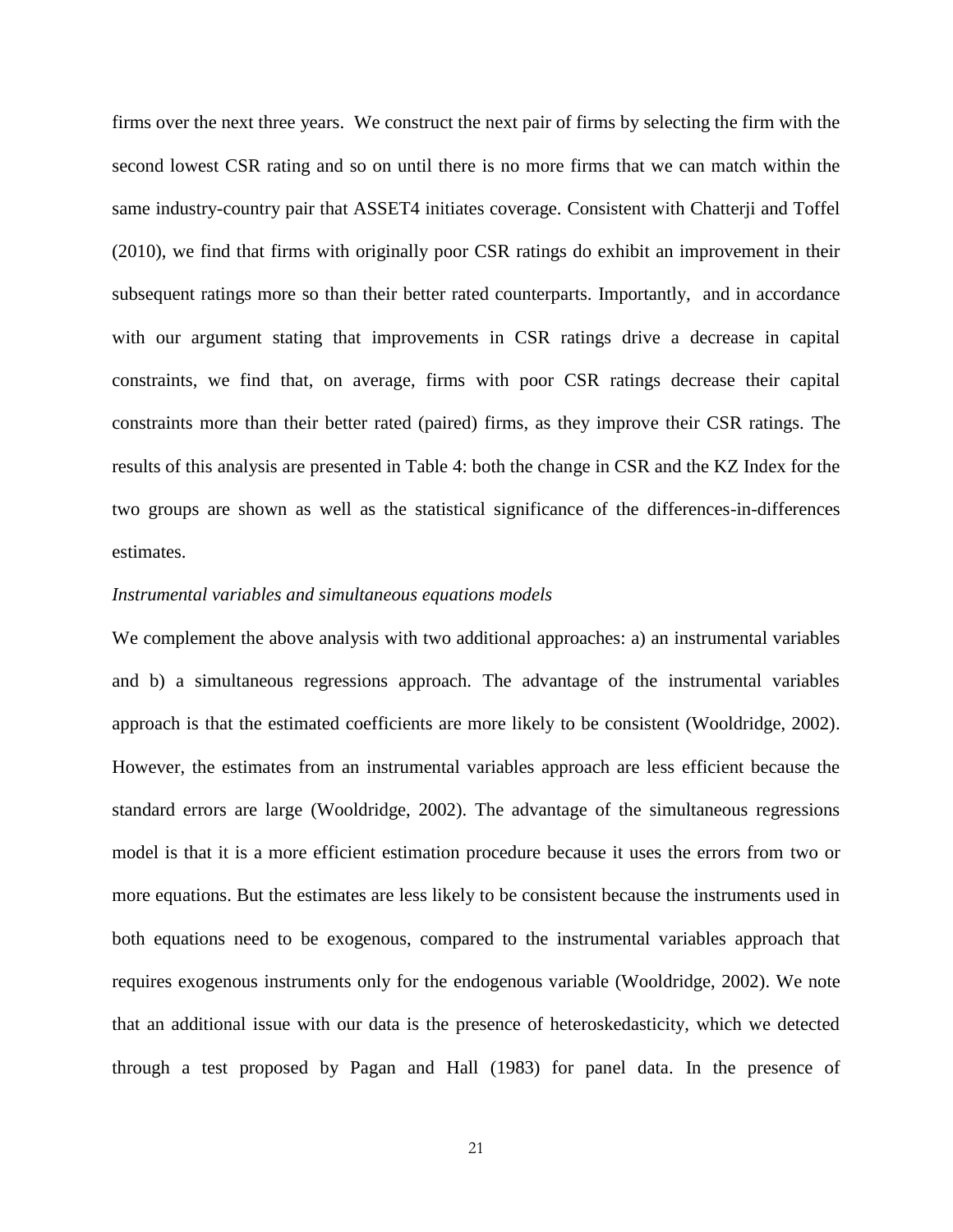heteroskedasticity or clustered errors, although the standard IV coefficient estimates remain consistent, their standard errors and the usual forms of the diagnostic tests are not (Baum, Schaffer and Stillman, 2003). To address this issue, we specify a GMM option in our implementation to make efficient estimation, valid inference and diagnostic testing, allowing for clustering the errors at the firm level.

We generate two instruments by calculating the average *CSR Index* (excluding the contribution of the focal firm) for each country-sector pair and country-year pair.<sup>10</sup> The rationale behind these two instruments is that the firm's CSR performance is influenced by a timeinvariant component that is associated with its membership in the country-industry pair, and a time-varying component at the country level. The intuition is that a focal firm's CSR performance is systematically influenced by the CSR performance of other firms within the same industry-country pair, and by the CSR performance of other firms in the same country over time. In fact, previous research has shown that CSR performance is determined by both country and industry characteristics (Ioannou and Serafeim, 2012). Moreover, CSR performance might systematically vary over time within countries as a result of laws and regulations that mandate CSR disclosure (Ioannou and Serafeim, 2011). Because for both instruments the contribution to the *CSR Index* by the focal firm is excluded, the instruments vary across firms even within the same country-industry and country-year pairs. More importantly, since we are using two instruments we are able to perform a number of tests to assess their validity and their relevance.

Columns (1) and (2) of Table 5 present the results from the first and second stage of the instrumental variables regression, respectively. We report results for three post-estimation tests. First, the under-identification test is essentially an LM test of whether our equation is identified.

 $\overline{a}$ 

 $10$  Previous papers have also used as instruments the industry or country mean of the independent variable (Lev and Sougiannis, 1996; Nevo, 2000; Friedberg, 2003; Hanlon, Rajgopal, and Shevlin, 2003).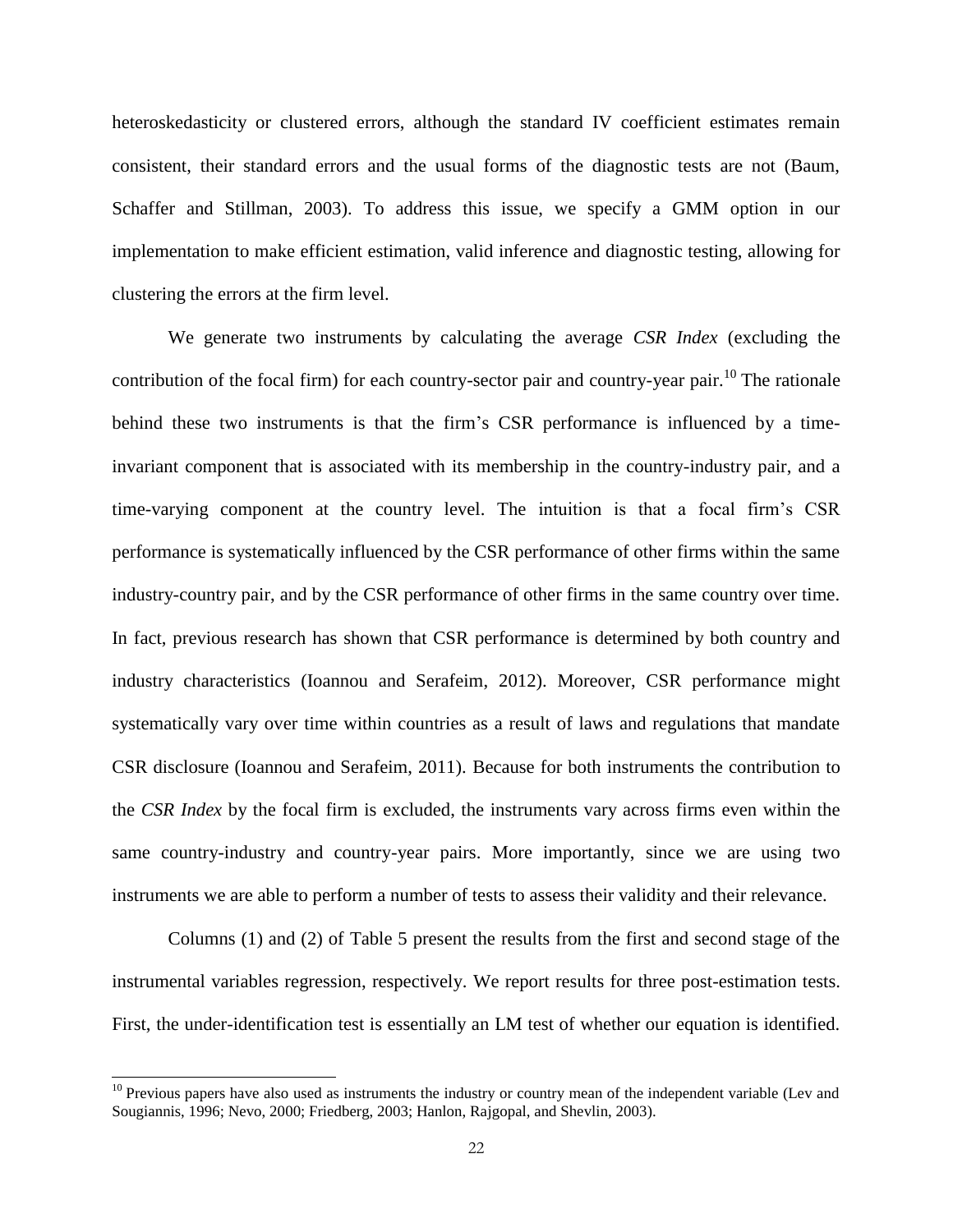In the presence of heteroskedaticity, the more traditional Anderson LM and Cragg-Donald Wald statistics are no longer valid. Instead, table 5 presents the LM and Wald versions of the Kleibergen-Paap (2006) rk statistic, which is a generalization of the more traditional tests. For our data, the model is always identified. Second, the weak identification test estimates how relevant and how strong our instruments are. In the presence of heteroskedasticity, the traditional Cragg-Donald-based F-statistic is not valid so instead, we report again the Kleibergen-Paap Walk rk F-statistic. For our sample, the F-statistic is at least 20, warranting that our instruments are relevant and strong. Finally, we report on the over-identification test. For this test, the null hypothesis is that the instruments are exogenous (uncorrelated with the error term), so if the statistic is significant and the p-value is small enough, this suggests that the instruments are not exogenous. Since the traditional Sagan test is no longer valid, we report in table 5 a Hansen's J statistic (1982), which remains consistent when the error is heteroskedastic. For our specification, the test statistics are insignificant and the p-value is very high. Therefore the null hypothesis is not rejected.

These tests show that the instruments satisfy the conditions of exogeneity and relevance and as a result they are valid. The coefficient on the *CSR Index* is negative and significant (- 2.348, p-value<0.01), suggesting that the exogenous component of the CSR performance negatively impacts capital constraints. As a robustness check, we run the same specification on a balanced panel which allowed us to include firm fixed effects in our specifications. Despite the reduction of observations to 2,616 in unreported results the coefficient on *CSR Index* remains negative and highly significant. We also note that in the construction of our instruments, some bias may have been introduced by the fact that some country-sector or country-year pairs were not sufficiently populated to generate a meaningful instrument. In unreported results, we drop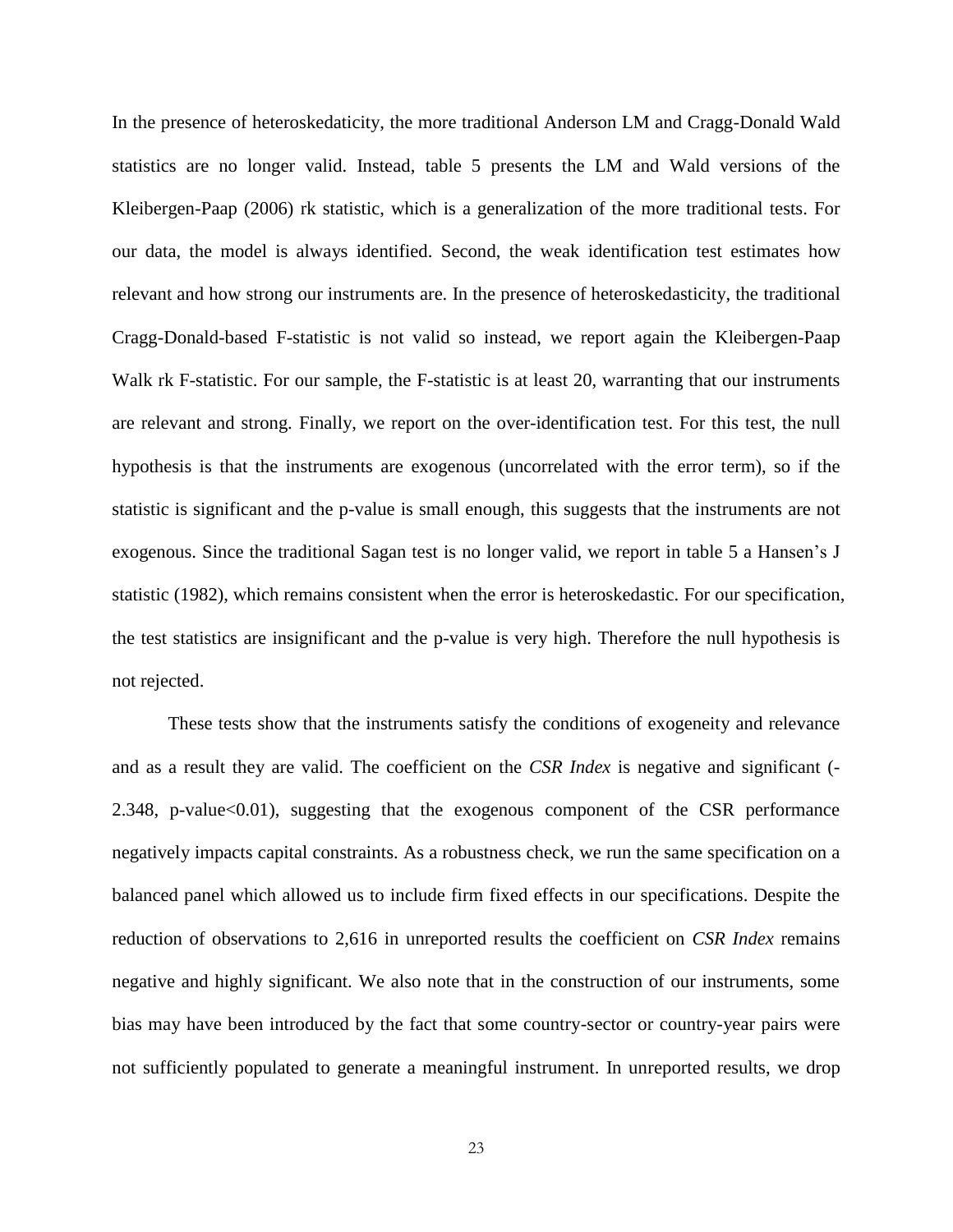those observations for which the instruments were generated in a country-sector or country-year cell with fewer than 10 observations. Our results remain virtually unchanged.

In order to eliminate any remaining endogeneity problem resulting from simultaneity bias (i.e. if the causal effects obtain in both directions), we endogenize both the *CSR Index* as well as the *KZ Index* by implementing a simultaneous equations estimation method (one for each plausible causal direction). In doing so, we use the constructed instruments as explained above for the *CSR Index*, and by constructing similar instruments for the *KZ Index* (i.e. the average *KZ Index* for each country-sector pair and country-year pair). More specifically, we use a three-stage least squares (3SLS) estimation method where we first use an instrumental variables approach to produce consistent estimates and subsequently use generalized least squares (GLS) to account for correlated error terms across our two equations (Wooldridge, 2002).<sup>11</sup> For this system of simultaneous equations to be identified, there must be at least as many non-collinear exogenous variables in the remaining system as there are endogenous right-hand-side variables in an equation (Wooldridge, 2002). This condition is satisfied in our system of equations, where there is only one right-hand-side endogenous variable in each equation, and two exogenous variables in the remaining system.

Columns (3) and (4) of Table 5 show that implementing this simultaneous equations methodology produces similar results as our baseline specifications.<sup>12</sup> The coefficient on the *CSR Index* is negative and significant (-1.545, p-value<0.01). The coefficient on the *KZ Index* is also negative and significant (-0.048, p-value=0.01). These results suggest that superior CSR performance leads to lower capital constraints but also that lower capital constraints lead to an

 $\overline{\phantom{a}}$ 

 $11$  To be more specific, we implement this technique using the reg3 command in the statistical package STATA.

<sup>&</sup>lt;sup>12</sup> In unreported results, we utilized a transformed (logarithmic) version of the KZ Index to account for the fact that CSR performance could potentially be more important for the firms that are least capital constrained (i.e. a nonlinear relation). Our findings were robust to this specification as well, and therefore we do not report them here.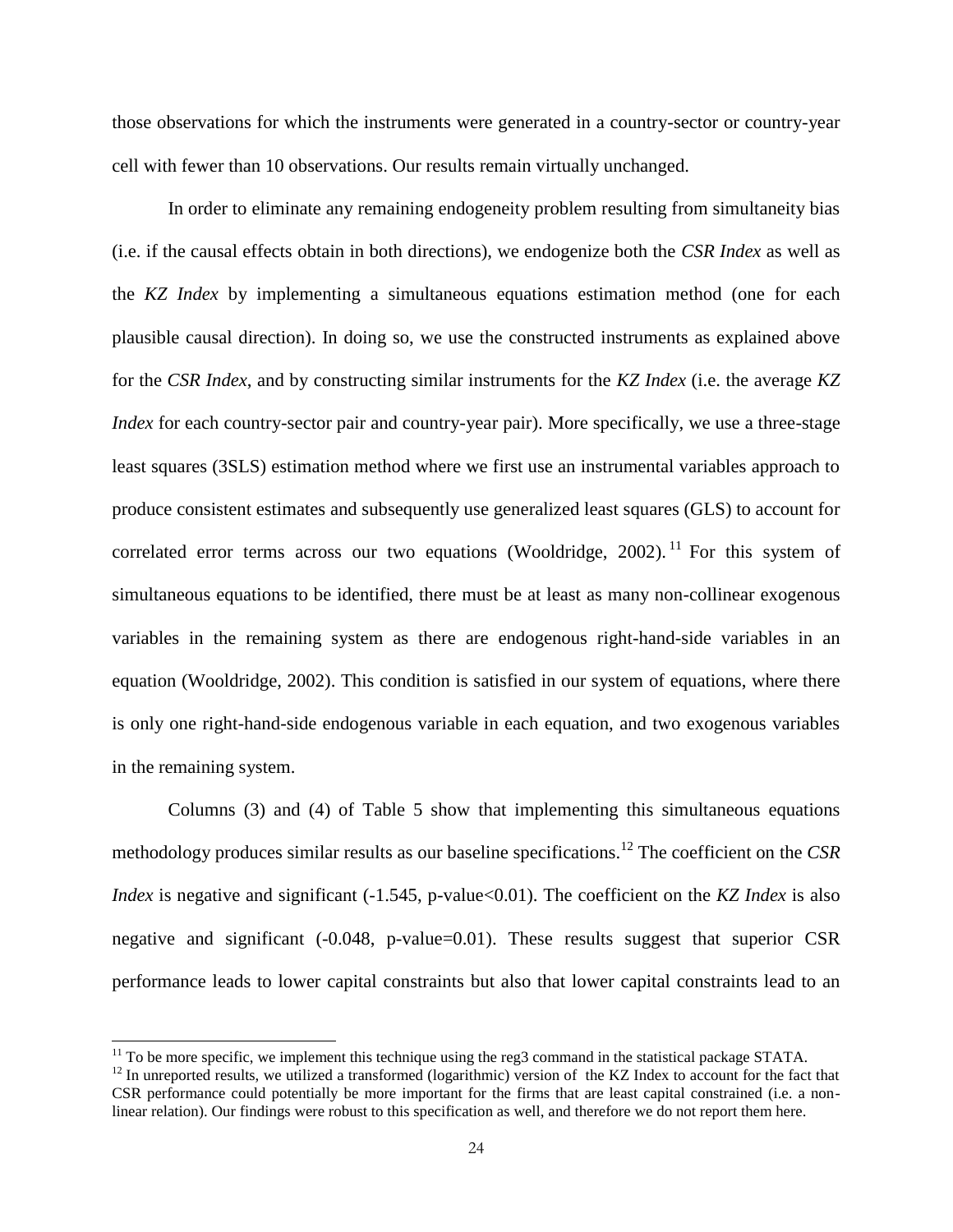improvement in CSR performance. However, closer inspection of the estimated coefficients reveals that CSR performance has a much higher economic effect compared to capital constraints. Firms that score on the 75<sup>th</sup> percentile of the *CSR Index* have a *KZ Index* that is lower by 0.60 compared to firms that score on the 25<sup>th</sup> percentile of the *CSR Index*, an estimate that is equal to 41% of the standard deviation of the *KZ index*. In contrast, firms that score on the 75th percentile of the *KZ Index* have a *CSR Index* that is lower by 0.059 compared to firms that score on the 25<sup>th</sup> percentile of the *KZ Index*, an estimate that is equal to 24% of the standard deviation of the *CSR Index*.

#### *CSR disclosure and stakeholder engagement*

In table 6 we explore at a more fine-grained level the mechanisms through which CSR performance impacts capital constraints. In particular, we provide evidence that both *Stakeholder Engagement* and *CSR Disclosure* have a significant impact. Since firms with better stakeholder engagement also tend to have better CSR disclosure, we include the two variables individually and simultaneously in our model. Column (1) shows the estimated association between *Stakeholder Engagement* and the *KZ index*. The coefficient on *Stakeholder Engagement* is negative and significant (-0.005, p-value<0.01); firms with better stakeholder engagement face lower capital constraints. Column (2) shows that the estimated coefficient on *CSR Disclosure* is also negative and significant (-4.264, p-value<0.01); firms with better CSR disclosure face lower capital constraints. Column (3) shows the estimated coefficients on *Stakeholder Engagement* and *CSR Disclosure* when both variables are included simultaneously. Both coefficients are negative and significant, suggesting that even when we hold stakeholder engagement constant, CSR disclosure has a significant association with capital constraints. Similarly, holding CSR disclosure constant, stakeholder engagement has a significant association with capital constraints.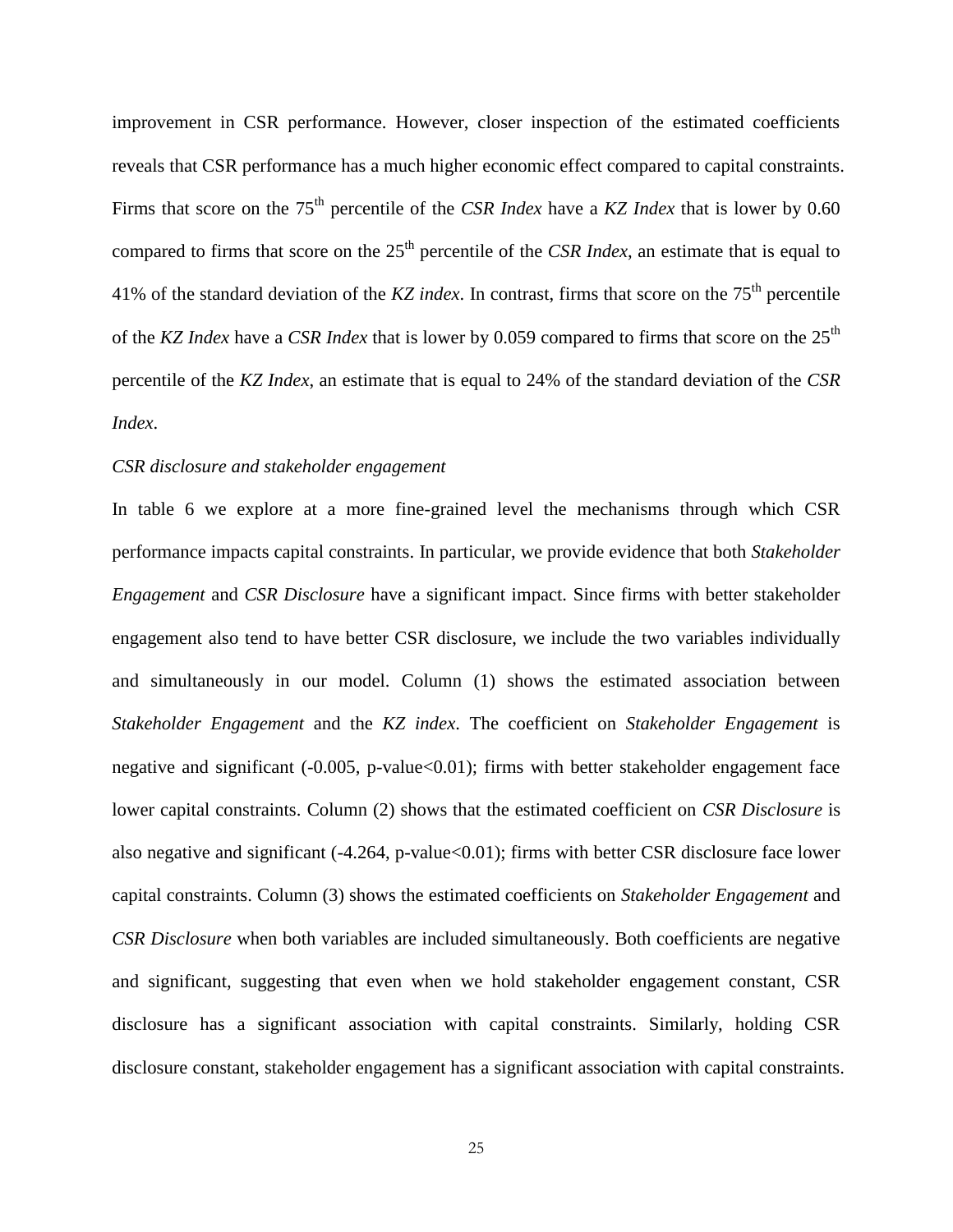A change of one standard deviation in stakeholder engagement (disclosure) is associated with a change in the KZ index of 0.10 (0.35) suggesting that disclosure has a larger effect on capital constraints. Column (4) shows coefficient estimates when we control for the quality of financial disclosures. We include this control to mitigate concerns that the *CSR Disclosure* variable is capturing the effect of financial disclosures on capital constraints. We use an earnings quality measure constructed by McNichols (2002), who estimate total current accruals as a function of lag, current, and previous cash flow from operations, changes in revenues, and gross value of property plant and equipment separately for each industry-year pair. We find that, as expected, better earnings quality (lower volatility of accounting accruals) is associated with lower capital constraints. Importantly, the coefficient on *CSR Disclosure* remains negative and significant.

#### *Relation between CSR pillars and capital constraints*

Finally, we note that CSR comprises of three pillars: the environmental, the social, and the governance performance of a corporation. To better understand the distinct impact of these pillars on capital constraints, we estimate separate models for each one. Table 8, columns (1), (2), and (3) show that the coefficients on environmental  $(-0.770, p-value<0.01)$ , social  $(-0.727, p-)$ value $<0.01$ ) and governance  $(-0.397, p-value < 0.01)$  performance are negative and highly significant. In column (4) we consider the effect of all three pillars simultaneously and we find that both social and environmental performances are negatively and significantly related to capital constraints. In contrast, corporate governance exhibits an insignificant relation to capital constraints after we control for the social and environmental performance of a corporation. An explanation for the weaker effect of corporate governance is that corporate governance is primarily driven by variation in nation-level institutional structures and as a result it is likely that the relation between corporate governance and capital constraints is stronger across countries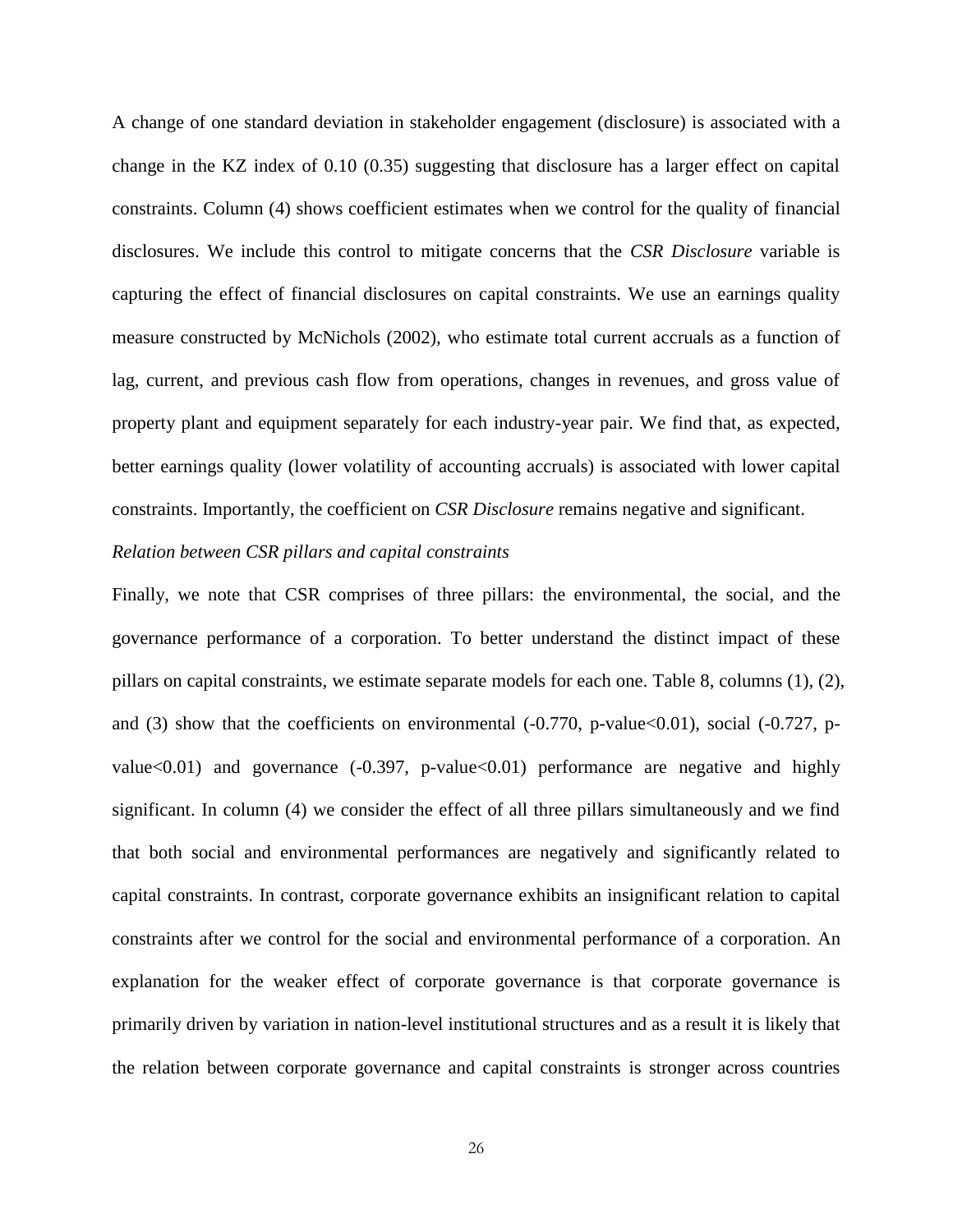rather than within a country. Indeed, when we remove country fixed effects from the model, the coefficient on corporate governance becomes negative and significant across all specifications.

#### **DISCUSSION AND CONCLUSION**

In this paper, we investigate whether CSR strategies affect the firm's ability to access finance in capital markets. Although it has been argued in the past that CSR may impose unnecessary costs to a firm (e.g. Galaskiewicz, 1997; Clotfelter, 1985:190; Navarro, 1988) and thus hinder its ability to access capital, here we provide evidence that in fact the reverse is true: firms with better CSR performance face lower capital constraints. We argue that this negative relation between CSR performance and capital constraints materializes via two distinct mechanisms. First, better CSR performance is associated with superior stakeholder engagement (Choi and Wang, 2009) that in turn significantly reduces the likelihood of opportunistic behavior and introduces a more efficient form of contracting with key constituents (Jones, 1995). In other words, stakeholder engagement based on mutual trust and cooperation reduces potential agency costs by pushing managers to adopt a long-term rather than a short-term orientation (Eccles, et al., 2012). Moreover, superior stakeholder engagement enhances the revenue or profit generating potential of the firm through the higher quality of relationships with customers, business partners and among employees. Secondly, firms with better CSR performance are more likely to publicly disclose their CSR activities (Dhaliwal et al., 2011) and consequently become more transparent and accountable. Higher levels of transparency reduce informational asymmetries between the firm and investors, thus mitigating perceived risk. Since the literature to date has argued that market frictions such as informational asymmetries and agency costs are the main reasons why firms face upward sloping supply curves in the capital markets, our results show that firms with better CSR performance face a capital supply curve that is effectively less steep.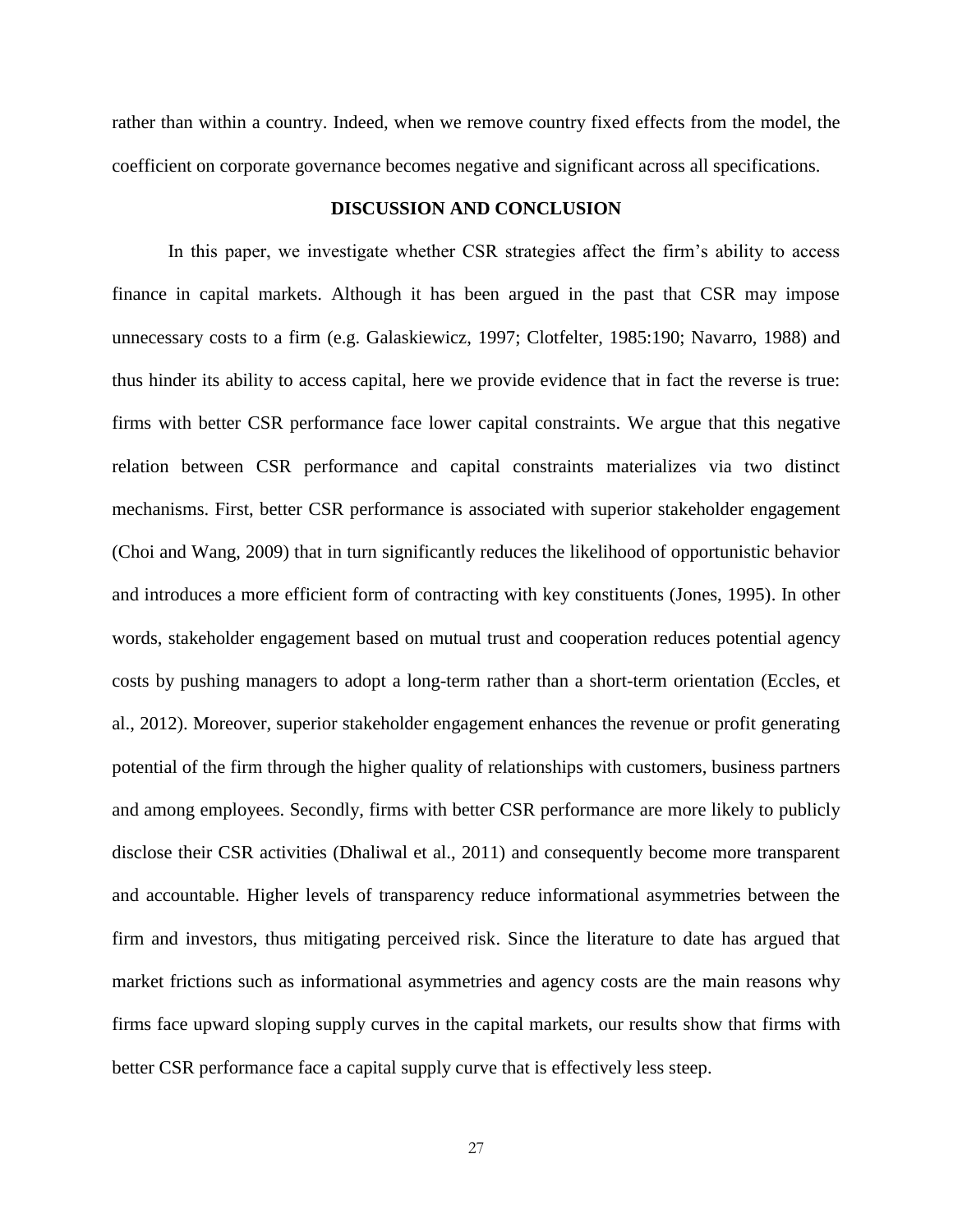These results have implications for the current debate on whether, and importantly in what ways, CSR initiatives lead to value creation. Here, we document that firms with better CSR performance are better positioned to obtain financing in the capital markets. In turn, relaxation of capital constrains positively impacts the ability of firms to undertake profitable strategic investments that otherwise they would not, and stock market performance (e.g., Lamont et al., 2001).

With this study we contribute to an emerging literature within CSR that highlights the important role that capital markets play in evaluating the potential for long-run value creation by firms that adopt CSR strategies (e.g. Lee and Faff, 2009; El Ghoul et al., 2010; Goss and Roberts, 2011). Allocating scarce financial capital to their most productive uses is the fundamental role that financial markets play and in this paper we show that CSR has a significant impact on this capital allocation process: market participants are more willing to allocate scarce capital resources to firms with better CSR performance. Moreover, by disaggregating the CSR performance into its components, we are able to show at a more fine-grained level that both the social and the environmental aspect of CSR activities reduce capital constraints.

With our work we also contribute to the extant literature on capital constraints. Prior studies in this area typically consider a portfolio of financially constrained versus a portfolio of financially unconstrained firms and investigate how the two portfolios exhibit different sensitivities of investment to either cash flow (Fazzari, Hubbard and Petersen, 1988; Kaplan and Zingales, 1997; Hubbard, 1998; Cleary, 1999; Alti, 2003; Gatchev, Pulvino and Tarhan 2010) or to non-fundamental movements in stock prices (Baker, Stein and Wurgler, 2003). However, few studies (e.g. Lamont et al., 2001) have investigated which firms are more likely to be financially unconstrained and what characteristics, if any, the firms in each portfolio share. Our paper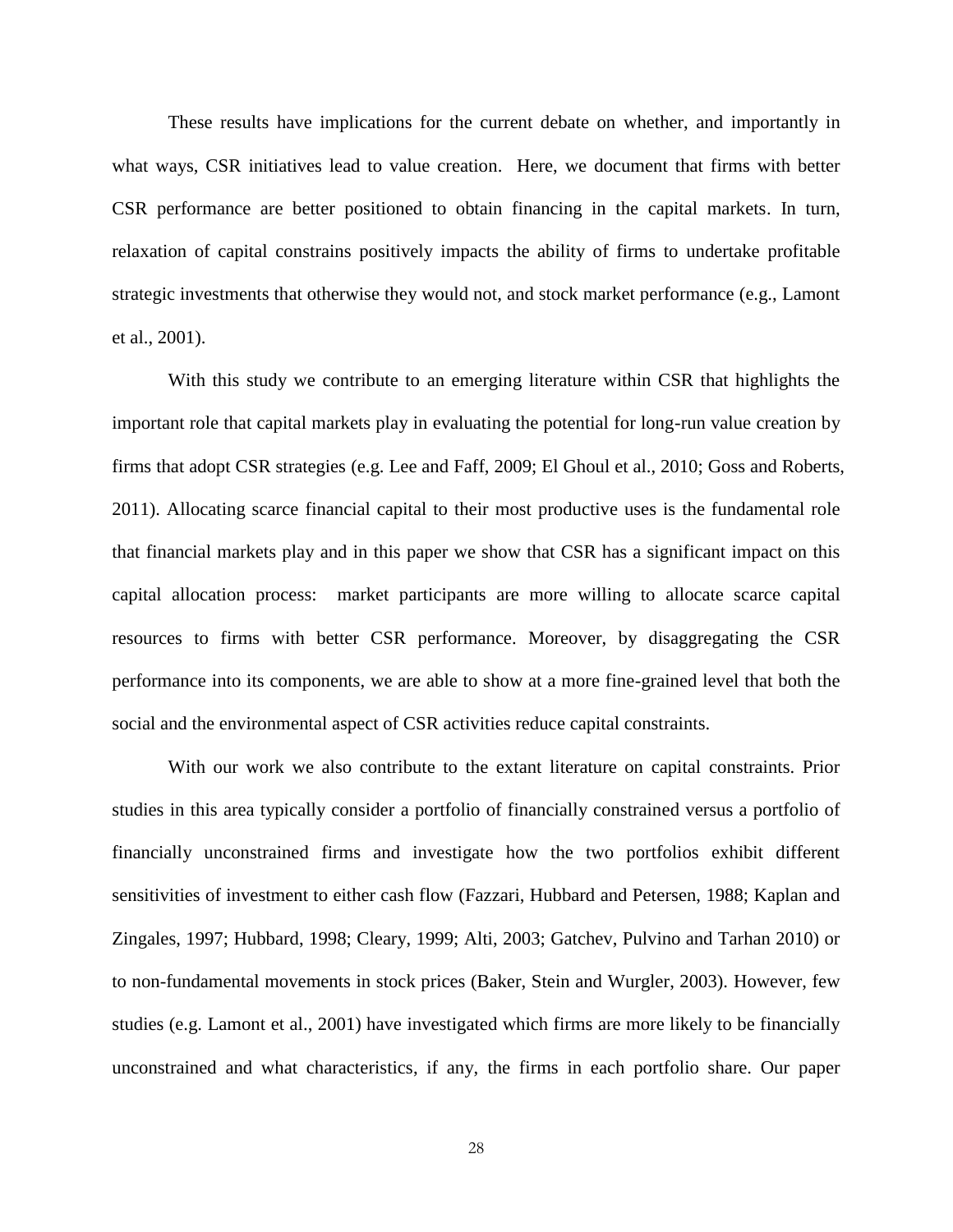contributes to this literature by showing that firms that engage in CSR activities face lower capital constraints, thus identifying tangible firm characteristics that are linked to the capital constraints a firm faces.

We recognize a number of limitations to our work. Firms could be in a position to game CSR ratings so as to gain access to the increasingly available SRI funds. This is surely plausible but unlikely due to a number of reasons. First, company-reported data is all but one of the many sources that are being used by Thompson Reuters ASSET4 to gather information. The list of sources would also include NGOs (and NGO websites), stock exchange filings, and independent news sources. As much as the company could 'game' their own reporting, it is unlikely that it would be able to influence to the same degree all of these third-party sources. Therefore, there is a significant degree of triangulation that occurs across numerous information originators.

Second, the Thompson Reuters ASSET4 data have been used extensively for investment purposes by professionals and thus have been 'verified', to an extent, by the capital markets. In fact, it is estimated that investors representing more than  $E2.5$ trillion assets under management use the ASSET4 data, including major investment houses. Furthermore, according to Thomson Reuters, "every answer to every data point question goes through a multi-step verification and process control, which includes a series of data entry checks, automated quality rules and historical comparisons, in order to ensure a high level of accuracy, timeliness and quality". This later issue also relates to a second potential limitation of this study: the quality of our data. Whereas a comprehensive validity test of this new dataset falls outside the scope of this paper, this is surely one possible avenue through which our work could be extended in the future. Especially when compared to existing studies and datasets, and accounting for our own extensive conversations with Thompson Reuters, we maintain a sufficient amount of confidence in the data.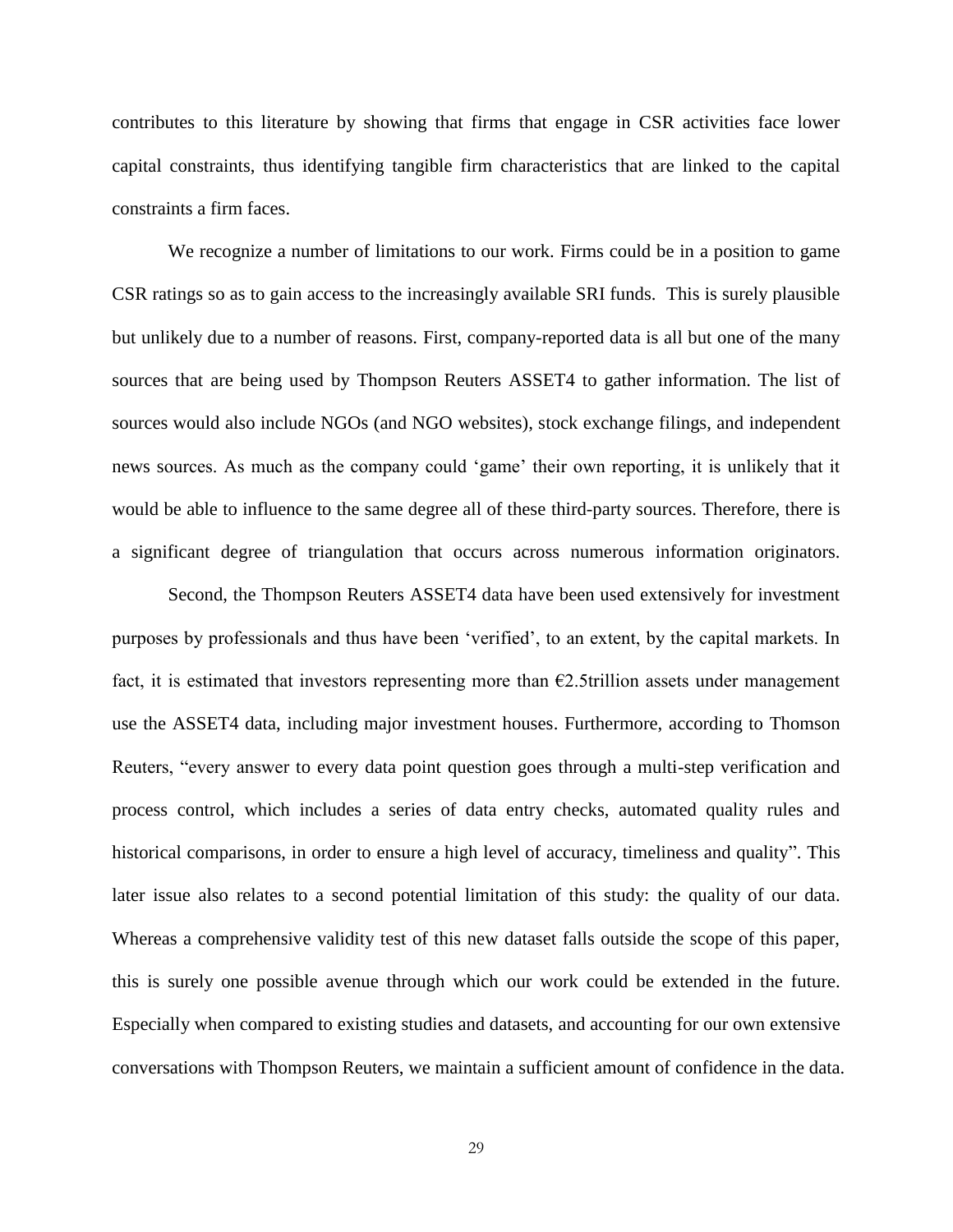Another potential issue with our work relates to the emergence of the SRI market and how such funds may influence the capital markets and CSR ratings. First we note that despite the impressive *growth* of SRI funds in recent years, when compared to total assets under management globally, the level of SRI funds is still relatively small. As an additional robustness check, we constructed a country-level indicator variable capturing the existence (or lack thereof) of an SRI stock index in every country of our sample. We used this control variable as a proxy for the availability of SRI funds, and across all specifications, the coefficient remained insignificant. As SRI funds grow over time and in importance, future work adopting a more dynamic approach could seek to understand their potential impact on both the functioning of capital markets as well as the construction of CSR ratings.

Moreover, with regards to a potential link between SRIs and our independent variable, the *CSR Index*, we argue that although plausible, it is unlikely that investor behavior may be driving managerial decision-making. Since stakeholder relations and CSR actions more broadly take several years to build, and materialize in terms of profitability, the probability of a large enough SRI base retaining ownership for a sufficiently long amount of time to originate an organizational shift towards CSR strategies is relatively low. This would also require SRIs themselves to engage with the company over a long period of time in such a way as to actively push the corporation towards better CSR practices. In other words, it appears more likely that SRI funds will be attracted to organizations that score high on the CSR dimensions rather than SRI funds directly influencing firm practices, directing them towards being more socially responsible.

While we show that superior CSR performance may relax idiosyncratic capital constraints for firms, several issues remain open for future research. First, using data at the level

30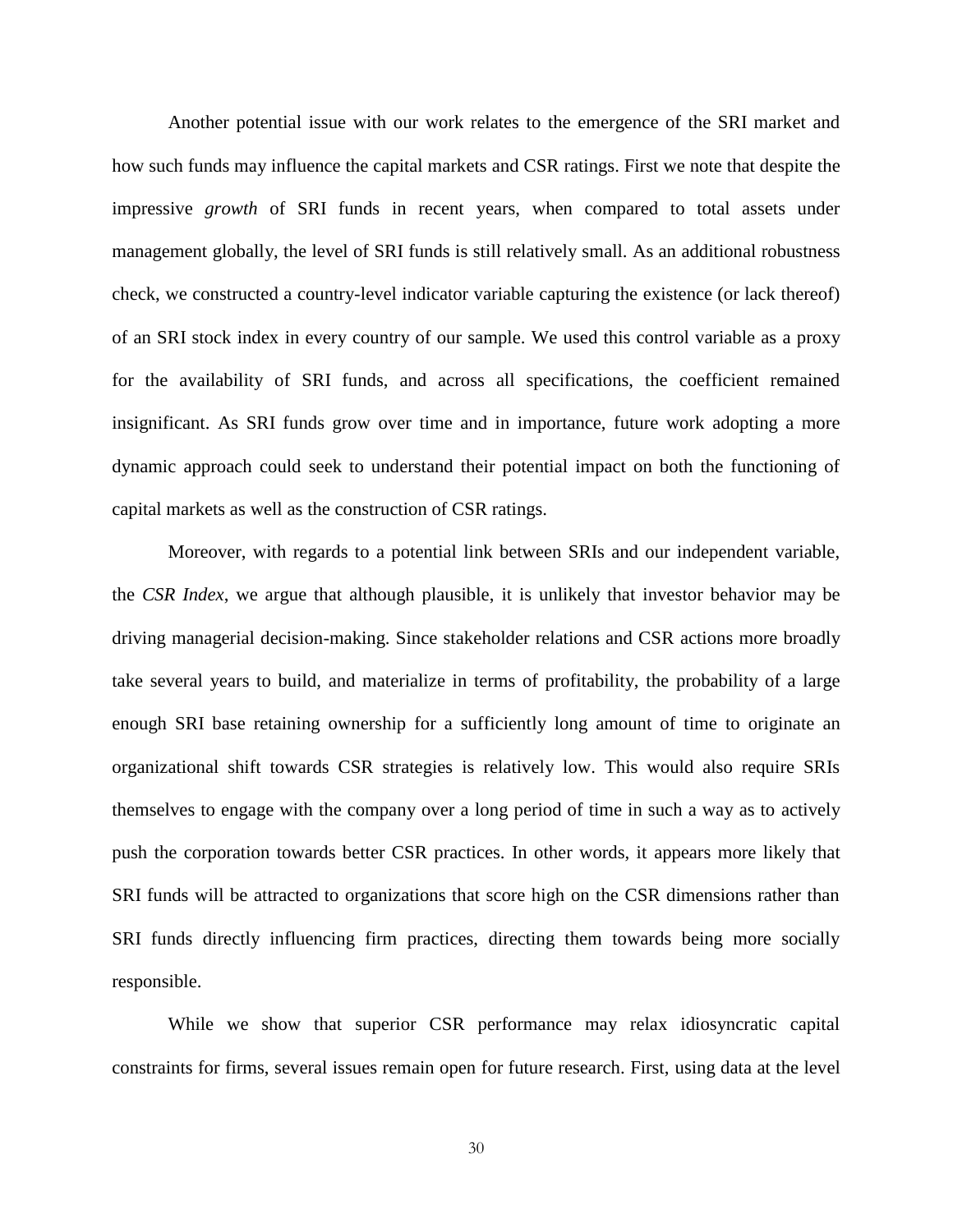of strategic projects, it would be interesting to explore whether, and in what ways, increased access to capital affects the type of strategic investments that firms decide to undertake. For example, do firms with better CSR performance pursue strategic projects that are more long-term oriented and more likely to incorporate environmental and social issues in their objectives? Second, whereas capital constraints is one important aspect of capital markets, more research needs to be undertaken in this domain for a better understanding of how capital markets perceive, evaluate and reward or punish firms that voluntarily engage in CSR initiatives. Moreover, since we do find some evidence that capital constraints may in fact affect CSR performance, future research could adopt a more dynamic approach, and investigate over a longer time frame how the causal relationship evolves in the long-run, particularly so for firms that are most constrained with low CSR performance, after they decide to undertake such investments in CSR initiatives.

Finally, in a business environment where an increasing number of CEOs consider CSR to be strategically critical, and where the general public increasingly appreciates or even demands transparent, honest and ethical business practices, our results have important managerial implications. We suggest that managers that are able to develop successful CSR strategies and, by extension, engage productively with key stakeholders can generate tangible benefits for their firms in the form of better access to financing.

#### **REFERENCES**

- Aghion, P., Fally, T., and Scarpetta, S., 2007. Credit constraints as a barrier to the entry and post-entry growth of firms. *Economic Policy,* 22(52): 731-779.
- Almeida, H., Campello, M., and Weisbach, M.S., 2004. The cash flow sensitivity of cash. *Journal of Finance*, 59: 1777-1804
- Alti, A., 2003. How sensitive is investment to cash flow when financing is frictionless? *Journal of Finance,* 58: 707- 722
- Andriof, J. and Waddock, S.A., 2002. Unfolding stakeholder engagement. In Andriof, J.,Waddock, S.A.,Husted, B.W. and Rahman, S.S. (Eds), *Unfolding Stakeholder Thinking: Theory, Responsibility and Engagement*, Greenleaf Publishing, Sheffield, p. 19-42.
- Aupperle, K. E., 1991. The use of forced-choice survey procedures in assessing corporate social orientation. In J. E. Post (Ed.), *Research in corporate social performance and policy*, 12: 269-280, Greenwich, CT: JAI Press, United States.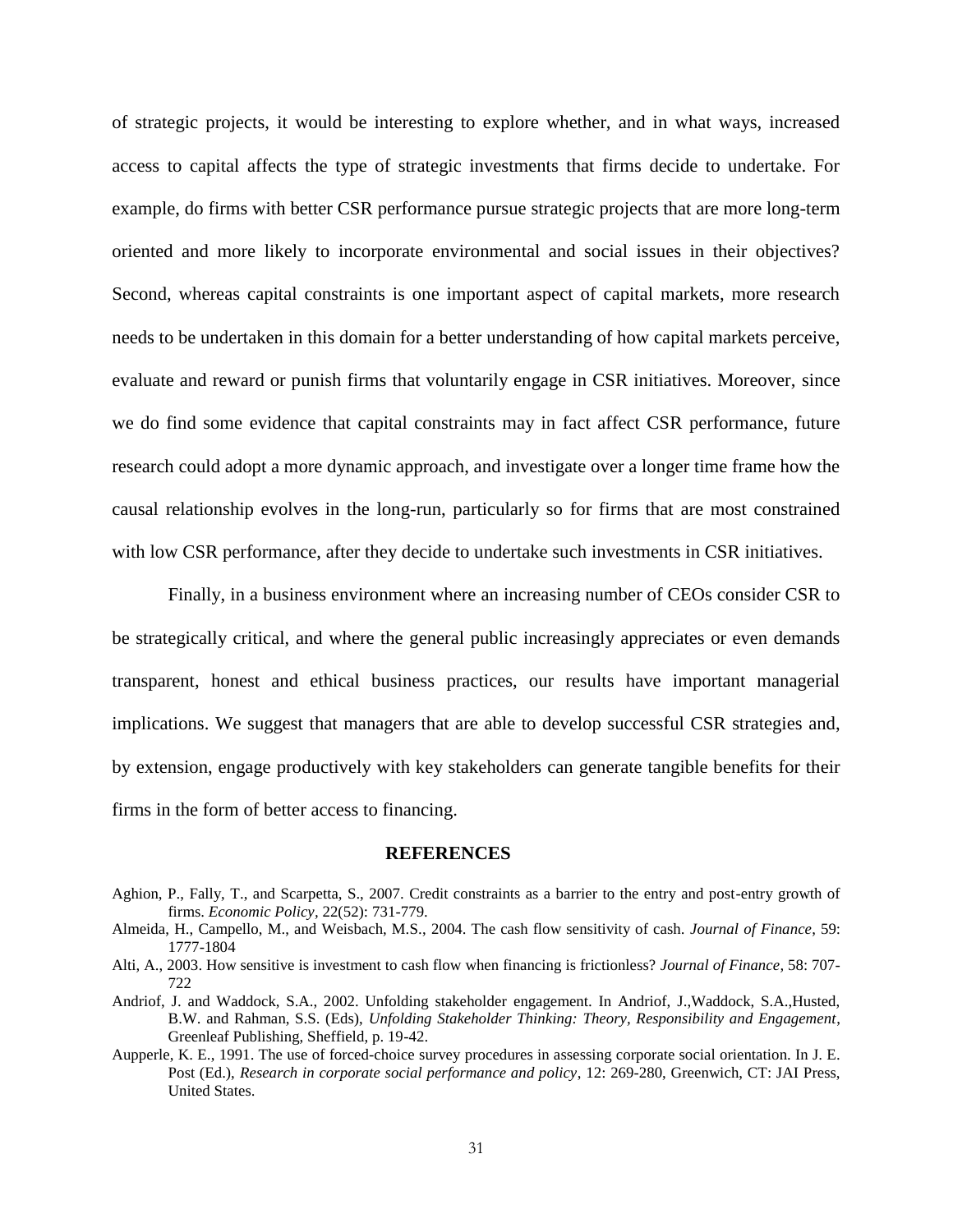- Aupperle, K.E., Carroll, A.B., and Hatfield, J.D. 1985. An empirical examination of the relationship between corporate social responsibility and profitability. *Academy of Management Journal,* 28: 446-463.
- Baker, M., Stein, J.C., and Wurgler, J., 2003. When does the market matter? Stock prices and the investment of equity-dependent firms. *The Quarterly Journal of Economics* 118: 969-1005.
- Bakke, T.E., and Whited, T.M., 2010. Which firms follow the market? An analysis of corporate investment decisions. *Review of Financial Studies,* 23(5): 1941-1980.
- Baum, C.F., Schaffer, M.E., and Stillman, S., 2003. Instrumental variables and GMM: Estimation and testing. *Working Paper*, Boston College.
- Becchetti, L., and Trovato, G., 2002. The determinants of growth of small and medium sized firms. The role of the availability of external finance. *Small Business Economics*, 19(4): 291-306.
- Beck, T., Demirguc-Kunt, A., Laeven, L., and Levine, R., 2005. Financial and legal constraints to growth: Does firm size matter? *Journal of Finance*, 60(1): 137-177.
- Benabou, R. and Tirole, J., 2010. Individual and corporate social responsibility. *Economica*, 77(305): 1-19
- Berman, S. L., Wicks, A.C., Kotha, S., and Jones, T. M., 1999. Does stakeholder orientation matter? The relationship between stakeholder management models and firm financial performance. *The Academy of Management Journal*, 42(5): 488-506.
- Bernanke, B., and Gertler, M., 1989. Agency costs, net worth, and business fluctuations. *American Economic Review*, 79: 14-31.
- Bernanke, B., and Gertler, M., 1990. Financial fragility and economic performance. *Quarterly Journal of Economics*, 105: 97-114.
- Blundell, R., Bond, S., Devereux M., and Schiantarelli, F., 1992. Investment and Tobin's Q: Evidence from company panel data. *Journal of Econometrics* 51: 233-257.
- Botosan, C., 1997. Disclosure Level and the Cost of Equity Capital. *The Accounting Review,* 72: 323-349.
- Bowman, E.H., and Haire, M., 1975. A strategic posture toward corporate social responsibility. *California Management Review*, 18(2): 49-58.
- Brammer, S. & Millington, A. 2008. Does it pay to be different? An analysis of the relationship between corporate social and financial performance. *Strategic Management Journal*, 29(12): 1325-1343.
- Cabral, L., and Mata., J., 2003. On the evolution of the firm size distribution: Facts and theory. *American Economic Review*, 93: 1075-1090.
- Campello, M., Graham, J.R., and Harvey, C.R., 2010. The real effects of financial constraints: Evidence from a financial crisis. *Journal of Financial Economics*, 97(3): 470-487.
- Carpenter, R.E., Fazzari, S.M., and Petersen, B.C., 1998. Financing constraints and inventory investment: A comparative study with high-frequency panel data. *Review of Economics and Statistics*, 80: 513-519.
- Carpenter, R., and Petersen, B., 2002. Is the growth of small firms constrained by internal finance? *Review of Economics and Statistics*, 84(2): 298-309.
- Carroll, A.B., 1979. A three-dimensional conceptual model of corporate performance. *The Academy of Management Review*, 4(4): 497-505.
- Chatterji, A.K. and Toffel, M.W. 2010. How firms respond to being rated. *Strategic Management Journal*, 31(9): 917-945
- Chava, S., 2010. Socially responsible investing and expected stock returns, *Working Paper*, Georgia Institute of Technology.
- Chen, K., Chen, Z., and Wei, K., 2009. Legal protection of investors, corporate governance, and the cost of equity capital. *Journal of Corporate Finance,* 15: 273–289
- Chevalier, J.A., 1995. Capital structure and product-market competition: empirical evidence from the supermarket industry. *American Economic Review*, 85: 415-435
- Choi, J., and Wang, H., 2009. Stakeholder relations and the persistence of corporate financial performance. *Strategic Management Journal,* 30: 895-907
- Clarkson, M.B.E., 1991. Defining, evaluating, and managing corporate social performance: The stakeholder management model. In J. E. Post (Ed.), *Research in corporate social performance and policy*, 331-358. Greenwich, CT: JAI Press, United States.
- Cleary, S., 1999. The relationship between firm investment and financial status. *Journal of Finance* 54: 673-692.

Clotfelter, C., 1985. *Federal tax policy and charitable giving*. Chicago: University of Chicago Press, United States.

- Cochran, P.L., and Wood, R.A., 1984. Corporate social responsibility and financial performance. *Academy of Management Journal*, 27: 42-56
- Cooley, T. F., and Quadrini, V., 2001. Financial markets and firm dynamics. *American Economic Review*, 91: 1286- 1311.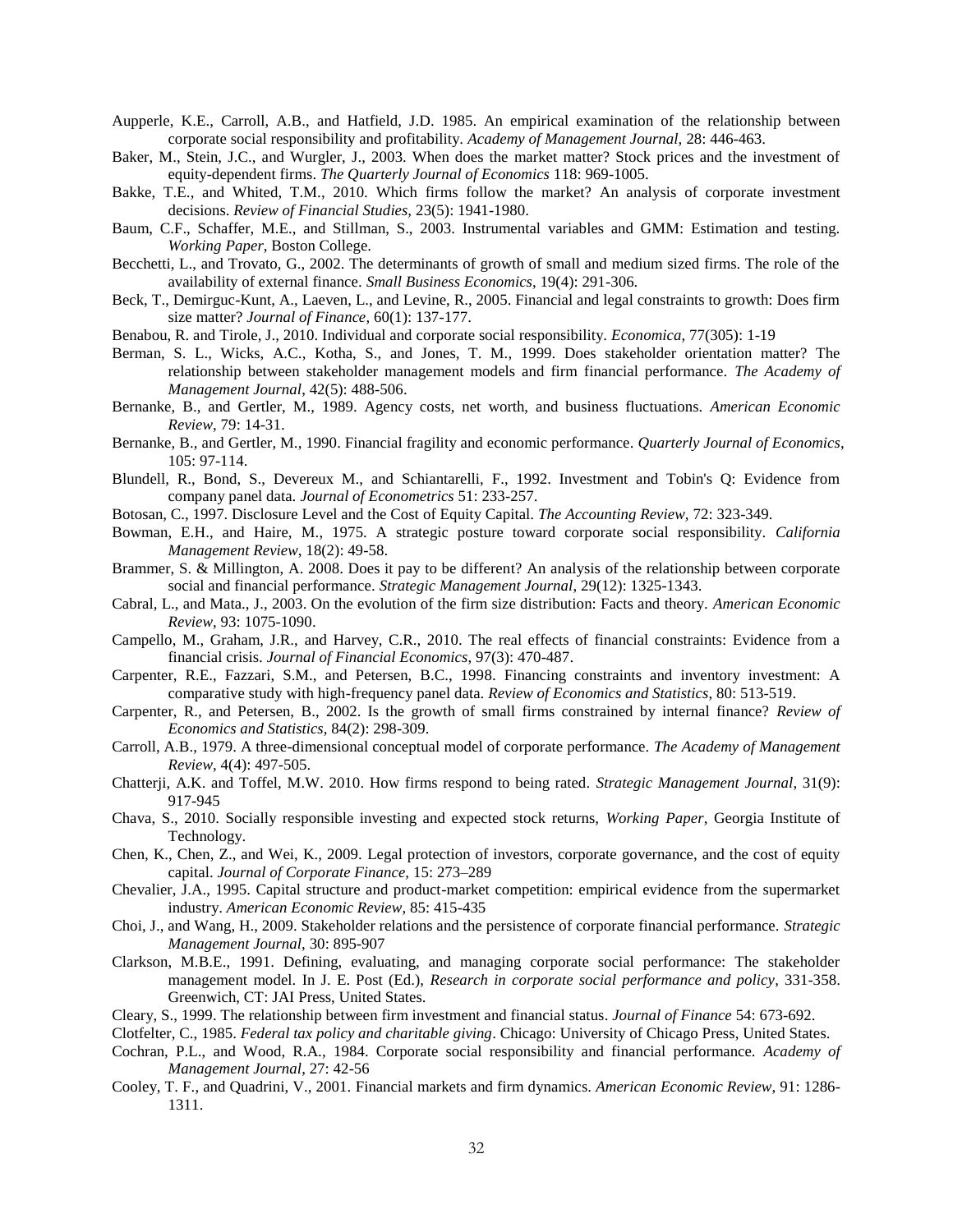Derwall, J. and Verwijmeren, P., 2007. Corporate social responsibility and the cost of equity capital, *Working Paper* Desai, M.A., Foley, C.F., and Forbes, K.J., 2008. Financial Constraints and Growth: Multinational and Local Firm

Responses to Currency Depreciations. *Review of Financial Studies*, 21(6): 2857-2888.

- Dhaliwal, D., Li, O.Z., Tsang, A.H., and Yang, Y.G., 2011. Voluntary non-financial disclosure and the cost of equity capital: The case of corporate social responsibility reporting, *The Accounting Review*, 86(1): 59-100.
- Dorfman, R. and Steiner, P. O., 1954. Optimal advertising and optimal quality. *The American Economic Review*, 44(5): 826-836.
- Eccles, R., Ioannou, I., and Serafeim, G. 2012. The Impact of a Corporate Culture of Sustainability on Corporate Behavior and Performance. *Harvard Business School Working Paper.*
- El Ghoul, S., Guedhami, O., Kwok, C.C.Y., and Mishra, D.R., 2011. Does corporate social responsibility affect the cost of capital? *Journal of Banking and Finance,* 35 (9): 2388-2406.
- European Commission (Commission of the European Communities). 2001. *Promoting a European Framework for Corporate Social Responsibilities*, COM (2001) 366 final, Brussels.
- Faulkender, M., and Petersen, M. 2012. Investment and capital constraints: Repatriations under the American Jobs Creation act, *working paper*
- Fazzari, S. M., Hubbard, G., and Petersen, B.C., 1988. Finance constraints and corporate investment. *Brookings Paper on Economic Activity*, 141-195.
- Fombrun, C.J., 1996. *Reputation: Realizing value from the corporate image*. Boston, MA: Harvard Business School Press, United States.
- Fombrun, C. J., Gardberg, N. A., and Barnett, M. L., 2000. Opportunity platforms and safety nets: Corporate citizenship and reputational risk. *Business and Society Review*, 105(1): 85-106.
- Freeman, R. E., 1984. *Strategic Management: A stakeholder perspective*. Boston, MA: Piman, United States.
- Freeman, R. E., Harrison, J. S., and Wicks, A. C., 2007. *Managing for stakeholders: survival, reputation, and success*. New Haven, CT: Yale University Press, United States.
- Freeman, R. E., Harrison, J. S., Wicks, A. C., Parmar, B. L., de Colle, S., 2010. *Stakeholder theory: the state of the art*. Cambridge University Press, New York, United States.
- Friedberg, L., 2003. The impact of technological change on older workers: evidence from data on computers. *Industrial and Labor Relations Review*, 56 (3): 511-529.
- Friedman, M., 1970. The social responsibility of business is to increase its profits. *New York Times Magazine,* 13 Sept., 32 (33):122-126.
- Galaskiewicz, J., 1997. An urban grants economy revisited: Corporate charitable contributions in the Twin Cities, 1979-81, 1987-89. *Administrative Science Quarterly*, 42(3): 445-471.
- Gardberg, N.A. and Formbrun, C.J., 2006. Corporate citizenship: Creating intangible assets across institutional environments. *Academy of Management Review,* 31(2): 329-346.
- Gatchev, V. A., Pulvino, T., and Tarhan, V., 2010. The interdependent and intertemporal nature of financial decisions: an application to cash flow sensitivities. *Journal of Finance,* 65: 725-763.
- Goss, A. 2009. Corporate Social Responsibility and Financial Distress. *Proceedings of the Administrative Sciences Association of Canada*.
- Goss, A., and Roberts, G.S., 2011. The impact of corporate social responsibility on the cost of bank loans. *Journal of Banking and Finance*, forthcoming
- Greening, D. W. and Turban, D. B., 2000. Corporate social performance as a competitive advantage in attracting a quality workforce. *Business & Society*, 39(3): 254-280.
- Greenwald, B., Stiglitz, J., and Weiss, A., 1984. Information imperfections and macroeconomic fluctuations. *American Economic Review,* 74: 194-199.
- Hadlock, J.H. and Pierce, J. R., 2010. New evidence on measuring financial constraints: Moving beyond the KZ index. *Review of Financial Studies*, 23(5): 1909-1940.
- Hail, L., and Leuz, C., 2006. International differences in cost of equity capital: Do legal institutions and securities regulations matter? *Journal of Accounting Research*, 44: 485-531.
- Hall, B.H., and Lerner, J., 2010. The Financing of R&D and Innovation. In: Hall, B.H., and Rosenberg, N. (eds.), *Handbook of The Economics of Innovation*. Elsevier, Chap 14.
- Hanlon, M., Rajgopal, S., and Shevlin, T., 2003. Are executive stock options associated with future earnings? *Journal of Accounting and Economics*, 36: 3-43.
- Hansen, L., 1982. Large sample properties of generalized method of moments estimators. *Econometrica* 50(3): 1029-1054.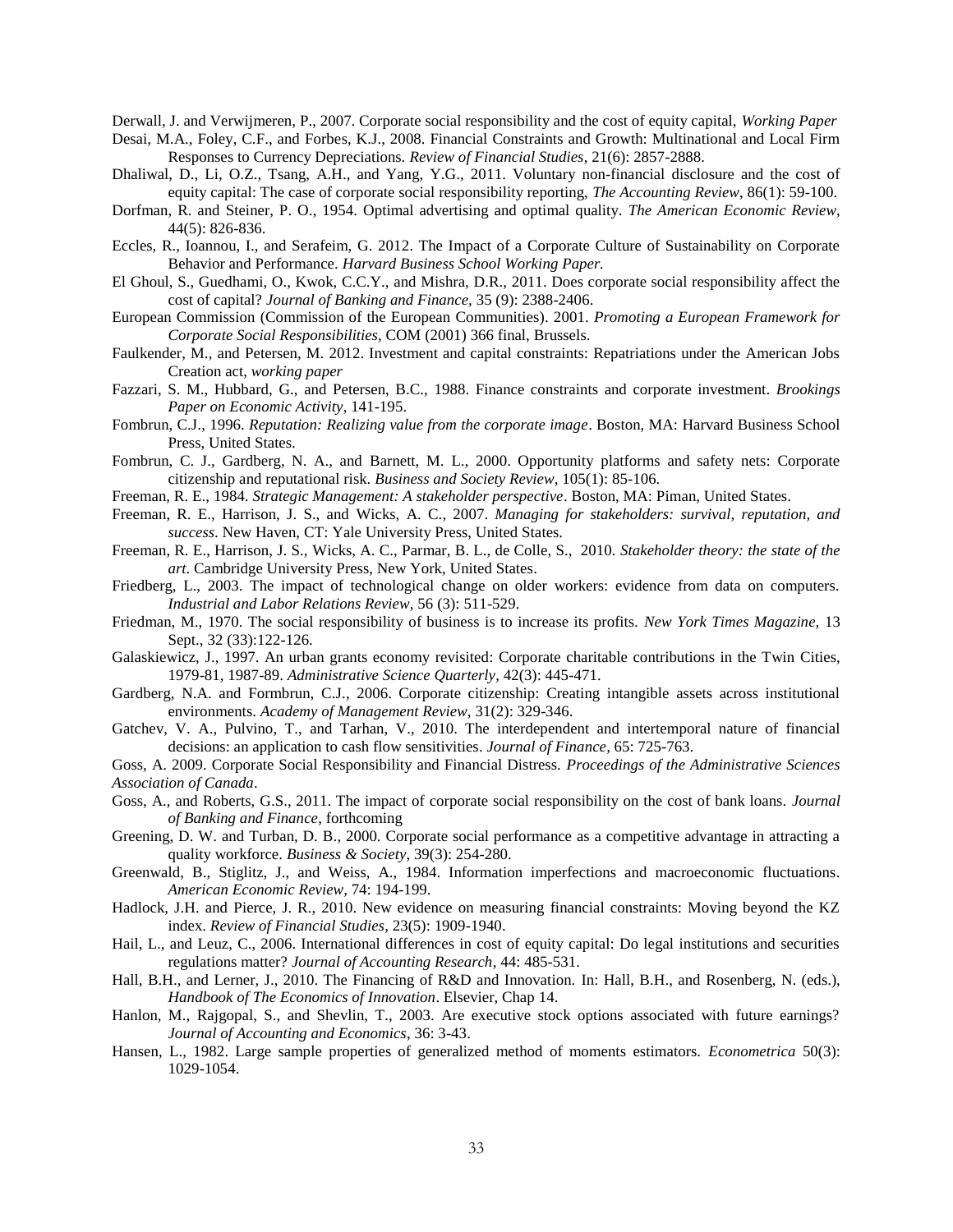- Hawn, O., Chatterji, A., and Mitchell, W., 2011. How operational legitimacy conditions the impact of changes in social legitimacy on firm's economic value: The Dow Jones sustainability index addition and deletion, *Working paper*, Duke University.
- Hennessy, C. A., and Whited, T.M., 2007. How costly is external financing? Evidence from a structural estimation. *Journal of Finance*, 62(4): 1705-1745.
- Hillman, A. J. and Keim, G. D., 2001. Shareholder value, stakeholder management, and social issues: what's the bottom line? *Strategic Management Journal*, 22(2): 125-139.
- Himmelberg, C.P., and Petersen, B.C., 1994. R&D and Internal Finance: A Panel Study of Small Firms in High-Tech Industries. *Review of Economics and Statistics*, 76(1): 38-51.
- Holtz-Eakin, D., Joulfaian, D., and Rosen, H. S., 1994a. Sticking it out: Entrepreneurial survival and liquidity constraints. *Journal of Political Economy*, 102: 53-75.
- Holtz-Eakin, D., Joulfaian, D., and Rosen, H. S., 1994b. Entrepreneurial decisions and liquidity constraints. *Rand Journal of Economics*, 25: 334-347.
- Hong, H.G., Kubik, J. D. and Scheinkman, J. A., 2011. Financial constraints on corporate goodness. *Working paper* at http://ssrn.com/abstract=1734164
- Hubbard, R. G., and Kashyap, A. K., 1992. Internal net worth and the investment process: An application to U.S. agriculture. *The Journal of Political Economy*, 100(3): 506-534.
- Hubbard, R.G., 1998. Capital-market imperfections and investment. *Journal of Economic Literature*, 36: 193-225.
- Hull, C.E., and Rothenberg, A., 2008. Firm performance: The interactions of corporate social performance with innovation and industry differentiation. *Strategic Management Journal*, 29(7): 781-789.
- Ioannou, I., and Serafeim, G., 2010a. The impact of corporate social responsibility on investment recommendations. HBS *working paper* at http://ssrn.com/abstract=1507874
- Ioannou, I., and Serafeim, G., 2012. What drives corporate social performance? The role of nation-level institutions. *Journal of International Business Studies*, forthcoming
- Ioannou, I., and Serafeim, G., 2011. The consequences of mandatory corporate sustainability reporting. HBS *working paper* at http://ssrn.com/abstract= 1799589
- Jensen, M. C., 2002. Value maximization, stakeholder theory, and the corporate objective function. *Business Ethics Quarterly*, 12(2): 235-256.
- Jones, T.M., 1995. Instrumental stakeholder theory: A synthesis of ethics and economics. *Academy of Management Review,* 20: 404-437
- Kaplan, S. N., and Zingales, L., 1997. Do investment-cash flow sensitivities provide useful measures of financing constraints? *Quarterly Journal of Economics*, 112: 169-215.
- Kapstein, E. B., 2001. The corporate ethics crusade. *Foreign Affairs*, 80(5): 105-119
- Khurana, I. K., and Raman, K.K., 2004. Litigation risk and the financial reporting credibility of big 4 versus non-big 4 audits: Evidence from Anglo-American countries. *The Accounting Review*, 79: 473-495.
- Kleibergen, F., and Paap, R., 2006. Generalized reduced rank tests using the singular value decomposition. *Journal of Econometrics,* 133: 97-126.
- Lamont, O., Polk, C., and Saa-Requejo, J., 2001. Financial constraints and stock returns. *Review of Financial Studies* 14(2): 529-554.
- Lee, D., and Faff, R., 2009. Corporate sustainability performance and idiosyncratic risk: A global perspective. *The Financial Review,* 44 (2): 213-237.
- Lev, B., and Sougiannis, T., 1996. The capitalization, amortization and value relevance of R&D. *Journal of Accounting and Economics*, 21: 107-138.
- Levine, R., 2005. Finance and growth: theory and evidence. In: Aghion, P., and Durlauf, S. (eds), *Handbook of economic growth*, vol1. Elsevier, chap 12.
- McNichols, M. 2002. Discussion of the Quality of Accruals and Earnings: The Role of Accrual Estimation Errors. The Accounting Review, 77 (1): 61-69.
- Mankiw, N. G., 2009. *Macroeconomics*. Worth Publishers, chap. 17.
- Margolis, J. D., and Walsh, J. P., 2003. Misery loves companies: rethinking social initiatives by business. *Administrative Science Quarterly*, 48(2): 268-305.
- Margolis, J. D., Elfenbein, H. A., and Walsh, J. P. 2007. Does It Pay To Be Good? A Meta-Analysis and Redirection of Research on the Relationship between Corporate Social and Financial Performance, *Working paper.*
- Milgrom, P., and Roberts, J., 1986. Price and advertising signals of product quality. *The Journal of Political Economy*, 94(4): 796-821.
- McGuire, J. B., Sundgren, A., and Schneeweis, T., 1988. Corporate social responsibility and firm financial performance. *Academy of Management Journal*, 31(4): 854-872.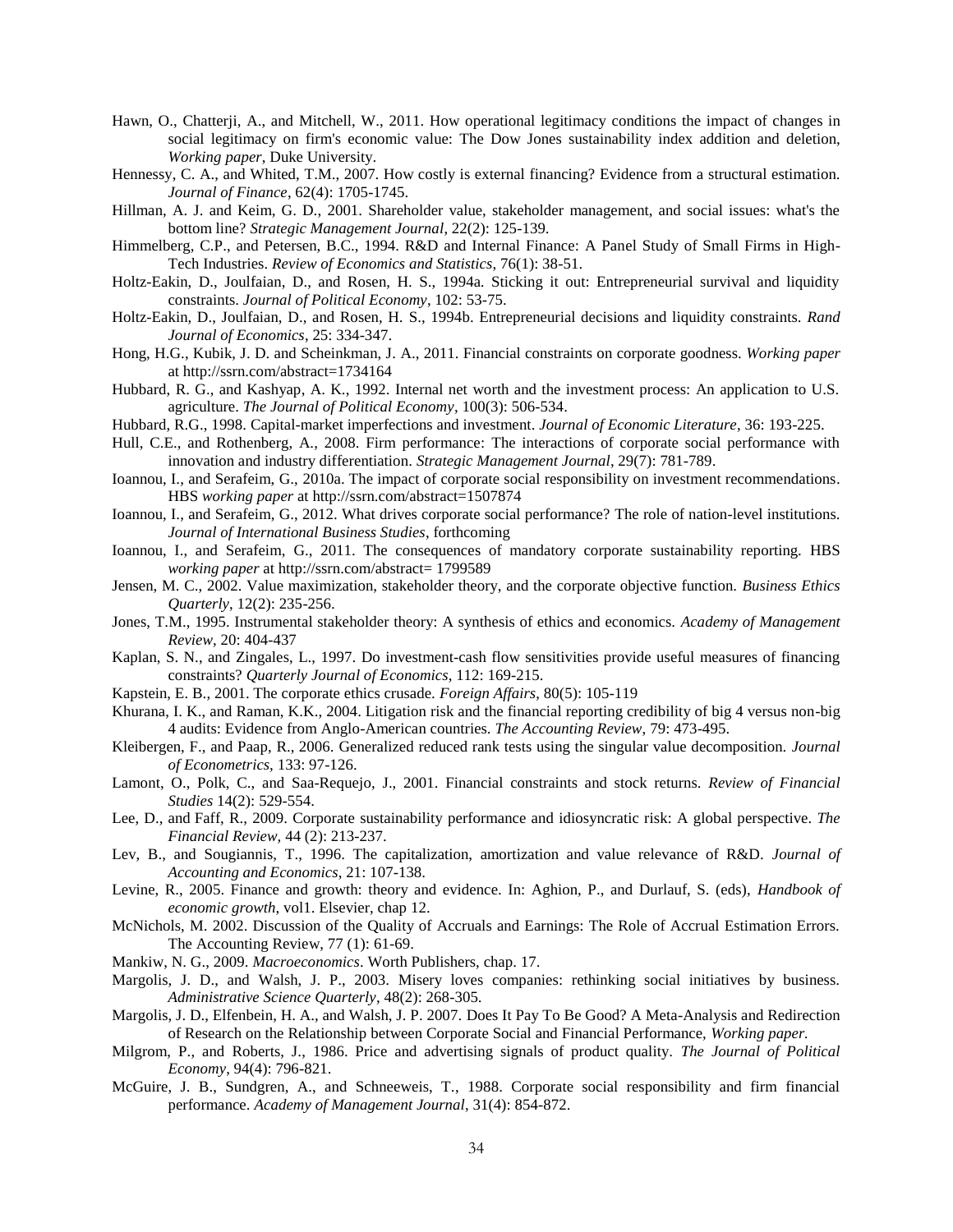- McWilliams, A., and Siegel, D., 1997. The role of money managers in assessing corporate social responsibility research. *The Journal of Investing*, 6(4): 98-107.
- McWilliams, A., and Siegel, D., 2000. Corporate social responsibility and financial performance: correlation or misspecification? *Strategic Management Journal*, 21(5): 603-609.
- Moskowitz, M., 1972. Choosing socially responsible stocks. *Business and Society Review*, 1(1): 71-75.
- Myers, S., and Majluf, N., 1984. Corporate financing and investment decisions when firms have information that investors do not have. *Journal of Financial Economics* 13, 187-221.
- Navarro, P., 1988. Why do corporations give to charity? *The Journal of Business*, 61(1): 65-93.
- Nevo, A., 2000. Mergers with differentiated products: the case of the ready-to-eat cereal industry. *RAND Journal of Economics*, 31 (3): 395-421.
- Pagan, A.R., and Hall, D., 1983. Diagnostic tests as residual analysis. *Econometric Review*, 2(2): 159-218.
- Preston, L.E., and O'Bannon, D. P., 1997. The corporate social-financial performance relationship: A typology and analysis. *Business and Society*, 36: 419-429.
- Sen, S., and Bhattacharya, C. B., 2001. Does doing good always lead to doing better? Consumer reactions to corporate social responsibility**.** *Journal of Marketing Research*, 38(2): 225-243.
- Sharfman, M., 1996. The construct validity of the Kinder, Lydenberg, & Domini social performance ratings data. *Journal of Business Ethics*, 15(3): 287-296.
- Sharfman, M. P., and Fernando, C.S., 2008. Environmental risk management and the cost of capital. *Strategic Management Journal*, 29(6): 569–592
- Sharpe, S.A. 1994. Financial market imperfection, firm leverage, and the cyclicality of employment. *American Economic Review,* 84: 1060-1074
- Simnett, R., Vanstraelen, A., and Chua, W.F., 2009. Assurance on sustainability reports: an international comparison. *The Accounting Review*, 84 (3): 937-967.
- Stein, J. 2003. Agency, Information, and Corporate Investment. *Handbook of the Economics of Finance*, George Constantinides, Milton Harris, and Rene´ Stulz, eds. (Amsterdam: Elsevier Science)
- Spence, M., 1973. Job market signaling. *The Quarterly Journal of Economics*, 87 (3): 355-374.
- Summers, L. H., Bosworth, B. P., Tobin, J., and White, P. M., 1981. Taxation and corporate investment: A q-theory approach. *Brookings Papers on Economic Activity*, 1981(1): 67-140.
- Turban, D. B., and Greening, D. W., 1997. Corporate social performance and organizational attractiveness to prospective employees. *The Academy of Management Journal*, 40(3): 658-672.
- Ullmann, A. A., 1985. Data in search of a theory: a critical examination of the relationships among social performance, social disclosure, and economic performance of US firms. *Academy of Management Review*, 10(3): 540-557.
- Waldman, D., Siegel, D., and Javidan, M., 2006. Components of CEO transformational leadership and corporate social responsibility. *Journal of Management Studies*, 43(8): 1703-1725.
- Whited, T. M., 1992. Debt, liquidity constraints, and corporate investment: Evidence from panel data. *The Journal of Finance*, 47(4): 1425-1460.
- Whited, T. M., and Wu, G., 2006. Financial constraints risk. *Review of Financial Studies*, 19: 531-59
- Wokutch, R. E. and McKinney, E. W., 1991. Behavioral and perceptual measures of corporate social performance. *Research in Corporate Social Performance and Policy: A Research Annual*: 309.
- Wolfe, R. 1991. The use of content analysis to assess corporate social responsibility. In J. E. Post (Ed.), *Research in corporate social performance and policy*, 12: 281-307, Greenwich, CT: JAI Press, United States
- Wood, D. J. and Jones, R. E., 1995. Stakeholder mismatching: A theoretical problem in empirical research on corporate social performance. *International Journal of Organizational Analysis*, 3: 229-267.
- Wooldridge, J. 2002. *Econometric Analysis of Cross Section and Panel Data*, The MIT Press, Boston, MA.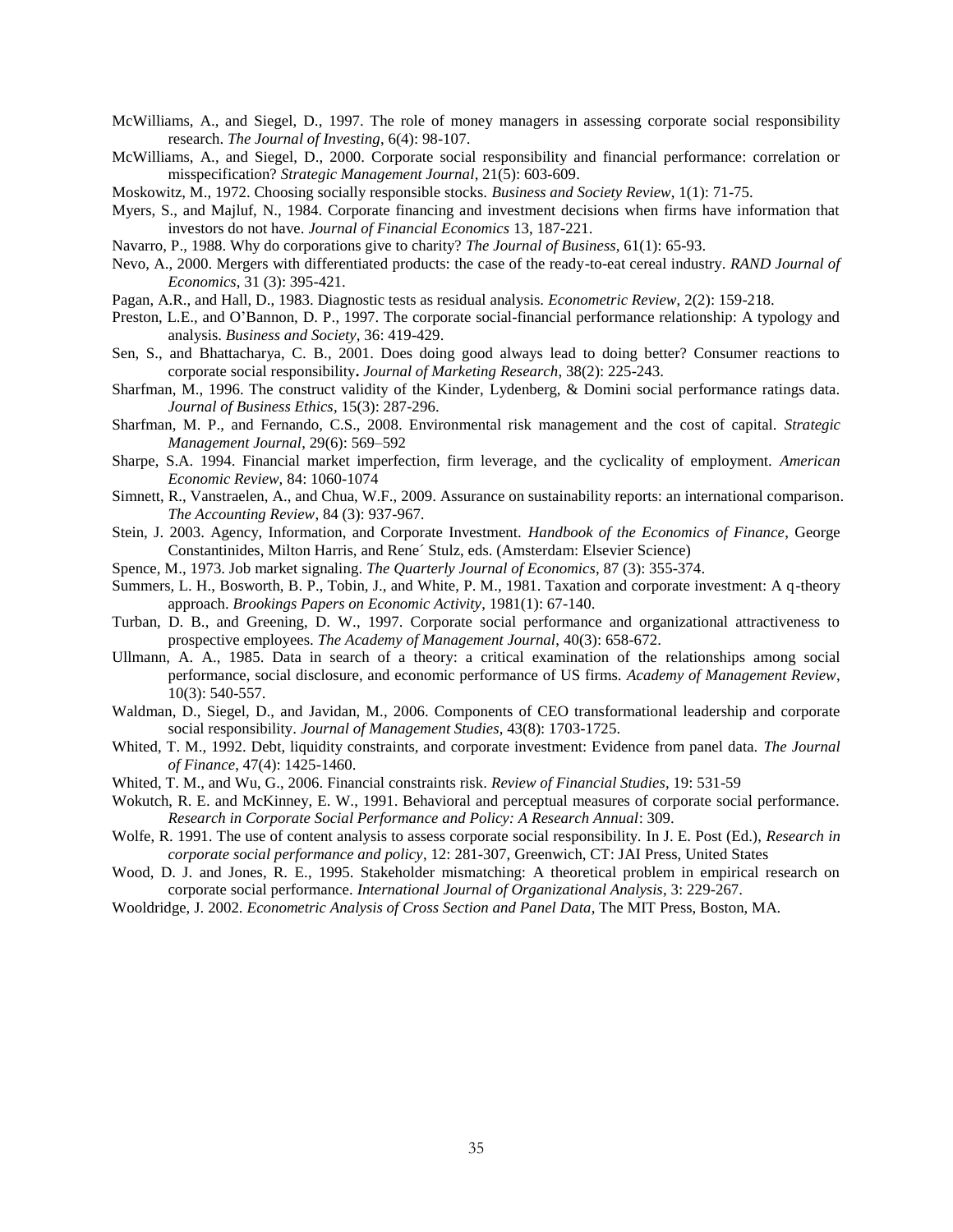## Table 1: Descriptive Statistics

## Panel A: Summary Statistics

| Variable                | $\overline{N}$ | Mean    | Median  | Std.<br>Dev. | Min.    | 25th<br>Perc. | 75th<br>Perc. | Max.    |
|-------------------------|----------------|---------|---------|--------------|---------|---------------|---------------|---------|
| KZ index                | 10078          | 0.07    | 0.32    | 1.46         | $-8.08$ | $-0.35$       | 0.87          | 4.39    |
| No Repurchase Indicator | 10078          | 0.48    | 0.00    | 0.50         | 0.00    | 0.00          | 1.00          | 1.00    |
| SA Index                | 9952           | $-1.17$ | $-1.10$ | 0.92         | $-3.85$ | $-1.79$       | $-0.54$       | 3.10    |
| <b>WW</b> Index         | 9819           | $-0.43$ | $-0.43$ | 0.07         | $-0.67$ | $-0.47$       | $-0.38$       | $-0.11$ |
| <b>CSR</b> Index        | 10078          | 0.52    | 0.52    | 0.24         | 0.05    | 0.33          | 0.72          | 0.98    |
| Stakeholder Engagement  | 9812           | 46.12   | 34.29   | 27.3<br>5    | 28.06   | 28.08         | 36.09         | 99.75   |
| <b>CSR Disclosure</b>   | 9812           | 0.47    | 0.48    | 0.09         | 0.12    | 0.42          | 0.52          | 0.73    |
| Environmental           | 10078          | 0.54    | 0.56    | 0.32         | 0.09    | 0.19          | 0.87          | 0.97    |
| Social                  | 10078          | 0.53    | 0.54    | 0.31         | 0.00    | 0.23          | 0.83          | 0.99    |
| Corporate Governance    | 10078          | 0.49    | 0.53    | 0.31         | 0.01    | 0.18          | 0.77          | 0.99    |
| Size                    | 10078          | 8.59    | 8.50    | 1.40         | 2.01    | 7.63          | 9.53          | 12.81   |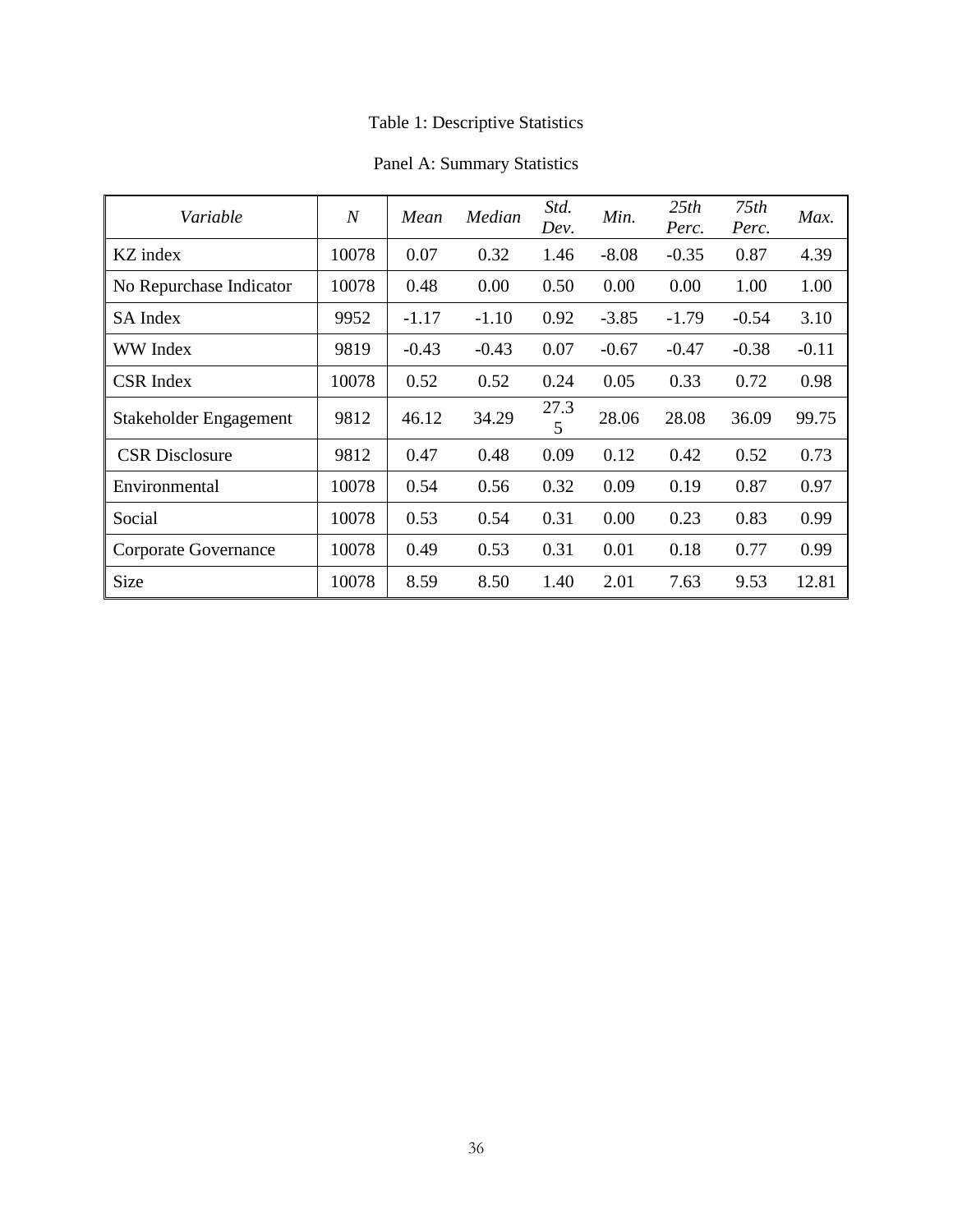| <i>SIC</i><br>$Code^{13}$ | <b>Industry Categories</b>                                                                        | N      |
|---------------------------|---------------------------------------------------------------------------------------------------|--------|
|                           | Mining and Construction                                                                           | 1,221  |
| 2                         | Manufacturing of Food, Textile,<br>Lumber, Publishing, Chemicals and<br><b>Petroleum Products</b> | 2,019  |
| 3                         | Manufacturing of Plastics, Leather,<br>Concrete, Metal Products,<br>Machinery and Equipment       | 2,814  |
| 4                         | Transportation, Communications,<br>Electric, Gas and Sanitary Services                            | 1,743  |
| 5                         | Trade                                                                                             | 1,080  |
| 7                         | Personal, Business and<br><b>Entertainment Services</b>                                           | 924    |
| 8                         | <b>Professional Services</b>                                                                      | 275    |
| 9                         | <b>Public Administration</b>                                                                      | 2      |
|                           | Total                                                                                             | 10,078 |

Panel B: Sample Distribution across Sectors

Panel C: Sample Distribution across Years

| Year  | N      |
|-------|--------|
| 2002  | 486    |
| 2003  | 495    |
| 2004  | 1,049  |
| 2005  | 1,376  |
| 2006  | 1,400  |
| 2007  | 1,537  |
| 2008  | 1,544  |
| 2009  | 2,191  |
| Total | 10,078 |

## Panel D: Sample Distribution across Countries

| Country           | $\boldsymbol{N}$ | Country                   | $\boldsymbol{N}$         |
|-------------------|------------------|---------------------------|--------------------------|
| Australia         | 409              | Italy                     | 169                      |
| Austria           | 77               | Japan                     | 1,874                    |
| Belgium           | 84               | Korea, Republic of        | 62                       |
| Bermuda           | 13               | Kuwait                    | 1                        |
| <b>Brazil</b>     | 46               | Luxembourg                | 36                       |
| Canada            | 426              | Morocco                   | $\overline{2}$           |
| Switzerland       | 285              | Mexico                    | 32                       |
| Chile             | 15               | Malaysia                  | 17                       |
| China             | 70               | Netherlands               | 175                      |
| Cayman<br>Islands | $\overline{2}$   | Norway                    | 107                      |
| Czech<br>Republic | $\overline{4}$   | New Zealand               | 49                       |
| Germany           | 361              | Philippines               | $\overline{\mathcal{A}}$ |
| Denmark           | 123              | Poland                    | 8                        |
| Egypt             | $\overline{2}$   | Portugal                  | 45                       |
| Spain             | 150              | Qatar                     | $\overline{2}$           |
| Finland           | 145              | <b>Russian Federation</b> | 42                       |
| France            | 448              | Saudi Arabia              | 11                       |
| United<br>Kingdom | 1,388            | Singapore                 | 136                      |
| Greece            | 65               | Sweden                    | 230                      |
| Hong Kong         | 225              | Thailand                  | 11                       |
| Hungary           | 3                | Turkey                    | 10                       |
| Indonesia         | 10               | Taiwan                    | 36                       |
| India             | 38               | <b>United States</b>      | 2,517                    |
| Ireland           | 74               | South Africa              | 21                       |
| Israel            | 18               |                           |                          |
| <b>Total</b>      |                  | 10,078                    |                          |

l

 $13$  For a detailed list of SIC codes and what they represent, please see [http://www.osha.gov/pls/imis/sic\\_manual.html.](http://www.osha.gov/pls/imis/sic_manual.html)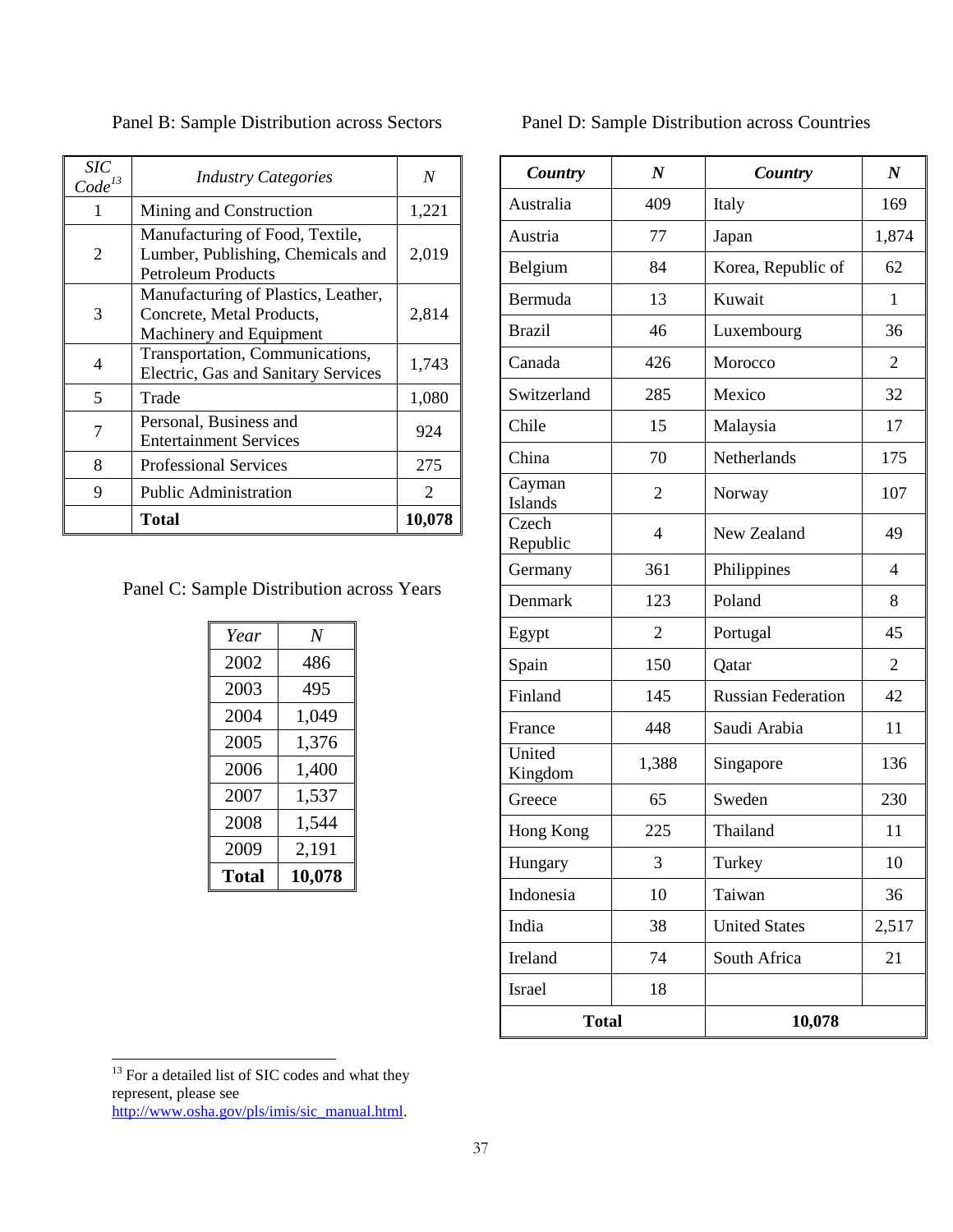## Table 2

### Capital Constraints and CSR Performance: Linear Baseline Specifications

|                        | Panel A                |                                       |                                |                        | <b>Panel B</b>         |                       |                                |                                |                        |                        |
|------------------------|------------------------|---------------------------------------|--------------------------------|------------------------|------------------------|-----------------------|--------------------------------|--------------------------------|------------------------|------------------------|
| Dependent<br>Variable  | KZ Index               | N o<br>Repurchase<br><b>Indicator</b> | KZ Index<br>Equal-<br>weighted | SA Index               | WW Index               | <b>KZ</b> Index       | N o<br>Repurchase<br>Indicator | KZ Index<br>Equal-<br>weighted | SA Index               | WW Index               |
|                        | (1)                    | (2)                                   | (3)                            | (4)                    | (5)                    | (6)                   | (7)                            | (8)                            | (9)                    | (10)                   |
| <b>CSR Index</b>       | $-1.034***$<br>(0.120) | $-0.401***$<br>(0.109)                | $-0.204***$<br>(0.035)         | $-2.025***$<br>(0.065) | $-0.155***$<br>(0.005) | $-0.457**$<br>(0.204) | $-0.587$<br>(0.368)            | $-0.183***$<br>(0.059)         | $-0.084$<br>(0.061)    | $-0.017***$<br>(0.006) |
| Size                   | $0.222***$<br>(0.027)  | $-0.079***$<br>(0.021)                | $0.067***$<br>(0.008)          |                        |                        | 0.124<br>(0.110)      | 0.247<br>(0.175)               | $-0.011$<br>(0.034)            |                        |                        |
| Constant               | $-0.973***$<br>(0.166) | 0.445<br>(0.770)                      | $-0.244$<br>(0.187)            | $-0.354*$<br>(0.197)   | $-0.265$<br>(0.000)    | $-0.921$<br>(1.313)   | $-1.631$<br>(1.562)            | 0.344<br>(0.409)               | $-2.658***$<br>(0.066) | $-0.296***$<br>(0.002) |
| <b>Country FE</b>      | Yes                    | Yes                                   | Yes                            | Yes                    | Yes                    | N <sub>o</sub>        | No                             | No                             | N <sub>o</sub>         | No                     |
| <b>Industry FE</b>     | Yes                    | Yes                                   | Yes                            | Yes                    | Yes                    | N <sub>0</sub>        | No                             | N <sub>o</sub>                 | N <sub>o</sub>         | No                     |
| Year FE                | Yes                    | Yes                                   | Yes                            | Yes                    | Yes                    | Yes                   | Yes                            | Yes                            | Yes                    | Yes                    |
| Firm FE                | N <sub>o</sub>         | N <sub>o</sub>                        | N <sub>o</sub>                 | <b>No</b>              | N <sub>o</sub>         | Yes                   | Yes                            | Yes                            | Yes                    | Yes                    |
| Observations           | 10,078                 | 10,017                                | 10,078                         | 9,952                  | 9,819                  | 2,616                 | 1,928                          | 2,616                          | 2,576                  | 2,560                  |
| Adjusted R-<br>squared | 0.213                  | (Pseudo)<br>0.142                     | 0.175                          | 0.5                    | 0.467                  | 0.612                 | (Pseudo)<br>0.290              | 0.609                          | 0.966                  | 0.93                   |

\*\*\* p<0.01, \*\* p<0.05, \* p<0.10, based on two-tailed tests, robust standard errors, clustered at the firm level in parentheses. (1): OLS regression with full sample, (2): Probit Regression with full sample, (3), (4), (5): OLS regression with full sample. (6): OLS regression with balanced sample, (7): Probit Regression with balanced sample, (8), (9), (10): OLS regression with balanced sample.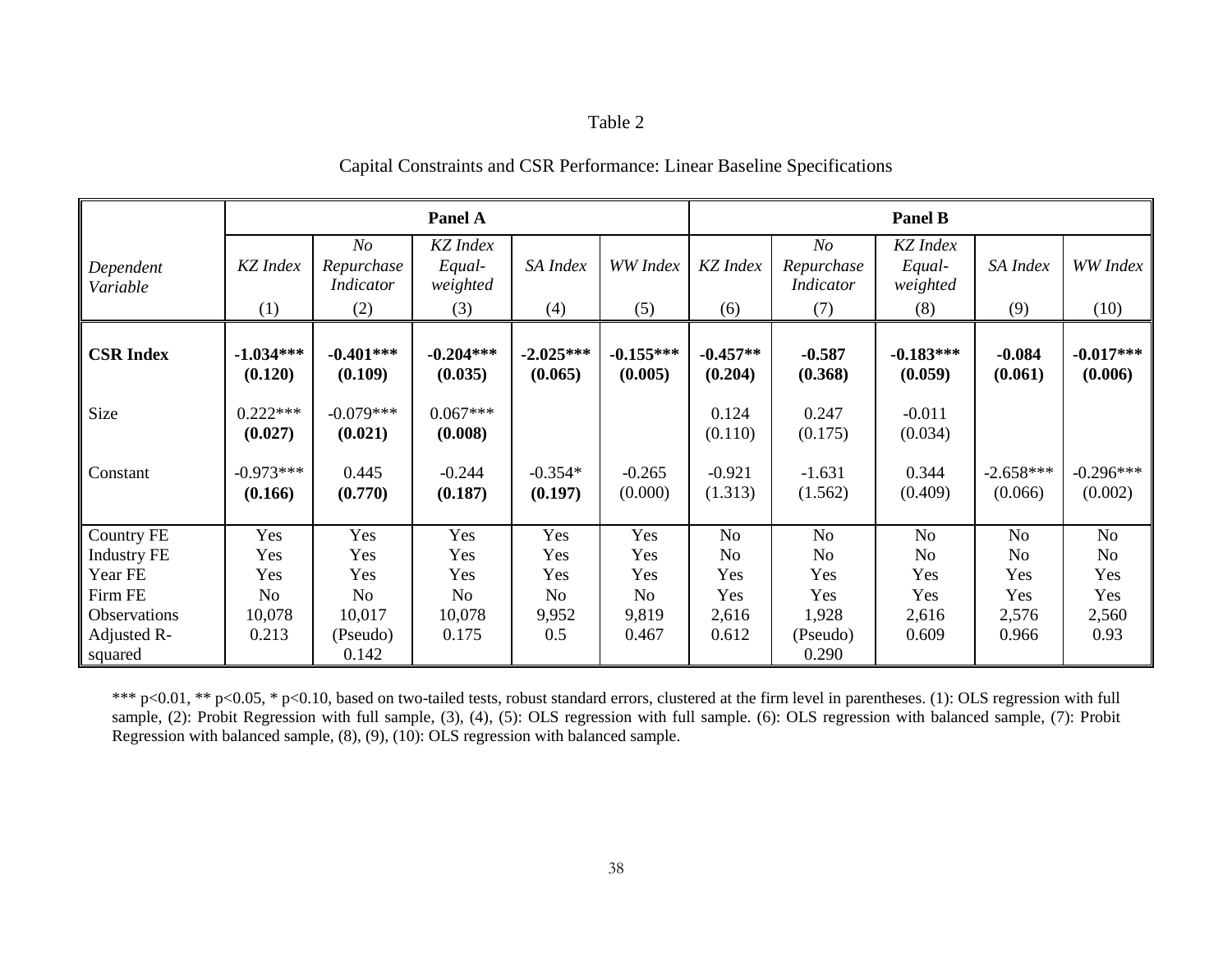| Dependent Variable                                  | KZ index               |
|-----------------------------------------------------|------------------------|
| <b>CSR Index</b>                                    | $-0.417***$<br>(0.090) |
| <b>CSR Index</b><br><b>* Least Constraint Dummy</b> | $0.372**$<br>(0.166)   |
| <b>CSR Index</b><br>* Most Constraint Dummy         | $-0.413***$<br>(0.106) |
| Size (log of total assets)                          | $0.126***$<br>(0.019)  |
| Constant                                            | $-0.017$<br>(0.808)    |
| Constant                                            | $-1.390***$            |
| * Least Constraint Dummy                            | (0.103)                |
| Constant                                            | 1.050***               |
| * Most Constraint Dummy                             | (0.066)                |
| <b>Country FE</b>                                   | Yes                    |
| <b>Industry FE</b>                                  | Yes                    |
| Year FE                                             | Yes                    |
| <b>Observations</b>                                 | 10,078                 |
| R-squared                                           | 0.534                  |

## Table 3: Capital Constraints and CSR Performance: Sub-Groups analysis

\*\*\* p<0.01, \*\* p<0.05, \* p<0.10, based on two-tailed tests, robust standard errors, clustered at the firm level in parentheses.

|                                 | Periods    | N   | $\triangle$ KZ for<br>High CSR | $\triangle$ KZ for<br>Low CSR | Diffs-in-<br>diffs | p-value |
|---------------------------------|------------|-----|--------------------------------|-------------------------------|--------------------|---------|
|                                 | $t, t+1$   | 210 | $-0.01$                        | 0.10                          | 0.11               | 0.041   |
| $\triangle$ CSR<br><b>Index</b> | $t, t+2$   | 200 | 0.03                           | 0.16                          | 0.13               | 0.043   |
|                                 | $t, t+3$   | 186 | 0.05                           | 0.19                          | 0.14               | 0.040   |
|                                 | $t, t+1$   | 210 | 0.15                           | $-0.12$                       | $-0.27$            | 0.020   |
| <b>AKZ</b>                      | $t, t+2$   | 200 | $-0.05$                        | $-0.27$                       | $-0.22$            | 0.023   |
|                                 | t, $t + 3$ | 186 | 0.06                           | $-0.29$                       | $-0.35$            | 0.011   |

## Table 4: Capital Constraints and CSR Performance: Rating as a shock to CSR performance

Periods are the years between which the change in the KZ index is calculated. N is the number of pairs in each group. High CSR includes firms that ASSET 4 initiated coverage and they are matched to firms in the Low CSR group by industry, country and KZ index at time t. Low CSR group includes firms that ASSET4 initiated coverage and they have lower CSR performance compared to the High CSR group.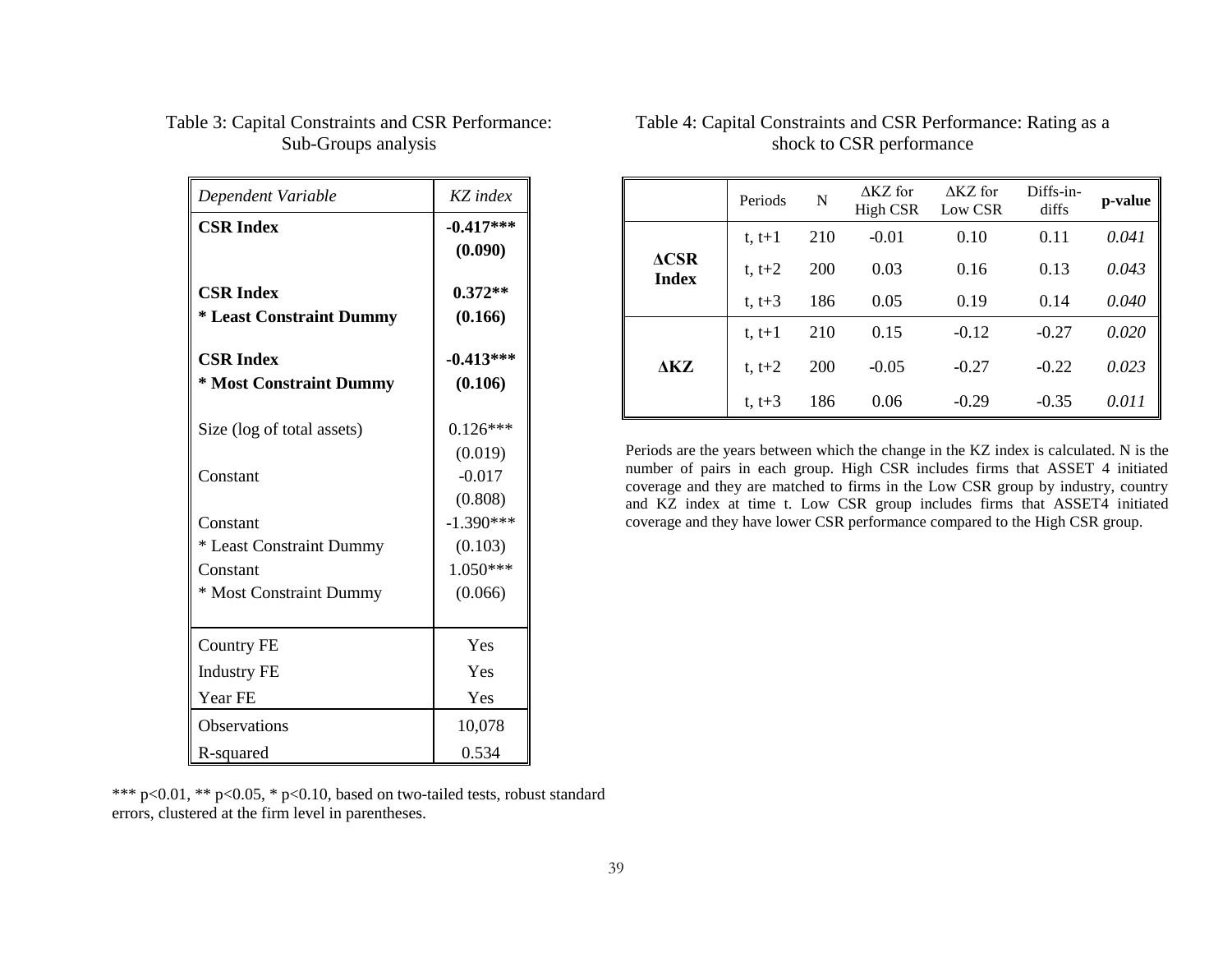|                                     | <b>Instrumental Variables</b> |                 |                 | <b>Simultaneous Equations</b> |
|-------------------------------------|-------------------------------|-----------------|-----------------|-------------------------------|
|                                     | <b>First Stage</b>            | <b>KZ</b> Index | <b>KZ</b> Index | <b>CSR</b> Index              |
|                                     | (1)                           | (2)             | (3)             | (4)                           |
| <b>CSR Index</b>                    |                               | $-2.348***$     | $-1.545***$     |                               |
|                                     |                               | (0.814)         | (0.435)         |                               |
| <b>KZ</b> Index                     |                               |                 |                 | $-0.048***$                   |
|                                     |                               |                 |                 | (0.007)                       |
|                                     |                               |                 |                 |                               |
| Country Year Mean of CSR            | $0.127**$                     |                 |                 | $0.122***$                    |
| (1st Instrument for CSR)            | (0.052)                       |                 |                 | (0.039)                       |
| <b>Country Sector Mean of CSR</b>   | $0.512***$                    |                 |                 | $0.455***$                    |
| (2nd Instrument for CSR)            | (0.050)                       |                 |                 | (0.031)                       |
| Country Year Mean of KZ             |                               |                 | $-0.113***$     |                               |
| (1st Instrument for KZ)             |                               |                 | (0.043)         |                               |
| Country Sector Mean of KZ           |                               |                 | $0.538***$      |                               |
| (2nd Instrument for KZ)             |                               |                 | (0.035)         |                               |
|                                     |                               |                 |                 |                               |
| <b>Size</b>                         | $0.092***$                    | $0.346***$      | $0.259***$      | $0.098***$                    |
|                                     | (0.003)                       | (0.080)         | (0.043)         | (0.002)                       |
| Constant                            |                               |                 | $-1.170$        | $-0.807***$                   |
|                                     |                               |                 | (1.840)         | (0.225)                       |
| Country fixed effects               | Yes                           | Yes             | Yes             | Yes                           |
| Industry fixed effects              | Yes                           | Yes             | Yes             | Yes                           |
| Year fixed effects                  | Yes                           | Yes             | Yes             | Yes                           |
| Observations                        | 10,078                        | 10,078          | 10,078          | 10,078                        |
| (Centered) R-squared                | 0.313                         | 0.001           | 0.232           | 0.477                         |
| Kleibergen-Raap rk LM statistic     |                               | 63.957          |                 |                               |
| (Underidentification test)          |                               | $(p=0.000)$     |                 |                               |
| Kleibergen-Raap rk Wald F Statistic |                               | 54.947          |                 |                               |
| (Weak identification test)          |                               |                 |                 |                               |
| Hansen J statistic                  |                               | 0.058           |                 |                               |
| (Overidentification test)           |                               | $(p=0.789)$     |                 |                               |

Table 5: Capital Constraints and CSR Performance: Instrumental Variables and Simultaneous Equations Specifications

\*\*\* p<0.01, \*\* p<0.05, \* p<0.10, based on two-tailed tests, robust standard errors, clustered at the firm level in parentheses. Note: Columns (1) and (2): Regression using two-step feasible efficient GMM estimation, employing two variables (country-year mean of CSR and country-sector mean of CSR) as the instruments for the endogenous regressor CSR Index. The dependent variable is KZ Index. Thus,  $KZ_{it} = a_0 + a_1 \text{CSR}_{it}$  where CSR<sub>it</sub> instrumented by  $CSR\_CY_{it}$  and  $CSR\_CS_{it}$  Columns (3) and (4): simultaneous regression using three-stage least-squares estimation, employing two variables (the country-year mean and the country-sector mean) for each endogenous regressor (CSR Index and KZ Index). Thus, Column (3):  $KZ_{it} = c_0 + c_1 \text{CSR}_{it} + c_2 \text{ KZ}_CY_{it} + c_3 \text{ KZ}_CS_{it}$  and Column (4)  $CSR_{it} = d_0$  $+ d_1 KZ_{it} + d_2 CSR_CY_{it} + d_3 CSR_CS_{it}$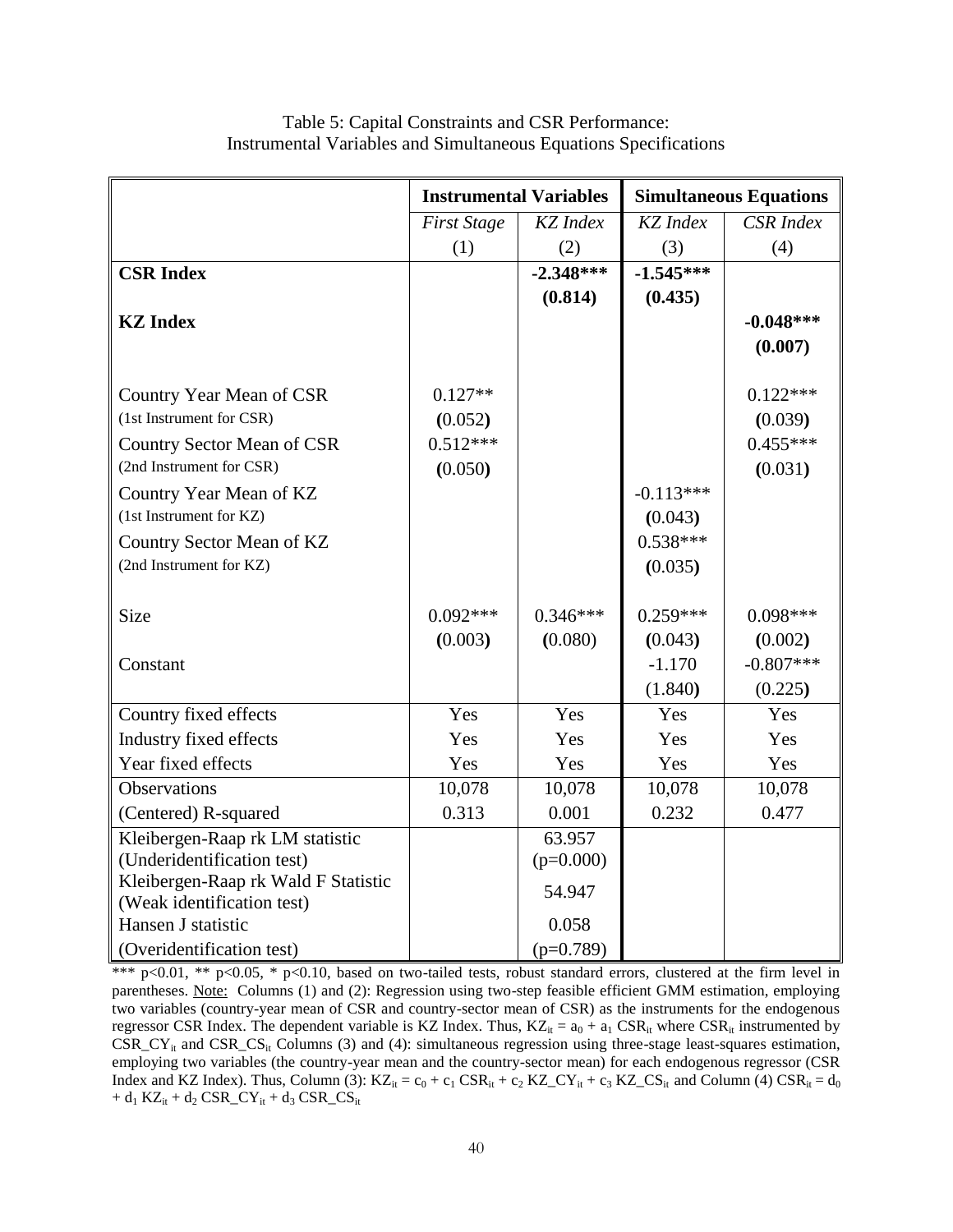| <b>Independent Variables</b>                   | Engagement             | <i>Disclosure</i>      | 070<br>Engagement and<br><i>Disclosure</i> | Engagement and<br><i>Disclosure</i> |
|------------------------------------------------|------------------------|------------------------|--------------------------------------------|-------------------------------------|
|                                                | (1)                    | (2)                    | (3)                                        | (4)                                 |
| <b>Stakeholder Engagement</b>                  | $-0.005***$            |                        | $-0.003***$                                | $-0.002**$                          |
|                                                | (0.001)                |                        | (0.001)                                    | (0.001)                             |
| <b>CSR Disclosure</b>                          |                        | $-4.264***$<br>(0.432) | $-3.918***$<br>(0.455)                     | $-4.081***$<br>(0.467)              |
| <b>Inverse Financial Accounting</b><br>Quality |                        |                        |                                            | $3.723**$<br>(1.804)                |
| Size                                           | $0.164***$<br>(0.026)  | $0.215***$<br>(0.026)  | $0.229***$<br>(0.027)                      | $0.233***$<br>(0.028)               |
| Constant                                       | $-3.156***$<br>(0.330) | $-2.721***$<br>(0.334) | $-2.834***$<br>(0.335)                     | $-0.229$<br>(0.249)                 |
| Country fixed effects                          | Yes                    | Yes                    | Yes                                        | Yes                                 |
| Industry fixed effects                         | Yes                    | Yes                    | Yes                                        | Yes                                 |
| Year fixed effects                             | Yes                    | Yes                    | Yes                                        | Yes                                 |
| Observations                                   | 9,812                  | 9,812                  | 9,812                                      | 9,224                               |
| R-squared                                      | 0.196                  | 0.212                  | 0.213                                      | 0.223                               |

Table 6: Capital Constraints and CSR Performance: Stakeholder Engagement and Disclosure

 $(1)$ ,  $(2)$ ,  $(3)$  and  $(4)$ : OLS regressions with full sample, where the dependent variable is the KZ index. \*\*\* p<0.01, \*\* p<0.05, \* p<0.10, based on two-tailed tests, robust standard errors, clustered at the firm level in parentheses.

|                             | KZ Index    | KZ Index    | KZ Index    | KZ Index    |
|-----------------------------|-------------|-------------|-------------|-------------|
|                             | (1)         | (2)         | (3)         | (4)         |
| <b>Environmental</b>        | $-0.770***$ |             |             | $-0.495***$ |
|                             | (0.087)     |             |             | (0.100)     |
| <b>Social</b>               |             | $-0.727***$ |             | $-0.444***$ |
|                             |             | (0.084)     |             | (0.097)     |
| <b>Corporate Governance</b> |             |             | $-0.397***$ | 0.060       |
|                             |             |             | (0.118)     | (0.121)     |
| <b>Size</b>                 | $0.211***$  | $0.208***$  | $0.146***$  | $0.228***$  |
|                             | (0.026)     | (0.027)     | (0.026)     | (0.027)     |
| Constant                    | 0.323       | 0.576       | 0.749       | 0.371       |
|                             | (0.789)     | (0.798)     | (0.772)     | (0.799)     |
| Country fixed effects       | Yes         | Yes         | Yes         | Yes         |
| Industry fixed effects      | Yes         | Yes         | Yes         | Yes         |
| Year fixed effects          | Yes         | Yes         | Yes         | Yes         |
| <b>Observations</b>         | 10,078      | 10,078      | 10,078      | 10,078      |
| <b>Adjusted R-squared</b>   | 0.212       | 0.212       | 0.200       | 0.215       |

 $(1)$ ,  $(2)$ ,  $(3)$  and  $(4)$ : OLS regressions with full sample, where the dependent variable is the KZ index. \*\*\* p<0.01, \*\* p<0.05, \* p<0.10, based on two-tailed tests, robust standard errors, clustered at the firm level in parentheses.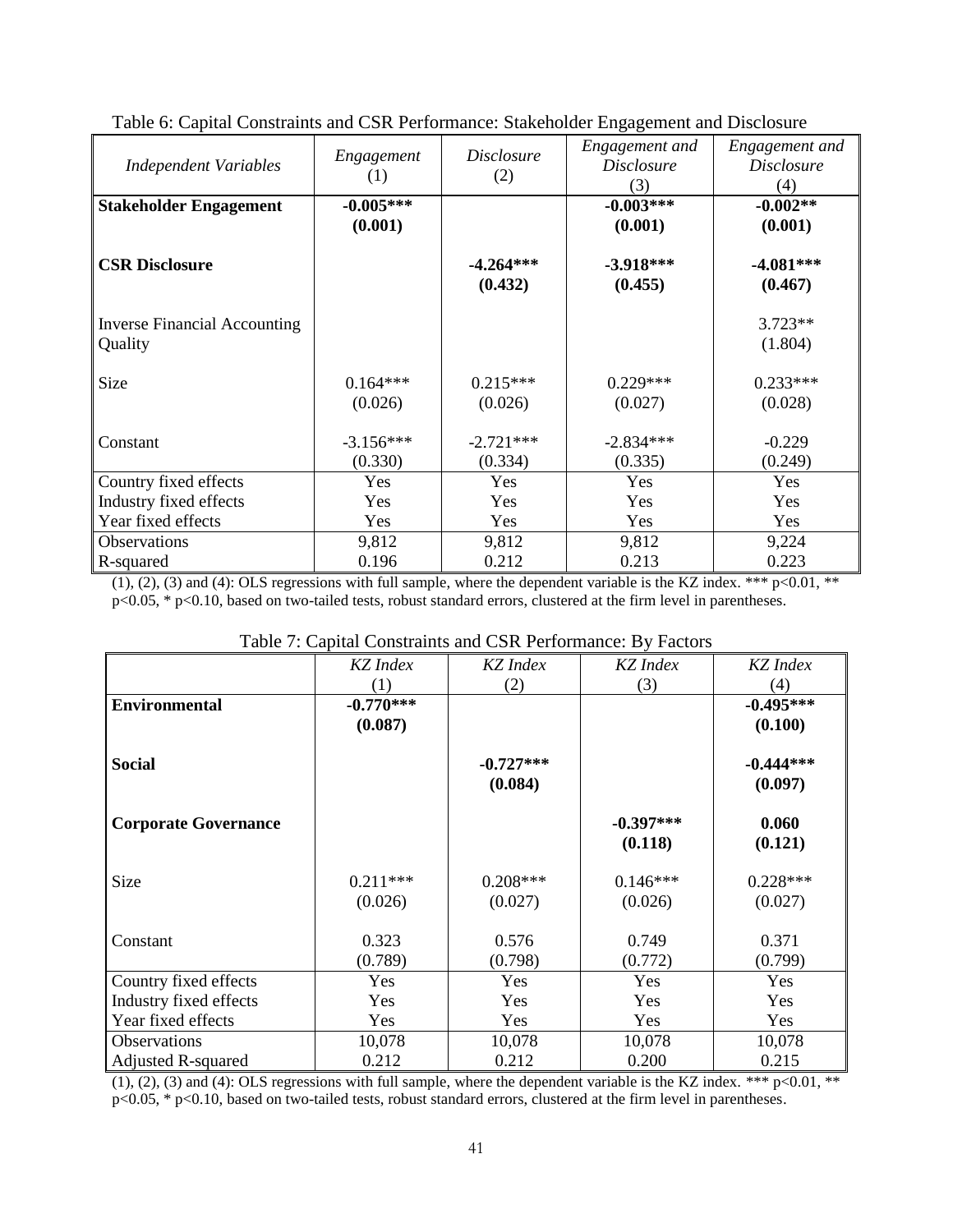#### APPENDIX

#### **I. Construction of the KZ, SA and WW Indices**

We calculate the KZ index following Baker, Stein and Wurgler (2003) as follows:

*KZ* index =  $-1.002 \, CF_i/A_{i}$ <sub>*i*</sub>  $-39.368 \, DIV_i/A_{i}$ <sub>*i*</sub> $-1.315 \, C_i/A_{i}$ <sub>*i*</sub> $+3.139 \, LEV_i + 0.283 \, Q_i$ 

where  $CF_{it}/A_{it-1}$  is cash flow over lagged assets;  $DIV_{it}/A_{it-1}$  is cash dividends over lagged assets;  $C_{it}/A_{it-1}$  is cash balances over assets; LEV<sub>it</sub> is leverage and  $Q_{it}$  is the market value of equity (price times shares outstanding plus assets minus the book value of equity over assets. The original ordered logit regression and full exposition of the index may be found in Kaplan and Zingales (1997). Higher values of the KZ index imply that the firm is more capital constrained. The intuition behind these variables is that firms with high cash flows and large cash balances have more internal funds to deploy for new projects and as a result they are less capital constrained (Baker et al., 2003). Firms with high dividend payments and low market-to-book have fewer growth options and investment opportunities and as a result they do not need as much new financing (Lamont et al, 2001). Finally, firms with high leverage are less capable of obtaining more debt financing because the probability of default is already high and as a result the cost of financing is high as well (Baker et al., 2003).

We derive the *SA Index* based on Hadlock and Pierce (2010) using the following equation: *SA Index = (-0.737 \* Size) + (0.043 \* Size^2) - (0.040 \* Age),*

where Size is measured as the logged value of inflation adjusted (to 2004) book assets.

Moreover, the *WW Index* is based on Whitted and Wu (2006) and derived as follows:

*WW Index = (-0.091 \* CF) - (0.062 \* DIVPOS) + (0.021 \* TLTD) - (0.044 \* LNTA) + (0.102 \* ISG) - (0.035 \* SG),* where CF is the ratio of cash flow to total assets; DIVPOS is an indicator that takes the value of one if the firm pays cash dividends; TLTD is the ratio of the long-term debt to total assets;